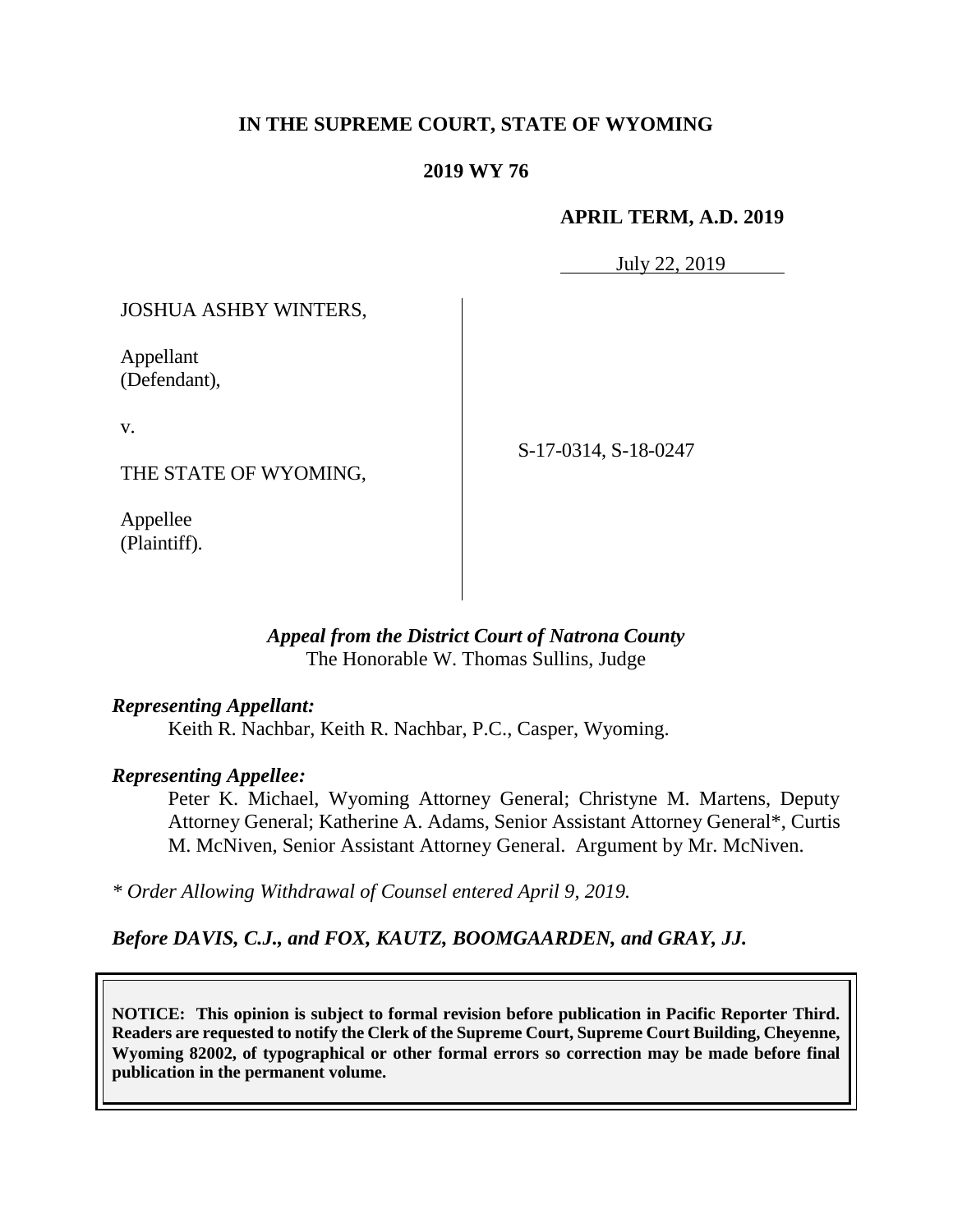## **KAUTZ,** Justice.

[¶1] A jury convicted Joshua Ashby Winters of aggravated kidnapping, sexual abuse of a minor in the first degree, and sexual abuse of a minor in the second degree. The district court sentenced him to a total of 80-115 years in prison. He appeals from his convictions and sentences as well as from the denial of his Wyoming Rule of Appellate Procedure 21 motion for new trial, which raised various claims of ineffective assistance of counsel. We affirm.

#### **ISSUES**

[¶2] Mr. Winters raises seven issues on appeal, which we distill to four:

1. Whether Mr. Winters' trial counsel rendered ineffective assistance of counsel when he failed to (1) challenge the five-year-old victim's competency; (2) object to inadmissible hearsay; (3) interview any of the State's witnesses; and (4) consult or call a DNA expert.

2. Whether the district court abused its discretion in admitting other acts evidence under Wyoming Rule of Evidence 404(b).

3. Whether there was insufficient evidence to sustain Mr. Winters' aggravated kidnapping conviction.

4. Whether double jeopardy principles require the sentences for aggravated kidnapping and sexual abuse of a minor in the first degree to be merged.

## **FACTS**

[¶3] We provide a brief synopsis of the facts here. Other pertinent facts are included in the discussion of the issues.

[¶4] On July 18, 2016, five-year-old RH accompanied his nine-year old brother, TP, his six-year-old brother, M, and a family friend to the El Marko Bowling Alley in Casper, Wyoming, to play arcade games. While there, they encountered Mr. Winters, a carnival worker who had just finished working at the Central Wyoming Fair & Rodeo. Mr. Winters gave the boys money to play games. At some point, Mr. Winters claimed he was missing money. RH and TP helped Mr. Winters look for the money until they had to leave to report in with their mother at home. According to TP, Mr. Winters told them they "have to come back to help him find his money, then he would give [them] some money." He also told them to tell their mom he was "a friend." The boys went home, but RH returned to the bowling alley alone.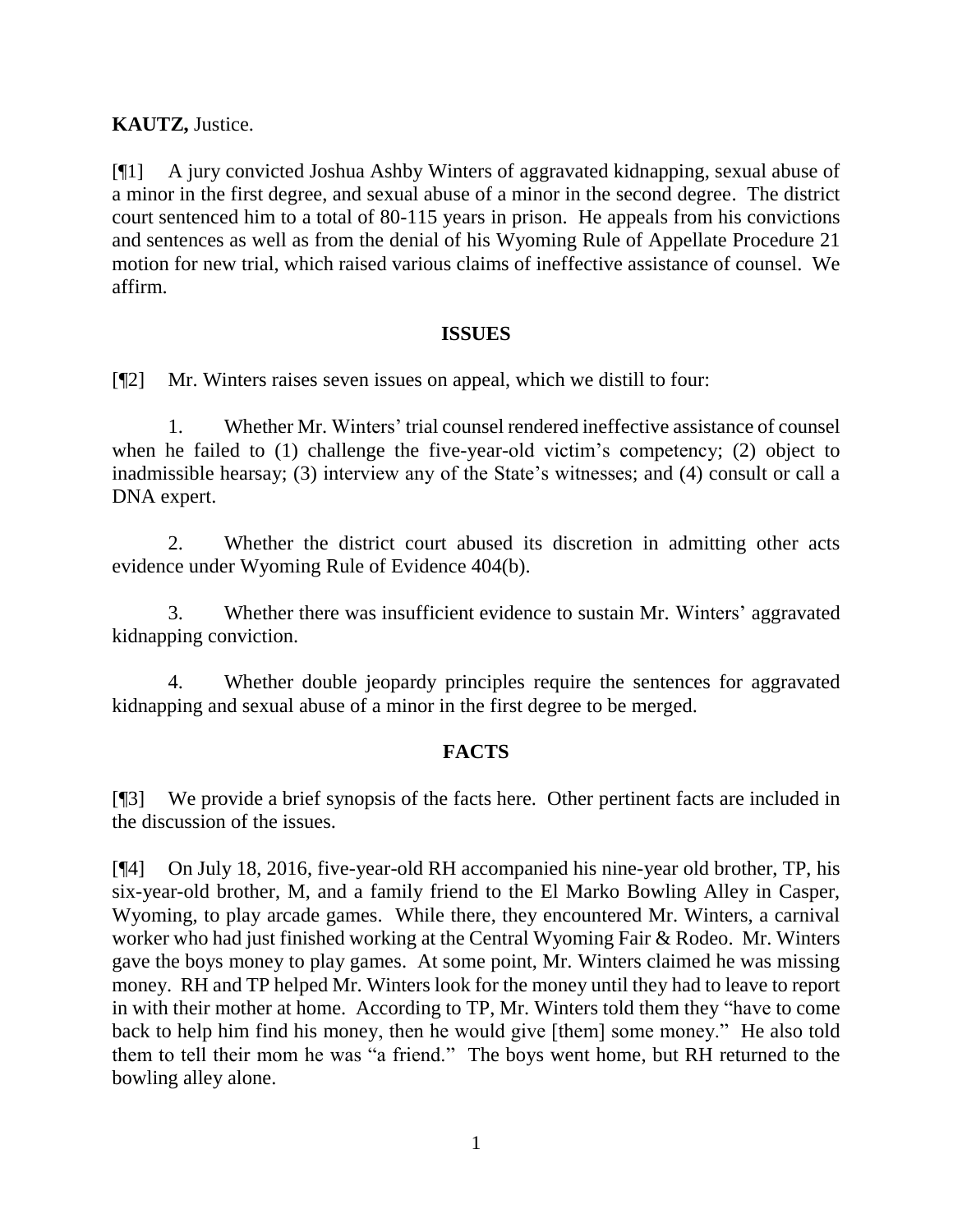[¶5] It is unclear what occurred at the bowling alley upon RH's return. What is clear is RH and Mr. Winters eventually left the bowling alley and ended up at the North Platte River. Mr. Winters carried RH across the river. Ms. Kellie Brodrecht, a passing motorist, observed Mr. Winters and RH in the middle of the river. She testified Mr. Winters was "struggling to walk" because the water was "pretty high." She stopped and ran to the point on the river bank where she could see the man and child. By that time, the man and child were across the river. The man was lying on the embankment and the child was in the bushes and trees. She yelled, "Are you okay?" but neither the man nor the child heard her so she yelled louder. This time the child peeked his head out from the trees and looked at her but did not say anything. The man got up, looked at her, said "yeah, yeah, thanks," and waved her off. The man then walked into the trees. Because Ms. Brodrecht had no reason to believe they were in danger, she left. Once they were alone, Mr. Winters put his mouth on RH's penis and penetrated RH's anus with his tongue and penis. Mr. Winters threatened to kill RH's family if he told anyone what had happened.

[¶6] Mr. Winters and RH then walked south on Wyoming Boulevard to Fairside Road, where Mr. Winters left RH crying on the side of the road.<sup>1</sup> Shannon Sierra, a passing motorist, eventually found RH and took him to the Mills police station. Casper Police Officer Levi Hallock met RH at the police station. RH's arms, legs, and clothing were covered with sand, his shorts and the back of his shirt were wet, and his left cheek was slightly swollen. Officer Hallock transported him to the Wyoming Medical Center, where he was seen by a Sexual Assault Nurse Examiner (SANE nurse). The SANE nurse found no physical evidence or injuries indicating a sexual assault or anal penetration had occurred, which she testified was "common." After the exam, RH was transported to the Child Advocacy Project (CAP) center for a forensic interview (CAP interview). RH returned the next morning for a second CAP interview. Later DNA testing of RH's penile swabs was inconclusive as to the presence of Mr. Winters' DNA, but similar testing of RH's anal swabs revealed Mr. Winters to be the major contributor of the mixture of DNA present there.

[¶7] The State charged Mr. Winters with aggravated kidnapping under Wyo. Stat. Ann.  $§ 6-2-201(a)(ii)$ , (b)(ii), and (d) (LexisNexis 2017) (Count 1), sexual abuse of a minor in the first degree under Wyo. Stat. Ann. § 6-2-314(a)(i) and (c) (LexisNexis 2017) (Count 2), and sexual abuse of a minor in the second degree under Wyo. Stat. Ann. § 6-2-315(a)(ii) and (b) (LexisNexis 2017) (Count 3). At trial, Mr. Winters admitted he met RH at the bowling alley and they ended up in the river. He claimed, however, RH followed him to the river, RH fell in the river, and he went in the water to save him. They came out of the

  $<sup>1</sup>$  A surveillance camera from the local water treatment plant captured RH following Mr. Winters south on</sup> Wyoming Boulevard. At that time, Mr. Winters was wearing shorts, a blue shirt, and a blue baseball cap. After Mr. Winters left RH on the side of the road, the same surveillance camera captured Mr. Winters running north on Wyoming Boulevard, this time without his hat and shirt. The hat was later found on the side of the road near Fairside Road and Wyoming Boulevard.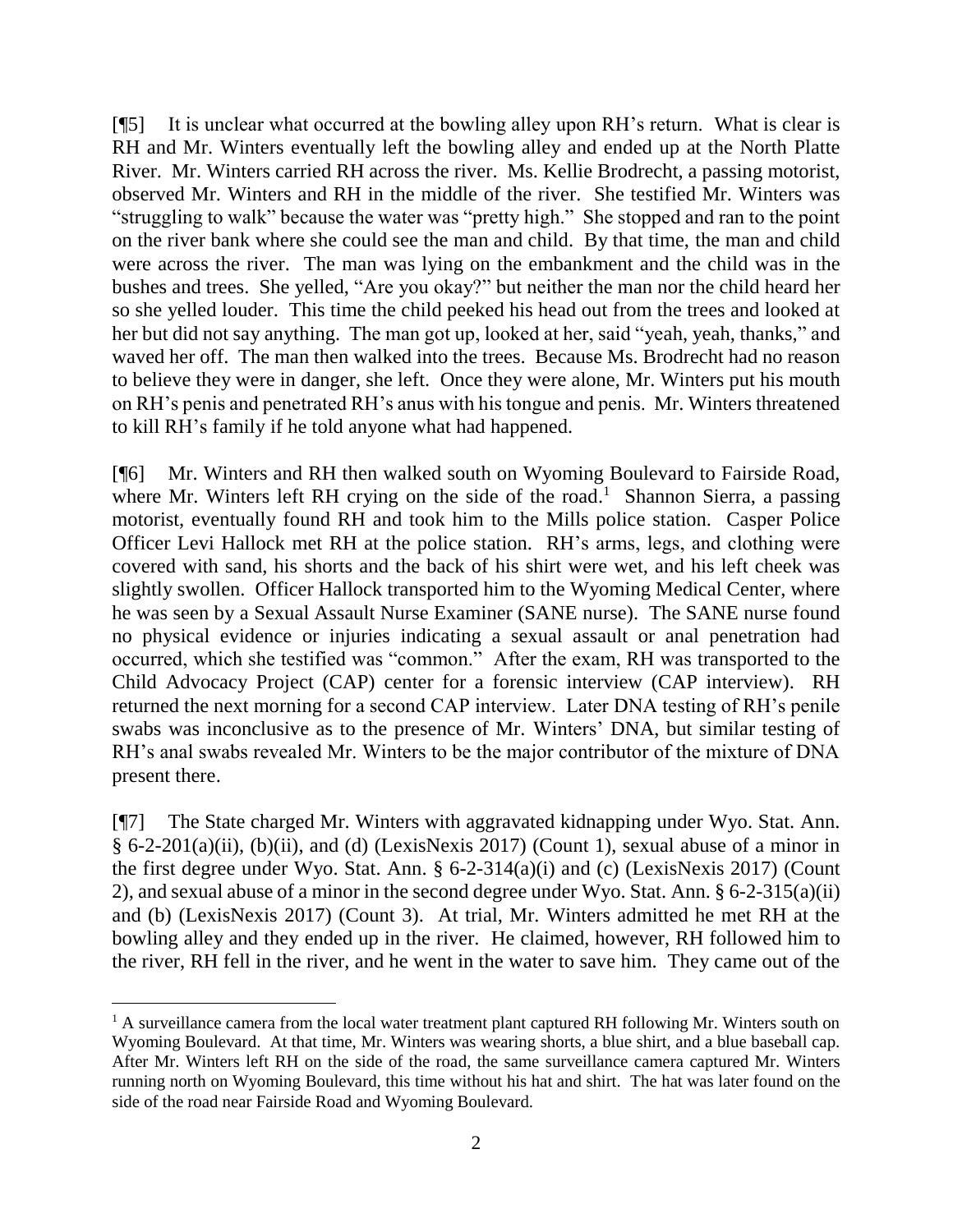river on the other side. Mr. Winters said he passed out on the river bank for 10-20 seconds and, when he came to, he saw RH walking away. Mr. Winters got up, grabbed RH's hand, and walked with RH to a pawn shop where Mr. Winters thought he had left his bags. He left RH in the parking lot while he went into the shop. When he came out, RH was no longer in the parking lot. Mr. Winters explicitly denied ever touching RH in a sexual manner. He also claimed to have been drinking heavily that day.

[¶8] The jury convicted Mr. Winters of all charges. The district court sentenced Mr. Winters to (1) not less than 50 years nor more than 70 years on Count 1; and (2) not less than 30 years nor more than 45 years on Count 2, which was merged with Count 3 for purposes of sentencing. The sentences on Counts 1 and 2 were ordered to run consecutively. Mr. Winters filed a timely notice of appeal challenging his convictions and sentences (Appeal No. S-17-0314).

[¶9] Subsequently, Mr. Winters filed a W.R.A.P. 21 motion, seeking a new trial based on ineffective assistance of trial counsel. After holding a hearing, the district court denied the motion. Mr. Winters appealed from that denial (Appeal No. S-18-0247). We consolidated both appeals.

#### **DISCUSSION**

[¶10] Mr. Winters raises various claims of ineffective assistance of counsel. He also argues the district court abused its discretion in admitting other acts evidence under W.R.E. 404(b); there was insufficient evidence supporting his aggravated kidnapping conviction; and double jeopardy principles required his sentences for aggravated kidnapping and firstdegree sexual abuse of a minor to be merged. We start with his complaints against trial counsel.

## *A. Ineffective Assistance of Counsel*

[¶11] A criminal defendant has the right to the effective assistance of counsel. U.S. Const. amend. VI; Wyo. Const., art. 1, § 10; *Strickland v. Washington*, 466 U.S. 668, 686, 104 S.Ct. 2052, 2063, 80 L.Ed.2d 674 (1984) ("[T]he right to counsel is the right to the effective assistance of counsel." (quotations omitted)). When a defendant claims he has been denied that right, he must show both that counsel's performance was deficient, and he was prejudiced as a result. *Galbreath v. State*, 2015 WY 49, ¶ 5, 346 P.3d 16, 18 (Wyo. 2015); *Strickland*, 466 U.S. at 687, 104 S.Ct. at 2064. Counsel acts deficiently when he "fail[s] to render such assistance as would have been offered by a reasonably competent attorney." *Galbreath*, ¶ 5, 346 P.3d at 18 (quoting *Bloomer v. State,* 2010 WY 88, ¶ 18, 233 P.3d 971, 976 (Wyo. 2010)). "Prejudice occurs when there is 'a reasonable probability that, absent counsel's deficient assistance, the outcome of [appellant's] trial would have been different.'" *Id*. (quoting *Bloomer,* ¶ 18, 233 P.3d at 976). A failure to establish one of the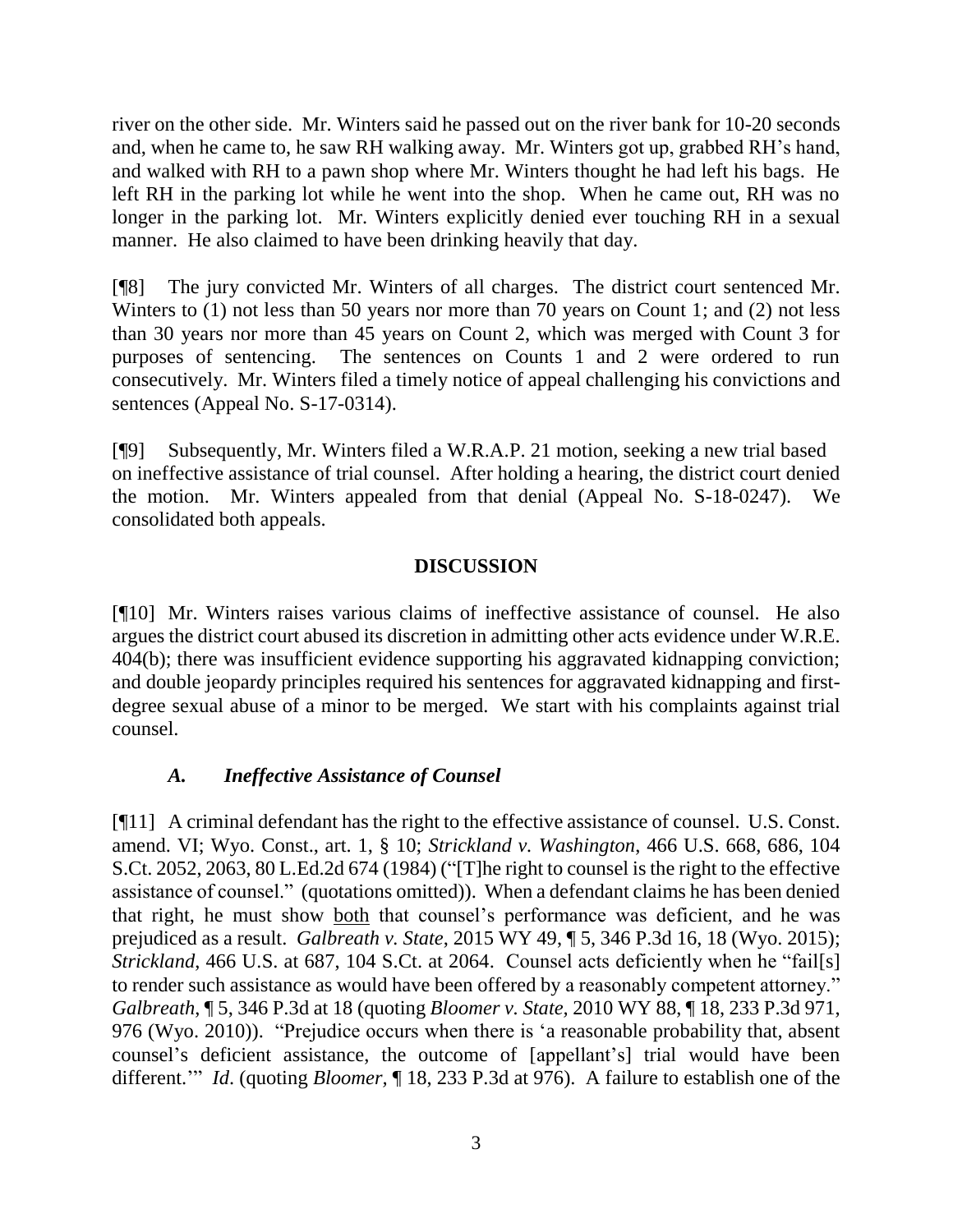two prongs dooms an ineffective assistance of counsel claim. *Dettloff v. State*, 2007 WY 29, ¶ 19, 152 P.3d 376, 382 (Wyo. 2007).

[¶12] Ineffective assistance of counsel claims are "mixed questions of law and fact." *Griggs v. State*, 2016 WY 16, ¶ 37, 367 P.3d 1108, 1124 (Wyo. 2016). We defer to a district court's factual findings unless clearly erroneous; we review de novo the court's legal conclusions, including whether counsel's conduct was deficient and whether defendant was prejudiced as a result. *Id*. We "invoke[] a strong presumption that counsel rendered adequate assistance and made all significant decisions in the exercise of reasonable judgment. [T]he paramount determination is whether, in light of all the circumstances, trial counsel's acts or omissions were outside the wide range of professionally competent assistance." *Schreibvogel v. State*, 2010 WY 45, ¶ 47, 228 P.3d 874, 889 (Wyo. 2010) (citations and quotations omitted).

[¶13] Mr. Winters claims trial counsel was constitutionally ineffective for failing to (1) challenge RH's competency,<sup>2</sup> (2) object to the admission of hearsay testimony, (3) interview any of the State's witnesses, and (4) consult and call a DNA expert.

# *1. Failure to Challenge RH's Competency*

[¶14] Six months before trial, trial counsel told the district court at a scheduling conference he "believe[d]" he would be filing a motion to challenge RH's competency as a witness due to RH's age and the concerns he had after viewing the CAP interviews. But trial counsel "changed [his] mind" and never filed a motion for a competency hearing because he believed RH was competent to testify. He explained at the Rule 21 hearing that although the CAP interview gave him "the impression [RH] had some issues with memory," he believed those issues were "no different than [those] an adult might have in the same situation."

[¶15] Mr. Winters now faults trial counsel for failing to challenge RH's competency to testify. According to him, RH's testimony, as well as the statements he made in the CAP interviews, in particular the second CAP interview,<sup>3</sup> clearly demonstrate RH's inability to

<sup>&</sup>lt;sup>2</sup> Mr. Winters labels his first issue as a failure to challenge RH's competency and credibility. Yet, he makes no specific argument as to how trial counsel failed to challenge RH's credibility other than a conclusory claim that counsel failed to adequately challenge RH's credibility on cross-examination, which we discuss later.

 $3$  During the second CAP interview, RH told the interviewer: (1) he will be eight on his next birthday, even though he was only five at the time of the interview; (2) his bicycle looks like "fire;" (3) he cannot remember who lives with him; (4) he did not know what he was there to talk about yet also tells her he is there to talk about his family; and (5) the condition of his body on the way to the river was "bad, but his was good." He also denies he was touched anywhere but on his hip. Mr. Winters relies heavily on the second CAP interview to show RH was incompetent to testify. Because we conclude RH's testimony shows him to have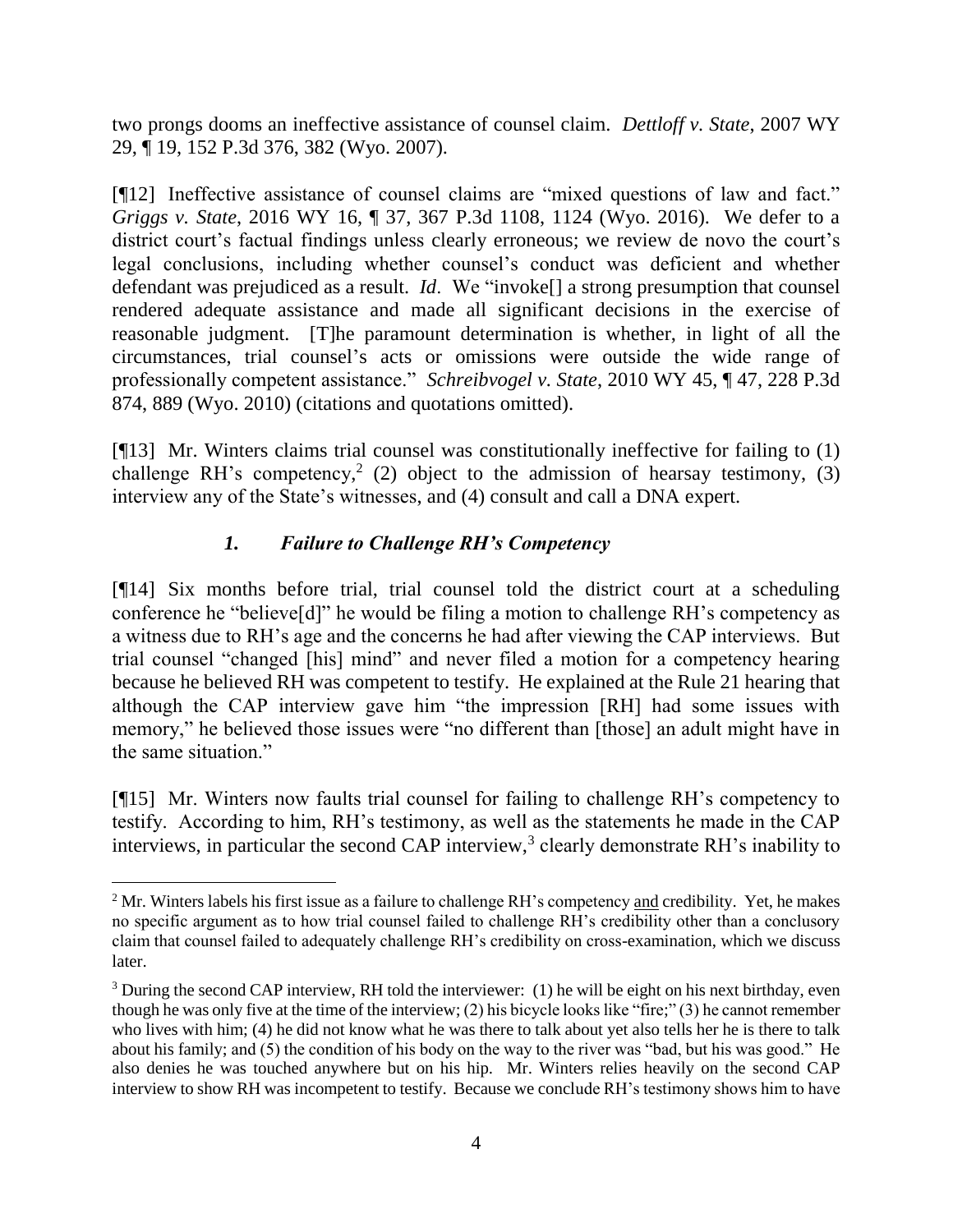understand, receive, remember, and narrate impressions of what occurred. Moreover, while the district court made some inquiry as to whether RH understood an oath is a promise to tell the truth, Mr. Winters argues it failed to make any inquiry as to whether RH understood what it means to tell the truth and the importance of doing so at trial. Finally, he tells us counsel's failure to challenge RH's competency as a witness was prejudicial because RH was the only eye-witness (besides himself) to the events.

[¶16] "[Wyoming Rule of Evidence 601] presumes . . . 'every person is competent to be a witness except as otherwise provided in these rules.'" *Hutchinson v. State*, 2012 WY 155, ¶ 5, 290 P.3d 174, 176 (Wyo. 2012) (quoting W.R.E. 601). Indeed, "few persons are inherently incapable of testifying in some manner which is potentially useful." *Larsen v. State*, 686 P.2d 583, 585 (Wyo. 1984). That includes children, as it is intelligence, not age, which is the deciding factor in determining a witness's competency to testify. *Id*. at 585- 86 ("The age of the victim witness in this case [three at the time of the abuse and five at the time of trial] does not mandate a finding of incompetency."); *Mersereau v. State*, 2012 WY 125, ¶ 6, 286 P.3d 97, 104 (Wyo. 2012) ("[A] witness' intelligence, not his age, should guide a court in determining whether the witness is competent to testify."), *abrogated on other grounds by Rodriguez v. State*, 2019 WY 25, ¶¶ 28, 37, 435 P.3d 399, 407-10 (Wyo. 2019). The question is whether the child can "'understand, receive, remember and narrate impressions and is sensible to the obligations of the oath taken before testifying.'" *Mersereau*, ¶ 6, 286 P.3d at 104 (quoting *Simmers v. State*, 943 P.2d 1189, 1199 (Wyo. 1997)). In deciding that question, we consider whether the child has:

> (1) an understanding of the obligation to speak the truth on the witness stand; (2) the mental capacity at the time of the occurrence concerning which he is to testify, to receive an accurate impression of it; (3) a memory sufficient to retain an independent recollection of the occurrence; (4) the capacity to express in words his memory of the occurrence; and (5) the capacity to understand simple questions about it.

*Larsen*, 686 P.2d at 585 (quotations omitted).

l

[¶17] "Considering the entirety of RH's testimony," the district court concluded "RH was clearly competent to testify." As a result, Mr. Winters had failed to show trial counsel's performance in not contesting RH's competency to be deficient or prejudicially so. In so deciding, the court did not explicitly address the *Larsen* factors. However, at the Rule 21 hearing, the State cross-examined trial counsel concerning how each factor was satisfied in this case. Reviewing RH's testimony as a whole, as we must, *cf. Young v. State*, 2018 WY 53, ¶ 15, 418 P.3d 224, 228 (Wyo. 2018) (in deciding whether the district court

been competent to testify and therefore Mr. Winters could not have been prejudiced by the lack of a competency hearing prior to trial, we need not consider the second CAP interview.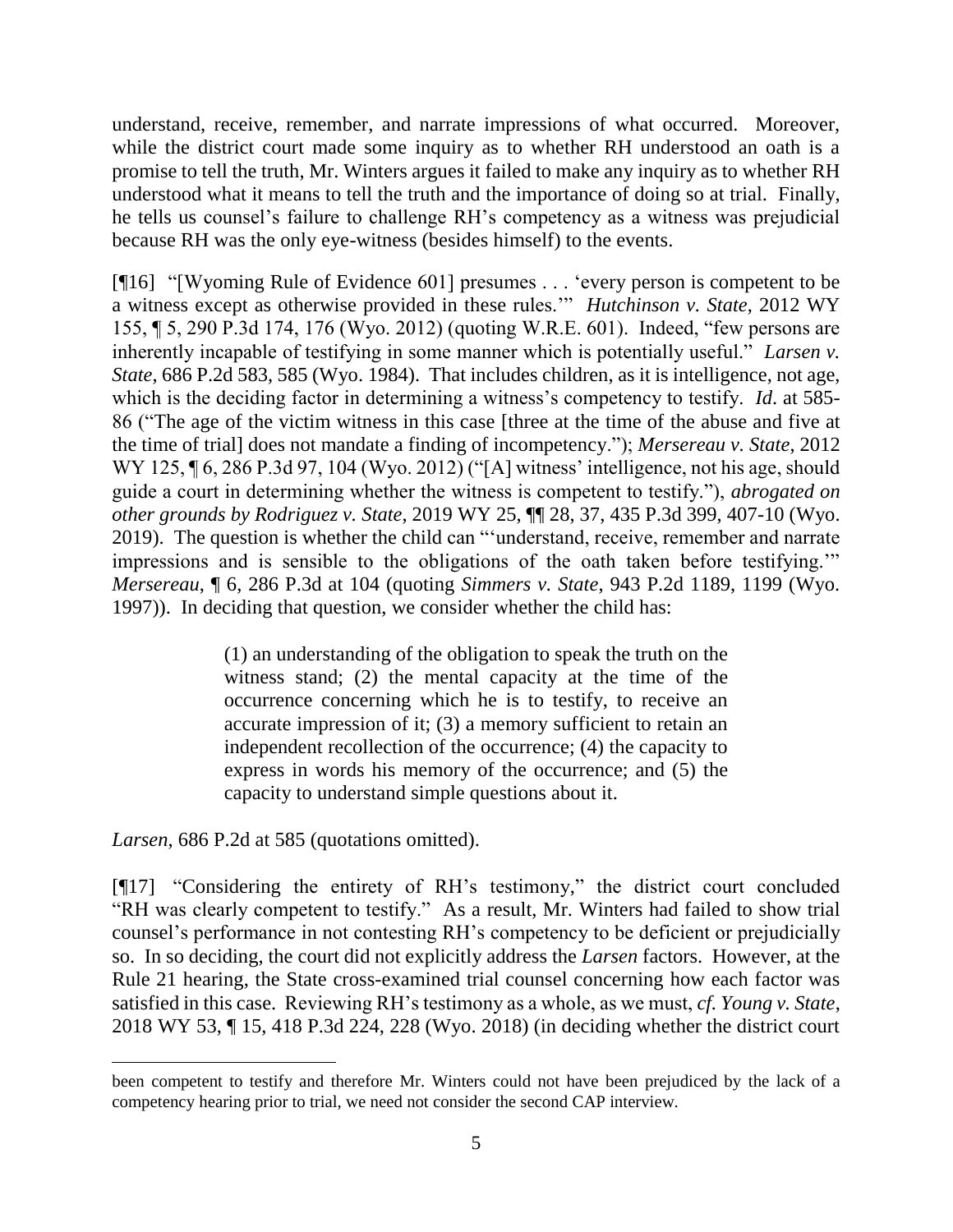properly ruled a child witness was competent to testify, "[w]e do not single out isolated statements, but look at the child's entire testimony"), we agree RH satisfied the *Larsen* factors. His testimony (which Mr. Winters primarily relies upon to establish deficient performance) confirms trial counsel's belief prior to trial that RH was competent to testify and thereby demonstrates no possible prejudice to Mr. Winters from counsel failing to challenge RH's competency. 4

[¶18] Prior to RH testifying, the district court stated: "I think the [c]ourt should probably make a preliminary inquiry, especially relative to his understanding the oath and competency to proceed." It then proceeded to ask RH how old he was, whether he was in school and its location, whether he understood he had "been called as a witness in this case to testify," whether he understood what an oath was, whether an oath is "a promise to tell the truth," whether he would be willing to promise to tell the truth, and whether he understood he was "being asked to testify about things that were last summer." RH responded he was six-years-old and in school "[a]t Michigan," understood why he was there, knew an oath was a promise to tell the truth, and was willing to promise to tell the truth. He then took the oath "solemnly swear[ing] . . . *that [his] testimony will be the truth,* the whole truth, and nothing but the truth." (Emphasis added). Considering the judge's questions and RH's answers in their entirety, RH understood the obligation to speak the truth at trial.

[¶19] RH's trial testimony also shows he had the mental capacity at the time of the occurrence to receive an accurate impression of it and a memory sufficient to retain an independent recollection of the occurrence. He knew his age, his family members, the ages of his brothers (TP and M), what grade he was in, the location of his school in Michigan, where and who he lived with (in Michigan with "Shantel [his stepmom] and my daddy"),<sup>5</sup> and the number and names of his pets. He also remembered the incident and certain unique details surrounding it, which were corroborated by other independent adult witnesses, including Mr. Winters himself. Specifically, RH testified:

• He met Mr. Winters at the bowling alley (corroborated by the bowling alley manager and Mr. Winters).

<sup>4</sup> Mr. Winters suggests in his briefs the district court erred in not *sua sponte* holding a pretrial hearing to determine RH's competency to testify and objects to the limited inquiry the court did make prior to RH testifying, as it was not an adequate substitute for a competency hearing. But he correctly conceded at oral argument a district court's obligation to hold a competency hearing is triggered only when a "party presents the court with some evidence that a child witness is incompetent," *see English v. State*, 982 P.2d 139, 147 (Wyo. 1999), and neither party did so in this case. Indeed, Mr. Winters' whole claim is that trial counsel was ineffective for failing to challenge RH's competency.

<sup>5</sup> RH's mother testified RH lived with her in Wyoming during the summers and with his father and stepmother during the remainder of the year.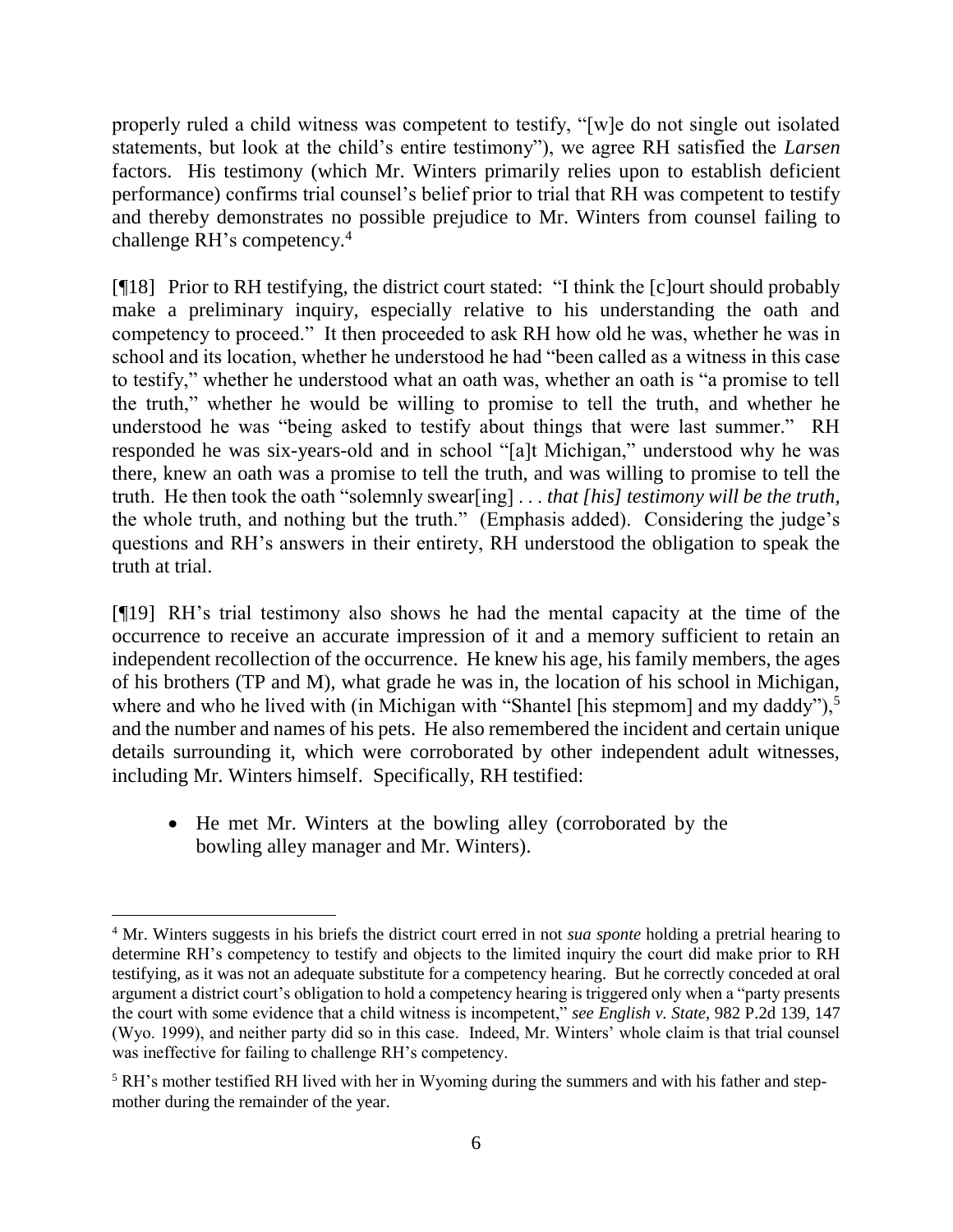- Mr. Winters gave him and his brothers money to play arcade games (corroborated by the bowling alley manager and Mr. Winters).
- Mr. Winters claimed to have lost money at the bowling alley (corroborated by the bowling alley manager and Mr. Winters) and he helped him look for it (corroborated by Mr. Winters).
- He and Mr. Winters eventually left the bowling alley (corroborated by the bowling alley manager) and ended up at the river (corroborated by Ms. Brodrecht and Mr. Winters).
- Mr. Winters hid a bag on the way to the river (corroborated by law enforcement).
- Mr. Winters carried him across the river (corroborated by Ms. Brodrecht and Mr. Winters).
- A female asked him and Mr. Winters if they were okay; he did not respond but Mr. Winters said "[w]e're all right" (collaborated by Ms. Brodrecht and Mr. Winters).
- He was found alone on the side of a road and was picked up by a different passing motorist with children in the car; this passing motorist brought him to the police station (corroborated by law enforcement and Ms. Sierra).
- He was transported from the police station to the doctor (corroborated by law enforcement and the SANE nurse).

[¶20] Finally, RH had the mental capacity to understand the attorneys' questions concerning the abuse and to express in words his memory of it. He told the jury Mr. Winters "humped my leg," "put his pee pee in my butt," "stuck his tongue in my butt," and "put his mouth on [my] pee pee." He testified that when Mr. Winters was "humping" him, Mr. Winters was laying on him and "going up and down." He also explained his "pee pee" is in "[f]ront."

[¶21] Nevertheless, Mr. Winters claims RH was not competent and was not properly evaluated for competency. As to the first *Larsen* factor, he argues there was no inquiry as to whether RH understood what it means to tell the truth and the importance of doing so as the judge's inquiry was limited to whether RH understood an oath is a promise to tell the truth. Mr. Winters misstates the scope of the judge's inquiry. The judge asked not only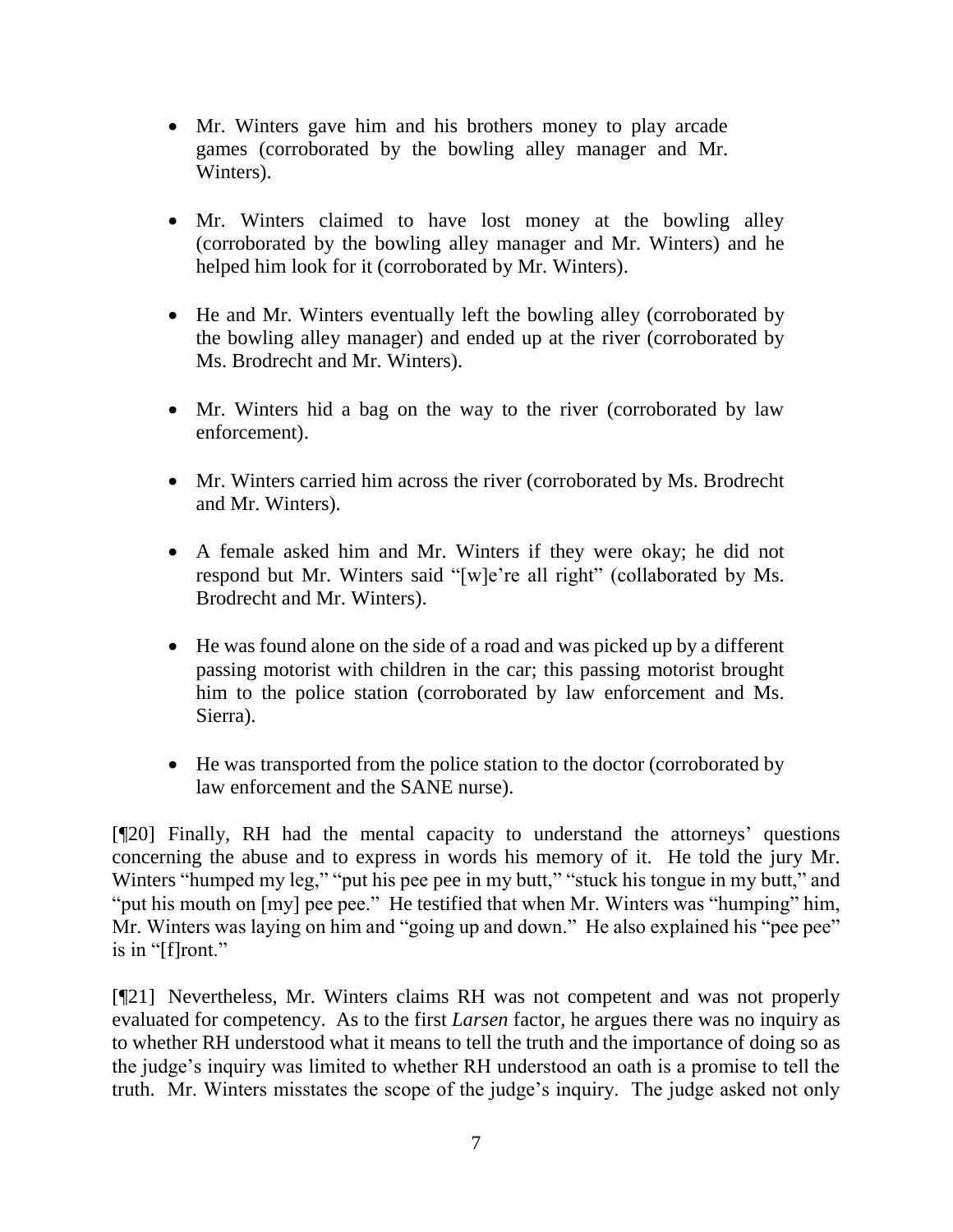whether RH understood an oath is a promise to tell the truth but also ensured RH's willingness to tell the truth. RH then took an oath promising to do so at trial. We have found the first *Larsen* factor to be satisfied based upon similar circumstances. *See Watters v. State*, 2004 WY 155, ¶ 18, 101 P.3d 908, 915 (Wyo. 2004) (concluding the first *Larsen* factor is satisfied where the witness "acknowledged that an oath was a promise to tell the truth and that she was willing to take one").

[¶22] Certainly, a child's understanding of what it means to tell the truth and the importance of doing so may support a district court's competency determination. *See, e.g., Griggs*, ¶¶ 16, 18-19, 367 P.3d at 1120 (affirming district court's competency determination under the first *Larsen* factor where victims distinguished between the truth and a lie, gave examples of each, and stated lying is "wrong"); *Sisneros v. State*, 2005 WY 139, ¶ 35, 121 P.3d 790, 801 (Wyo. 2005) (affirming district court's finding that victim was competent, in part, because "she indicated she understood [her] responsibility [to tell the truth while in court], and repeated numerous times that lying was 'bad'"). However, we have never required such explicit findings to establish the first *Larsen* factor and decline to do so here. Indeed, even a child's demonstrated understanding of what it means to tell the truth and his being told he "needed to tell the truth" prior to his trial testimony are not conclusive as to his competency if his testimony otherwise reveals he did not understand and appreciate the need to tell the truth in the courtroom. *Mersereau,* ¶¶ 9-11, 286 P.3d at 104-05.

[¶23] In *Mersereau*, the victim distinguished between the truth and a lie and provided examples of each at the competency hearing. *Mersereau,* ¶ 9, 286 P.3d at 104. Nevertheless, at trial, he testified to verifiably false information he knew was not true and commingled his imagination concerning his non-existent pets with the alleged abuse. *Id.*, ¶¶ 11-12, 286 P.3d at 104-05. We concluded the district court's competency determination was clearly erroneous because the child victim's testimony revealed him to be incompetent. *Id.* In this case, on the other hand, while RH was never explicitly asked whether he understood what it means to tell the truth and the need to do so at trial, there is no indication RH did not understand his obligations nor was his testimony patently false or based on a commingling of real and imagined events or objects.

[¶24] Turning to the remaining factors, Mr. Winters claims RH's testimony shows he could not competently remember, recall, and articulate simple answers to questions posed to him about the abuse. For example, he claims RH was inconsistent as to how he ended up in the river (claiming Mr. Winters wanted him to go into the river and took his hand but then claiming he "slipped" into the water) and why he returned to the bowling alley after checking in at home (first claiming his brother M told him to return and then claiming he did not know why he returned). Such inconsistencies, however, go to RH's credibility and the weight to be given his testimony, not his competency. *Griggs*, ¶ 24, 367 P.3d at 1121 (inconsistencies in child witness's testimony "have more to do with her credibility and the weight to be accorded her testimony than her competence to testify"); *Sisneros*, ¶ 37, 121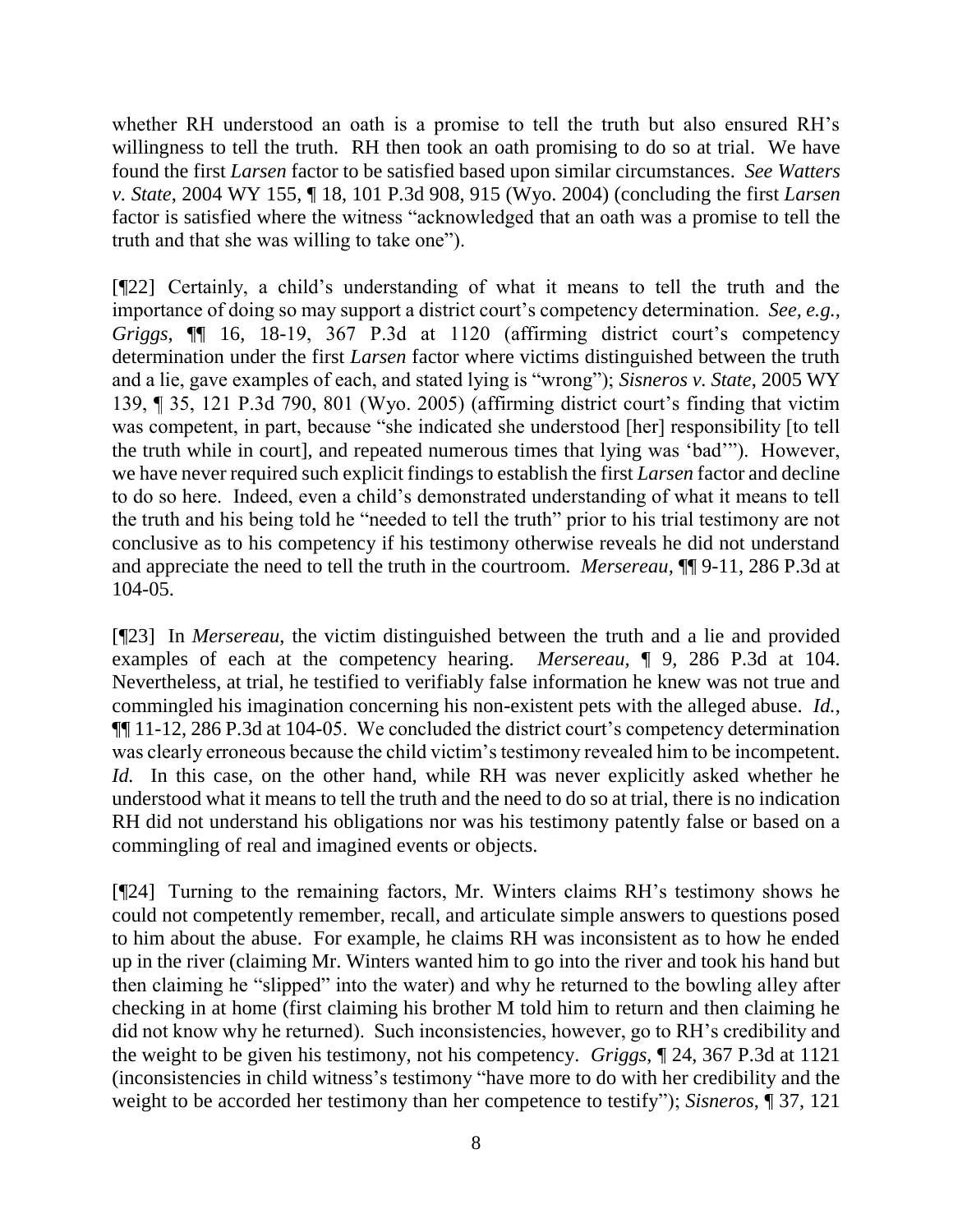P.3d at 802 (same); *see also Young*, ¶ 19, 418 P.3d at 229 ("[C]ompetence is not the same as credibility.").

[¶25] Mr. Winters also claims RH gave non-sensical answers. For instance, when asked the positions of his and Mr. Winters' bodies when Mr. Winters "humped" his leg, RH stated his body was "[s]cared" and Mr. Winters' body was "Good. But he got sick." When asked what he meant by the latter response, he said, "When he went to jail, he got sick."<sup>6</sup> Similarly, when asked whether RH stayed in one place after Mr. Winters left him on the side of the road, he responded, "I *walked into* a lady's car." (Emphasis added). And finally, when asked how he got to the other side of the river, RH said he swam yet admitted he did not know how to swim. These allegedly non-sensical answers correspond directly with the nature and quality of the questions posed to him. Moreover, they demonstrate the need to consider a child's testimony as a whole, rather than hone in on isolated statements as Mr. Winters does.

[¶26] The State asked RH *"[h]ow* were your bodies" and "*how* was [Mr. Winters'] body" when Mr. Winters humped his leg. (Emphasis added). Although the State was seeking the position of RH's and Mr. Winters' bodies, it was not illogical, given the form of the question, for RH to respond with the condition or quality of their bodies, i.e., "Scared" and "Good. But he got sick." Indeed, once the State clarified the question, RH responded Mr. Winters was "[l]aying down . . . [o]n me." Similarly, the State asked RH whether he stayed where he was or "*walk[ed]* somewhere else" after Mr. Winters left him on the side of the road; not surprisingly, RH responded, "I *walked into* a lady's car." (Emphasis added). And, prior to asking RH how he got to the other side of the river, trial counsel asked RH how Mr. Winters got in the river. RH responded, Mr. Winters "walked down to there and he holded me and he was swimming." Trial counsel then asked, "And so now you're both in the river, right?" and RH said, "Yeah." Thus, when counsel asked RH, "How did *you* get to the other side? Did *you* walk or swim?" RH logically interpreted "you" to mean both him and Mr. Winters. (Emphasis added). From context, RH obviously meant Mr. Winters swam across the river while holding RH.

[¶27] Finally, Mr. Winters claims RH testified to an impossibility. When the State asked RH whether his "clothes ever c[a]me off," he responded, "Huh-uh . . . they stayed on."

<sup>&</sup>lt;sup>6</sup> Mr. Winters argues nothing in the record suggests RH would have had any personal knowledge of what happened to Mr. Winters after he went to jail or even that he knew Mr. Winters went to jail. Therefore, he tells us this testimony demonstrates RH "was subject to suggestibility from adults." RH also admitted at trial the prosecutor and his mother had spoken to him the day before trial and helped him remember things. As a result, Mr. Winters claims trial counsel was ineffective in failing to request a taint hearing. We decline to consider this argument, which is raised only in a footnote in his opening brief and without any analysis or citation to legal authorities. *Duke v. State*, 2004 WY 120, ¶ 49, 99 P.3d 928, 946 (Wyo. 2004). As an aside, however, it is ironic that Mr. Winters claims trial counsel was ineffective in not requesting a taint hearing based on this testimony yet argues, with respect to the next issue, "[t]here was no allegation, express or implied at trial that RH had recently fabricated his version of events, or that he had improper influence or motive in his testimony."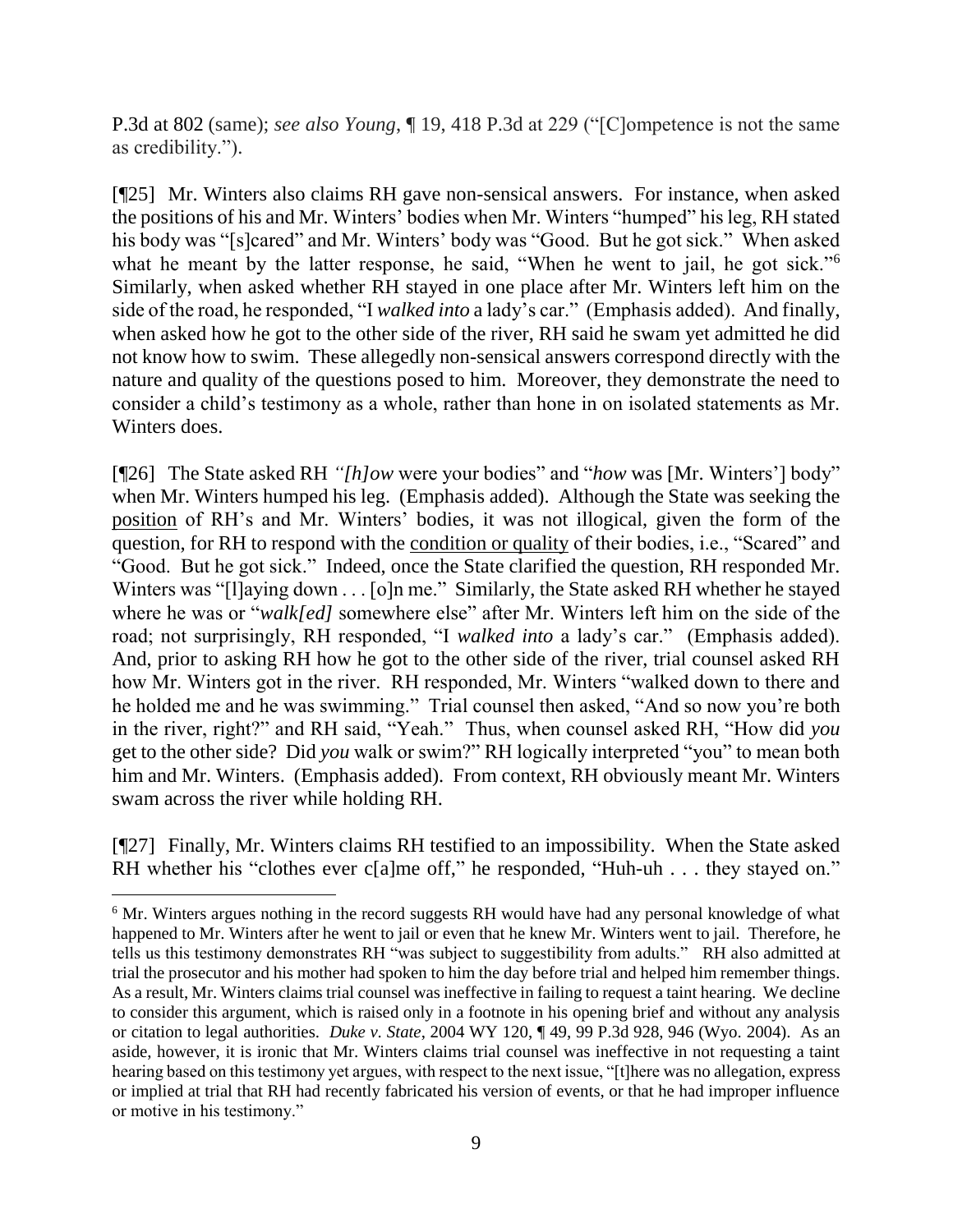According to Mr. Winters, he could not have stuck his penis and tongue in RH's anus if RH's clothes never came off. But Mr. Winters could have accessed RH's genitals by lowering RH's shorts, in other words, without RH's clothes ever "com[ing] off." Or RH could have been referring to the fact that while his shorts came off, his shirt remained on. Trial counsel's questions on cross-examination did not clarify the matter. He asked RH whether he knew what "naked" meant; RH said he did not. Counsel defined it as meaning "you have no clothes on at all, like when you take a bath" and RH indicated he understood. RH then testified Mr. Winters was "naked" but he was "never naked." Again, that RH was "never naked" certainly does not render the sexual abuse an impossibility.

[¶28] Admittedly, RH's testimony was not perfect. But "a witness need not be perfect to be competent to testify." *Griggs*, ¶ 12, 367 P.3d at 1119. Rather, RH needed to satisfy the *Larsen* factors and his testimony reveals he did so. Because RH was clearly competent to testify, Mr. Winters was not prejudiced by trial counsel's failure to challenge his competency.

# *2. Failure to Object to Inadmissible Hearsay*

[¶29] The State initially called Casper Police Officer Levi Hallock as a witness prior to RH testifying. Officer Hallock described responding to the Mills police station upon receiving notice RH had been found.<sup>7</sup> Officer Hallock eventually placed RH in his patrol car to speak with him. Officer Hallock explained:

- A. . . . I first asked him if he was all right. And he told me that he was not all right, he was not okay. I asked him if he had been at the bowling alley playing video game[s] with his brothers. He told me that the brothers had been playing games. I spoke with him and asked him if he had left the bowling alley with his brothers or anyone else. He told me that he had left the bowling alley with the guy that gave him things.
- Q. Okay.

- A. Do you want me to continue?
- Q. Yeah. What happened then?
- A. Continuing, I asked [RH] . . . if he had gone anywhere, and he told me that the . . . man had taken him . . . by the river to show him his camp.

<sup>7</sup> Upon discovering RH was not at home, his mother filed a missing child report with the Casper police.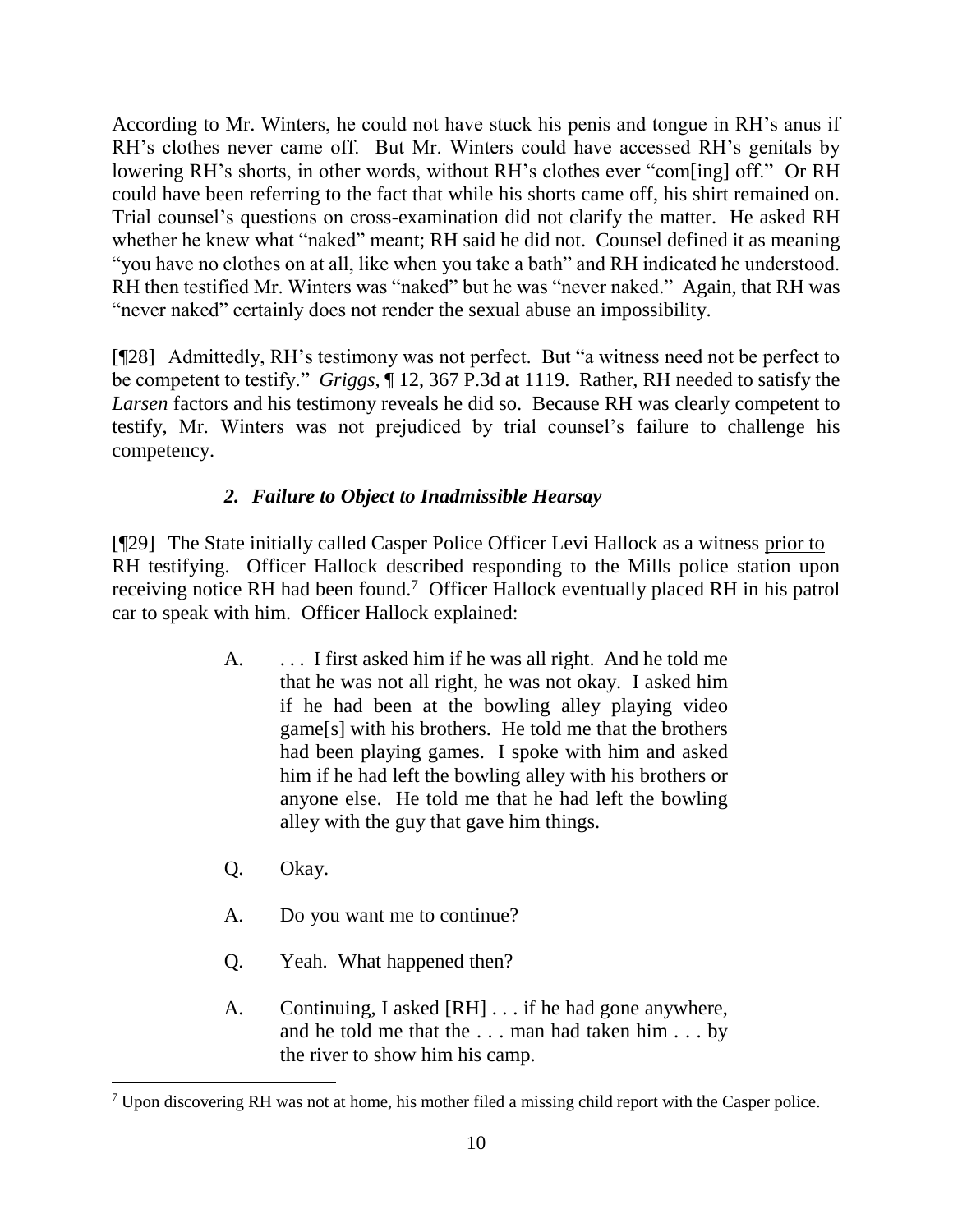Q. Okay.

l

A. I asked him, you know, what took place by the river.

At this point, defense counsel objected on hearsay grounds. The State argued the statements were admissible under the excited utterance exception to the hearsay rule, but the district court sustained the objection.

[¶30] Later, RH testified. He told the jury that after he and Mr. Winters crossed the river, Mr. Winters "humped my leg and he put his pee pee in my butt," "stuck his tongue in my butt," and "put his mouth on [my] pee pee." After RH's testimony, the State called Rosemary Bartle, who performed the first CAP interview. During her testimony, the State, without objection, played the videotape of the first CAP interview for the jury.<sup>8</sup> Among other things, RH told Ms. Bartle during the interview that a man with a hat and "mean" clothes "stole" him from the bowling alley; he and the man walked to the "lake" and went in the water; the man was holding onto him in the water by his hip and then let go so he thought he was drowning; the man touched his "private stuff" with his mouth; and his private stuff "makes [him] go to the bathroom." The State then re-called Officer Hallock as a witness. This time, without objection, Officer Hallock testified as to what RH told him had happened at the river:

> What the child told me was after going to a campsite near the river with a male subject, the male subject had touched him all over and put his mouth on his privates. . . . [And] that the man told him if he screamed or told anybody about what had happened, he would kill him.

[¶31] Mr. Winters complains trial counsel was ineffective for failing to object to the admission of the first CAP interview and RH's statements to Officer Hallock because both were clearly inadmissible hearsay. *See* W.R.E. 801 ("'Hearsay' is a statement, other than one made by the declarant while testifying at the trial or hearing, offered in evidence to prove the truth of the matter asserted."), W.R.E. 802 (stating hearsay is generally inadmissible). Yet, he acknowledges a declarant's prior consistent statements are "not hearsay if . . . [t]he declarant testifies at the trial or hearing and is subject to crossexamination concerning the statement, and the statement is . . . consistent with his testimony and is offered to rebut an express or implied charge against him of recent fabrication or improper influence or motive." W.R.E.  $801(d)(1)(B)$ . This rule makes clear a witness's prior consistent statements are not considered hearsay if four conditions are met: (1) the declarant testifies at trial; (2) the declarant is subject to cross-examination

<sup>&</sup>lt;sup>8</sup> At the time the first CAP interview was played for the jury, it was located on the hard drive of the prosecutor's computer. It was later saved onto a disc and admitted into evidence, again without objection.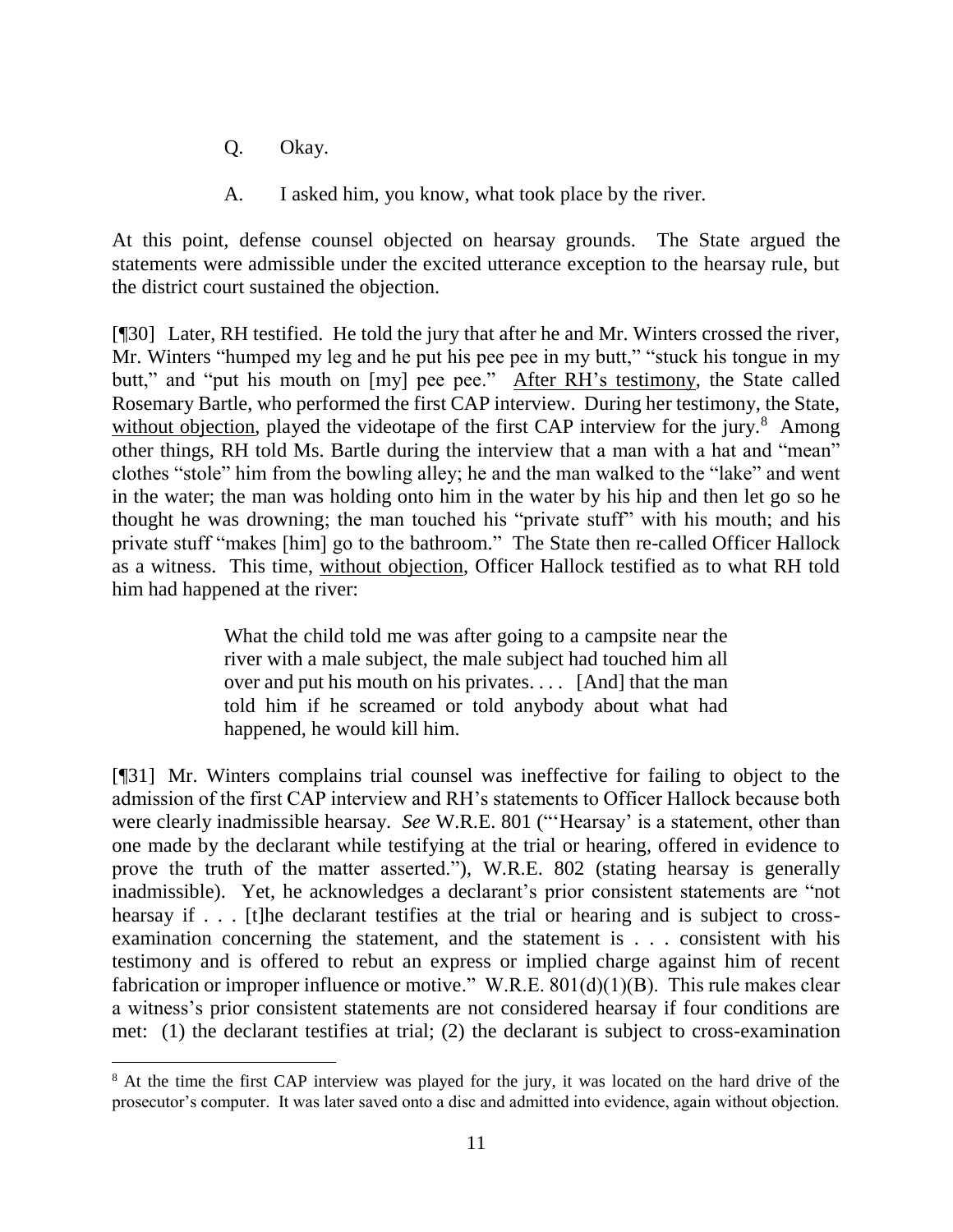concerning the prior statement; (3) the prior statement is consistent with the declarant's trial testimony; and (4) the prior statement is offered to rebut an express or implied charge against the declarant of recent fabrication or improper influence or motive. *Griggs*, ¶ 98, 367 P.3d at 1136.

[¶32] The district court concluded the CAP interview and RH's statements to Officer Hallock were admissible as prior consistent statements under Rule  $801(d)(1)(B)$  and trial counsel was not deficient in failing to object. We agree.<sup>9</sup>

[¶33] Mr. Winters does not challenge the first two conditions and rightly so—RH testified at trial and was subject to cross-examination. And, while Mr. Winters claims RH's statements to Officer Hallock were not consistent with RH's trial testimony (the third factor), he does so for the first time in his reply brief. We need not reach this argument. *See Pena v. State*, 2004 WY 115, ¶ 44 n.6, 98 P.3d 857, 874 n.6 (Wyo. 2004) ("A reply brief is not the place for an appellant to present new issues."); W.R.A.P. 7.03 (stating a reply brief is limited to the "new issues and arguments raised by the brief of the appellee"). Even considering it, however, does not help him.

<sup>9</sup> During the Rule 21 proceedings, trial counsel offered a strategic reason for not objecting to the admission of the first CAP interview—he believed it would be helpful to Mr. Winters to demonstrate RH "could remember some things very accurately and other things not so accurately." The district court agreed it was "sound trial strategy to allow the jury to hear further evidence related to the consistency or inconsistency of RH's statements." On appeal, Mr. Winters claims if we find trial counsel's failure to object to the first CAP interview to be strategic, then he was ineffective for failing to introduce the second CAP interview, which "contained more contradictions, more evidence of RH's inability to remember events and to truthfully answer questions, and a description of what had occurred on the other side of the river very helpful to the defense," including RH's statement he was only touched on the hip.

We have upheld similar strategic decisions in similar circumstances, *see Woods v. State*, 2017 WY 111, ¶¶ 13-15, 401 P.3d 962, 968-69 (Wyo. 2017) (concluding counsel's decision to play child victim's forensic interview at trial to show victim's lies and inconsistencies, thereby undermining her credibility, was sound trial strategy in a case where the only evidence of the crime was the victim's story). Nevertheless, because we conclude the district court correctly decided counsel was not deficient in failing to object to the admission of the first CAP interview given it was admissible under the prior consistent statement exception to the hearsay rule, we need not reach the question of whether the failure to object can be justified as strategic. As a result, we need not decide whether counsel was deficient for not offering the second CAP interview as evidence at trial.

To the extent Mr. Winters is attempting to raise a stand-alone claim of ineffective assistance of trial counsel based on counsel's failure to introduce the second CAP interview as evidence at trial, we decline to consider it because it was not specifically raised below and, while trial counsel admitted at the Rule 21 hearing he knew about the second CAP interview, appellate counsel did not ask him to explain his reasons for not offering it at trial. And, the State lost the opportunity to explain RH's performance during the second CAP interview was the result of him having "just a few hours of sleep." Therefore, there is an insufficient record to decide the issue. *Cf. Boucher v. State*, 2011 WY 2, ¶ 20, 245 P.3d 342, 352 (Wyo. 2011) ("While the pre-arrest delay was significant, the appellant failed to raise that portion of the delay below resulting in an insufficient record to determine its reason and who was responsible for it.").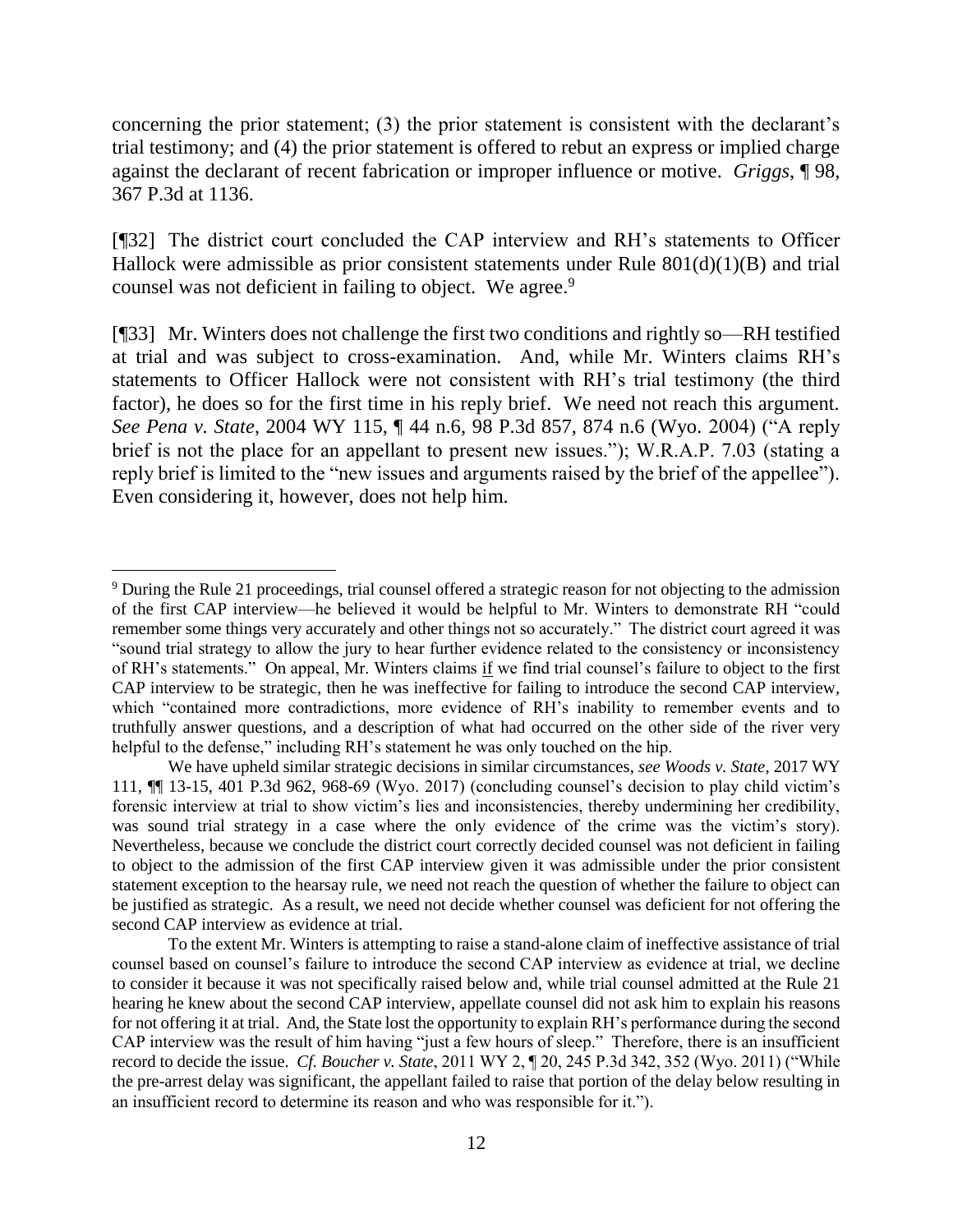[¶34] Under the third requirement of Rule 801, "it is the consistency, rather than the substance of the consistent statement, which takes such a statement out of the realm of objectionable hearsay and tends to prove the value of the original statement." *Curl v. State*, 898 P.2d 369, 374 (Wyo. 1995). The prior statement need only be "generally consistent" with, not identical to, the declarant's trial testimony. *See Griggs*, ¶ 100, 367 P.3d at 1137; *see also Curl*, 898 P.2d at 374. That being said, the prior consistent statement cannot be used "to fill in the gaps" in the declarant's testimony. *Martin v. State*, 2007 WY 76, ¶ 29, 157 P.3d 923, 930 (Wyo. 2007); *see also Curl*, 898 P.2d at 374 (the prior consistent statement exception to hearsay cannot be used to prove "new points not covered in the [declarant's] testimony") (quoting 4 Christopher B. Mueller and Laird C. Kirkpatrick, *Federal Evidence* § 405 at 181 (2d ed. 1994)).

[¶35] Mr. Winters claims RH's statements to Officer Hallock were inconsistent with RH's trial testimony in three regards. First, RH told Officer Hallock Mr. Winters had touched him "all over," but RH testified Mr. Winters never touched him with his hands. This argument assumes that when RH told Officer Hallock Mr. Winters touched him "all over," he meant Mr. Winters touched him "all over" with his hands. But RH never told Officer Hallock Mr. Winters touched him "all over" with his hands. We can imagine other ways Mr. Winters could have touched RH "all over" without using his hands, i.e., with his mouth or penis. Second, RH told Officer Hallock Mr. Winters put his mouth on his privates, but RH told the jury his clothes never came off. As we have already explained, there are several explanations for how Mr. Winters could have placed his mouth on RH's privates without RH's clothes ever being completely off. Third, RH told Officer Hallock Mr. Winters had threatened to kill him, whereas RH testified Mr. Winters had threated to kill his family. RH consistently told both Officer Hallock and the jury that Mr. Winters had threatened lethal force, only the victim was different.

[¶36] In the end, we do not find the differences between RH's statements to Officer Hallock and his testimony to be significant enough to render them outside the scope of Rule 801(d)(1)(B). Rather, RH consistently told Officer Hallock and the jury that Mr. Winters sexually abused him by placing his mouth on his privates and then threatened force should he tell anyone. And, importantly, RH's statements to Officer Hallock were more general than his trial testimony—they were not used to prove new points not covered in RH's direct testimony.

[ $[$ ]37] Turning to the fourth condition for admissibility under Rule 801(d)(1)(B), prior consistent statements of a witness are allowed only to rehabilitate a witness after his credibility has been impeached and only when that credibility has been impeached in a manner described in the rule, i.e., by an express or implied charge against the witness of recent fabrication or improper influence or motive. *Jones v. State*, 2019 WY 45, ¶¶ 23-25, 439 P.3d 753, 760-61 (Wyo. 2019) ("[P]rior consistent statements offered in anticipation of an attack described in the rule should not be admitted."). As we explained in *Jones*: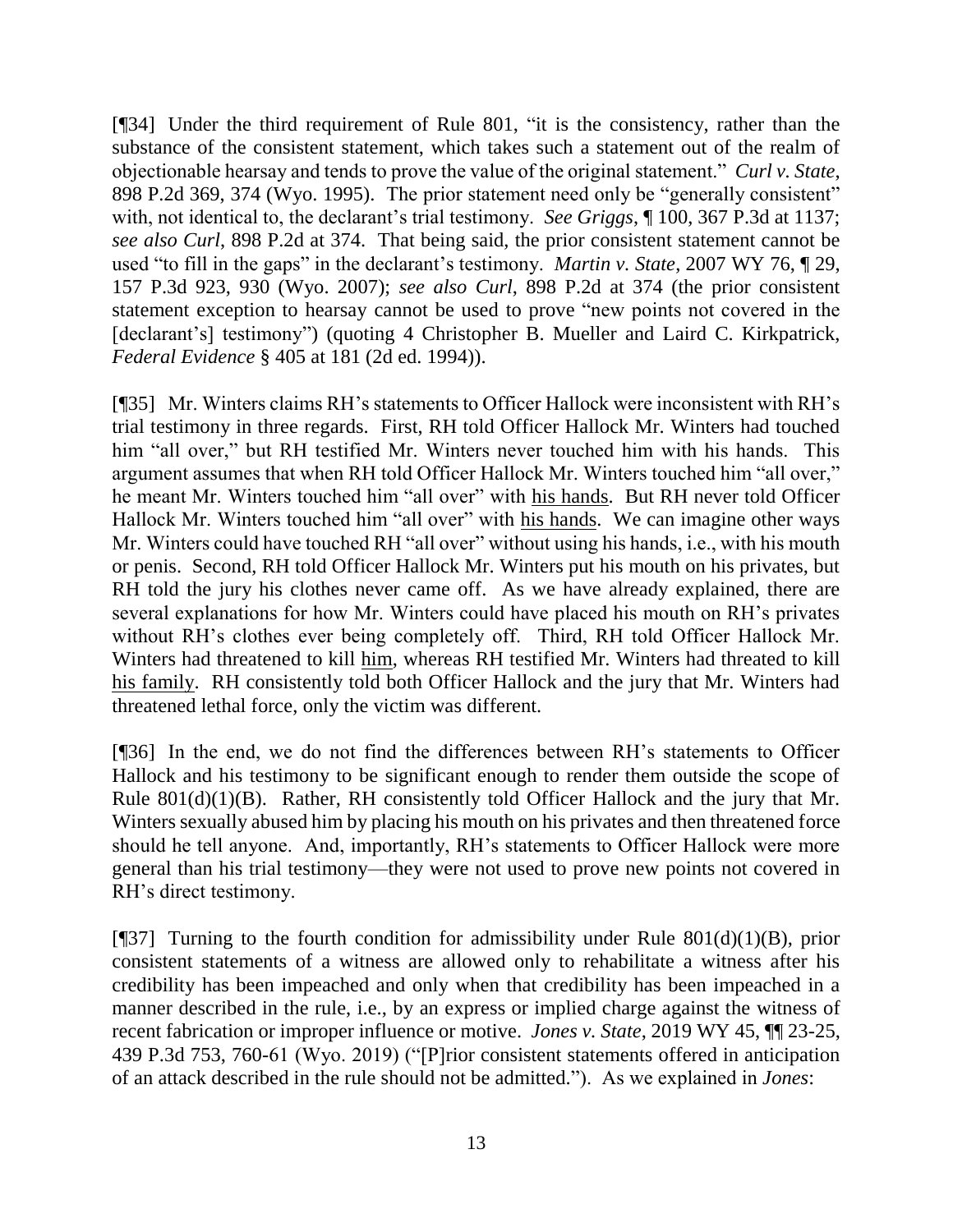Trial courts must be cautious lest they allow admission of prior consistent statements any time a victim's credibility is questioned. A defense to crimes such as those at issue here [sexual abuse of a minor] will necessarily entail a defense theory that what the victim said happened did not happen. That alone does not open the door for admission of prior consistent statements.

*Id.*,  $\sim$  24, 439 P.3d at 761. However, "[t]he charge of fabrication or improper motive need not come only as a specific allegation during cross-examination; . . . it may be made by implication or innuendo, and it may be found in the thrust of the defenses and testimony presented." *Lancaster v. State*, 2002 WY 45, ¶ 18, 43 P.3d 80, 89 (Wyo. 2002) (quotations omitted), *overruled on other grounds by Jones*, ¶ 25, 439 P.3d at 761-62. Mr. Winters claims this requirement was not met because there was no allegation, express or implied, at trial that RH had recently fabricated his version of events or that he had been improperly influenced or had an improper motive. We disagree.

[¶38] Dr. Fred Lindberg, a clinical psychologist, was called by the State to tell the jury about how children who have experienced a traumatic event will communicate that trauma to others. He described a child's disclosure of a traumatic event as a "process, not an event," meaning the child will disclose a little at a time or "may never disclose all of what allegedly happened to them." During cross-examination, trial counsel asked Dr. Lindberg a series of questions about the factors that may come into play in how well a five-year-old child communicates a traumatic event. He also asked him: "[W]hat about . . . if the child is subjected to adults suggesting things to them, does that cause a problem with memory?" Dr. Lindberg responded, "Suggestibility at age 5 could be a problem, yes, sir." Counsel then questioned Dr. Lindberg whether "leading questions can cause suggestive problems to the child," to which Dr. Lindberg responded: "[I]f you're talking about forensic interviews, the . . . goal of forensic interviews is to be nonleading, nonsuggestible." He admitted, however, leading questions do occur during such interviews, but they are not desirable "because . . . the interviewer might be . . . suggesting the answer" or worse "planting things in the child's mind."

[¶39] Similarly, during cross-examination of RH, trial counsel asked him if somebody had told him the word "hump;" RH responded "[n]ope." Counsel also asked RH whether anyone had talked to him "about things that [he] had said before" to which RH responded, "[o]nly the cops." He then asked RH whether anyone had talked to him the day before trial "about what [he was] going to do [at trial]." RH stated his mother and the prosecutor had talked to him and "go[ne] over things that [he] said before." And, when asked whether "anybody tr[ied] to help [him] remember things," RH responded "[y]es" and admitted "[it] help[ed] [him] remember."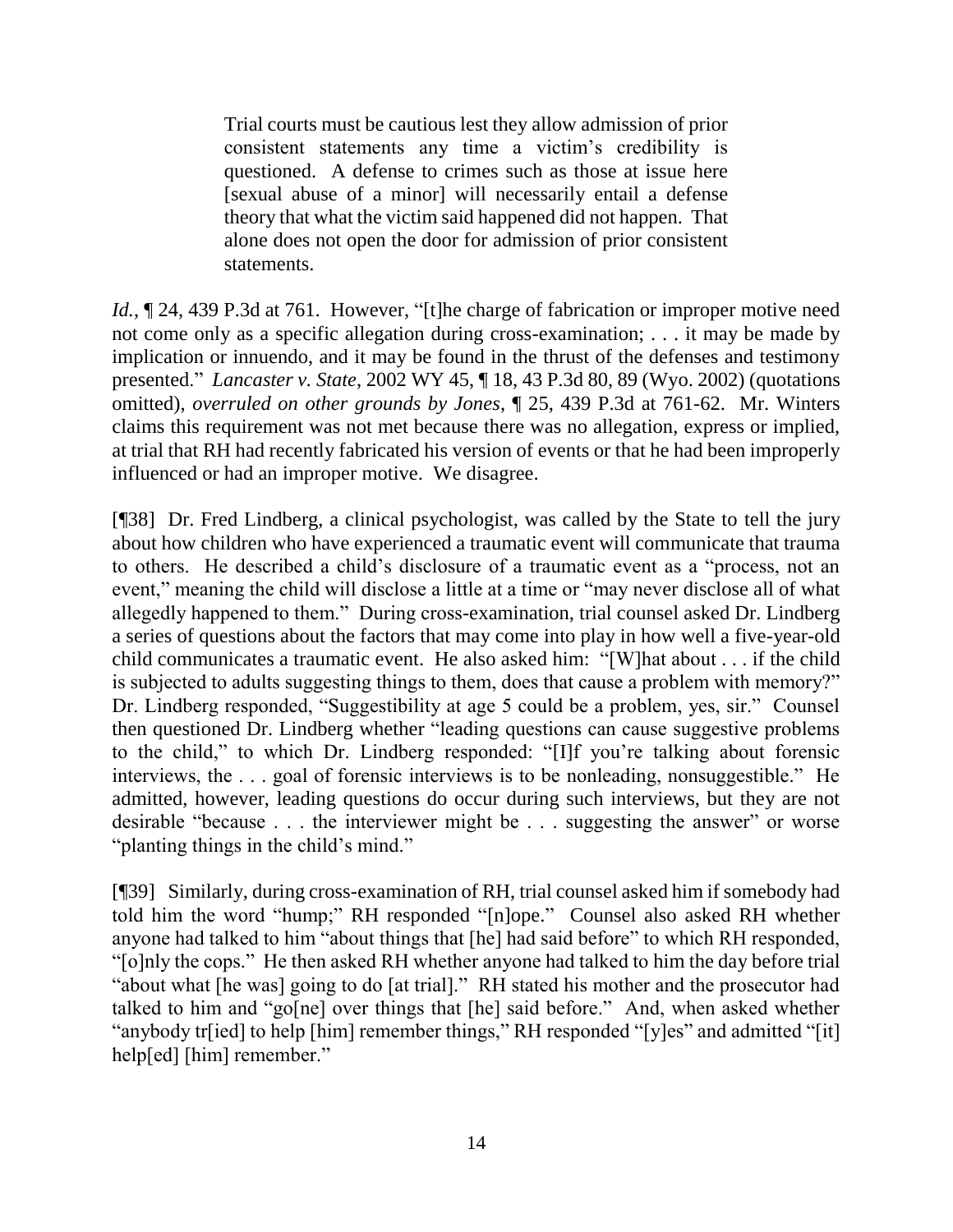[¶40] Through the cross-examination of Dr. Lindberg and RH, which occurred prior to the admission of the first CAP interview and RH's statements to Officer Hallock, Mr. Winters impliedly, if not explicitly, charged RH with having been improperly influenced by his mother and the prosecutor or by the leading questions of Ms. Bartle during the first CAP interview. *See Jones*, ¶ 26, 439 P.3d at 762 (defense counsel's cross-examination of child victims, which included questions concerning conversations they had with others about what the defendant had done and whether anyone had helped them prepare to testify, impliedly charged "recent fabrication or improper influence or motive"). Because this cross-examination occurred prior to admission of the prior consistent statements, the fourth requirement of Rule  $801(d)(1)(B)$  was satisfied.

[¶41] As a final matter, Mr. Winters relies on *Wilde v. State*, 2003 WY 93, 74 P.3d 699 (Wyo. 2003), to support his claim that RH's statements to the officer and the CAP interviewer were inadmissible. Mr. Wilde claimed the child victim fabricated at least part of her story. *Id*., ¶ 12, 74 P.3d at 707. The State attempted to bolster the victim's testimony by presenting five witnesses—her mother, police officer, physician, nurse and forensic interviewer—to whom the victim had told her story. *Id.*, ¶ 11, 74 P.3d at 706. Each repeated the victim's story to the jury "without much variation." *Id.*, ¶ 12, 74 P.3d at 707. We concluded the district court abused its discretion in admitting these hearsay statements. *Id.*, ¶ 14, 74 P.3d at 707. Reading *Wilde* as a whole, it is clear our concern was with the State's presentation of numerous witnesses to repeat the victim's allegations, thereby ""piling on" consistent statements. *Id.*,  $\P$  14, 74 P.3d at 707-08 (quoting 4 Christopher B. Mueller and Laird C. Kirkpatrick, Federal Evidence, § 405 (2nd ed. 1994 and Supp. 2002)); *see also Griggs*, ¶ 109, 367 P.3d at 1139. That did not occur in this case.

[¶42] *Wilde* is important in another respect, however. It emphasizes the need to ensure the prior statements were made in a manner that would be expected from a victim rather than procured by the State "for the direct purpose of using those statements later at trial as prior consistent statements." *See Tombroek v. State*, 2009 WY 126, ¶ 14, 217 P.3d 806, 812 (Wyo. 2009) (citing *Seward v. State*, 2003 WY 116, ¶¶ 16-17, 76 P.3d 805, 811-12 (Wyo. 2003)); *see also Jones*, ¶ 17, 439 P.3d at 758. In this case, RH's statements during the first CAP interview and to Officer Hallock were made "in a manner that would be expected from a victim in the early stages of a typical sexual assault investigation, rather than in a manner resembling trial preparation tactics." *Tombroek*, ¶ 14, 217 P.3d at 812; *see also Jones*, ¶ 22, 439 P.3d at 760 (stating the record does not show the State procured the CAP interviews of the victims "for the purpose of presenting them at trial to bolster the children's statements"). We see no attempt by the State to abuse Rule  $801(d)(1)(B)$ 's hearsay exception. And, although he cites to *Wilde*, Mr. Winters does not point to anything suggesting such an attempt by the State.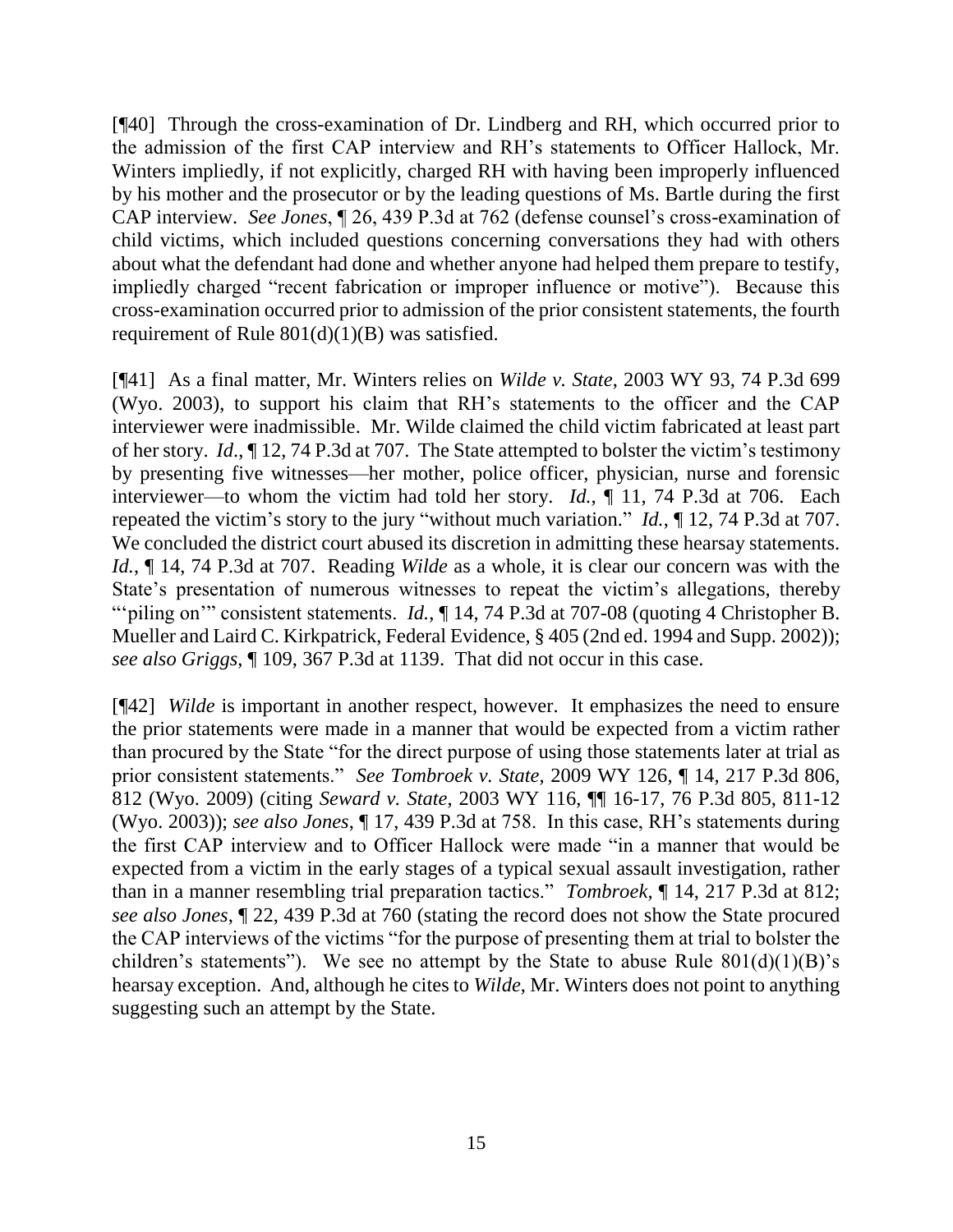[ $[43]$ ] Because they were admissible under Rule  $801(d)(1)(B)$ , trial counsel was not ineffective in failing to object to the admission of the first CAP interview or RH's statements to Officer Hallock.<sup>10</sup>

#### *3. Failure to Interview State's Witnesses Prior to Trial*

[¶44] At the Rule 21 hearing, trial counsel admitted he did not interview or attempt to interview any of the State's witnesses. Mr. Winters argued trial counsel's failure to do so constituted deficient performance. The district court decided otherwise:

> Reviewing the evidence presented in this case, including the inaccessibility trial counsel had to interview RH, the familiarity trial counsel had with Dr. Lindberg's testimony as an expert, and trial counsel's prior working knowledge of DNA evidence, it is clear that trial counsel made reasonable investigative decisions in this case. Mr. Winters has failed to demonstrate that trial counsel's failure to interview and confront RH, Dr. Lindberg, and Ms. Normington pretrial was outside the realm of professionally competent assistance, and that such resulted in prejudice to the defense of the criminal charges in the case.

[¶45] On appeal, Mr. Winters again complains of counsel's failure to interview any of the State's witnesses. However, the only specific arguments he makes relate to RH and the State's DNA expert, Kathryn Normington.<sup>11</sup> We confine our analysis accordingly.

l

<sup>&</sup>lt;sup>10</sup> In deciding trial counsel did not act deficiently in failing to object to the admission of RH's statements to Officer Hallock, the district court alternatively suggested they were admissible because they were not being offered for their truth but rather to show their effect on Officer Hallock and explain why he acted as he did. *See Griggs*, ¶¶ 85-86, 367 P.3d at 1133-34. As a result, Mr. Winters spends much of his opening brief contesting the district court's reasoning on this point. Because we conclude the statements were properly admitted under the prior consistent statement exception to hearsay and trial counsel was therefore not deficient in failing to object to their admission, we need not reach this argument.

<sup>11</sup> For example, Mr. Winters also complains of trial counsel's failure to conduct pretrial interviews of RH's parents, siblings, friends, daycare providers, and teachers. However, as to these individuals, he claims only that they "would have provided valuable and insightful information about RH and his ability (or inability) to perceive, remember, communicate, and be truthful," in other words, his competency. We have already concluded counsel was not ineffective in failing to challenge RH's competency because his testimony demonstrates he was competent. Additionally, even had these individuals somehow provided information that would have deemed RH incompetent to testify, the result would not necessarily have been different. As trial counsel explained at the Rule 21 hearing, had RH not been allowed to testify due to incompetency, his statements and allegations of abuse would have likely come in a different way and he would have lost his opportunity to cross-examine RH. Moreover, the jury would never have heard RH admit during crossexamination that he "slipped" into the river, which was consistent with Mr. Winters's version of events.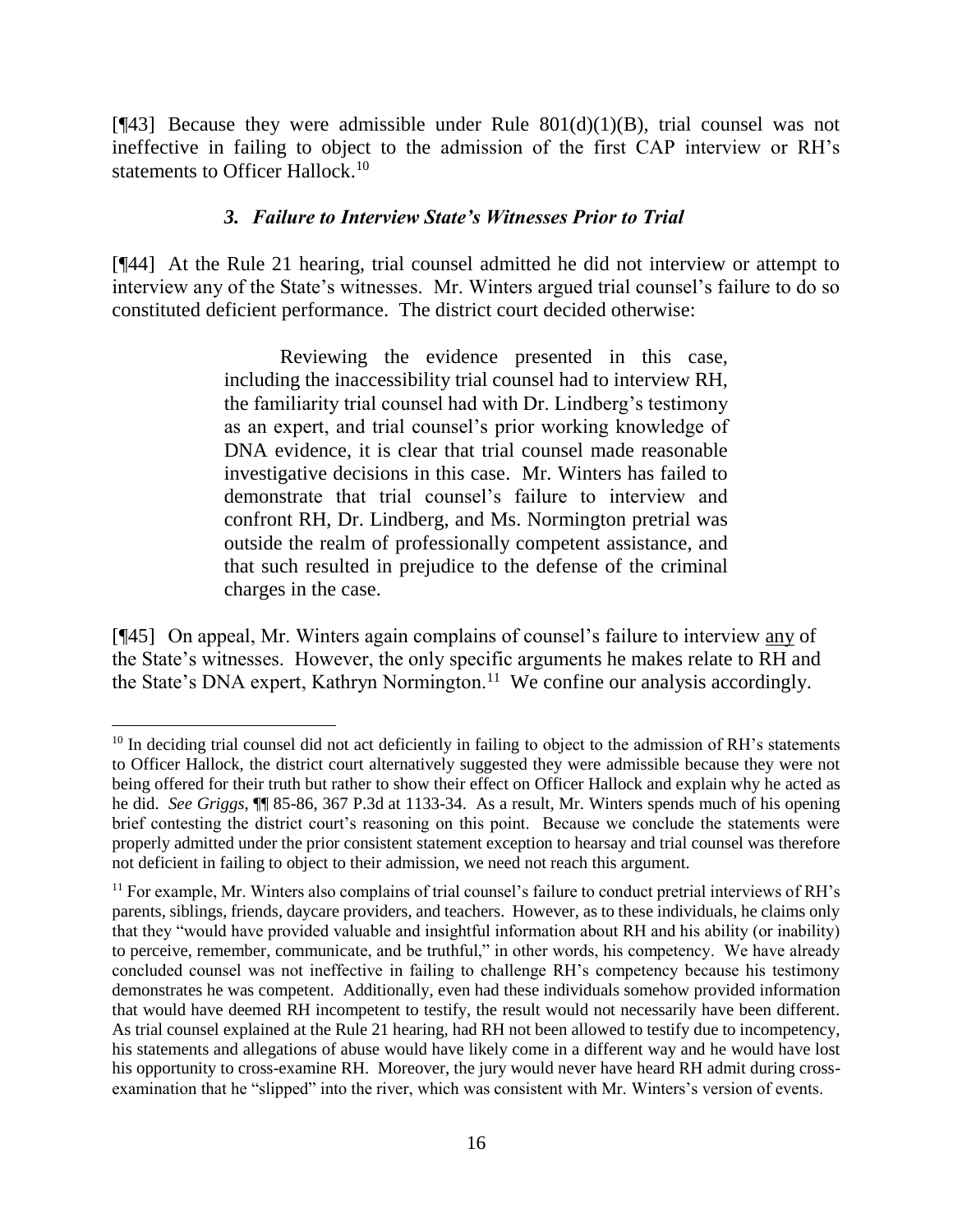[¶46] A claim of ineffective counsel based on a failure to interview witnesses is reviewed as a claim of failure to conduct a reasonable investigation. *See Duke v. State*, 2004 WY 120, ¶ 55, 99 P.3d 928, 947 (Wyo. 2004) (analyzing Duke's claim that counsel failed to interview any of the State's witnesses as a failure to make reasonable investigation); *Gist v. State*, 737 P.2d 336, 343 (Wyo. 1987) ("The failure to pursue an interview of Roger Gist constituted an abrogation of counsel's duty to Steve Gist to conduct a reasonable investigation . . . ."). "Counsel has a duty to make reasonable investigations or to make a reasonable decision that makes particular investigations unnecessary." *Duke*, ¶ 55, 99 P.3d at 947. We "assess[] counsel's performance by considering all of the circumstances existing at the time counsel made the investigative decision and appl[y] a heavy measure of deference to counsel's judgments in this regard." *Id*. "[A]n appellant cannot prove ineffective assistance of counsel for failure to investigate 'where an appellant fails to identify the *favorable evidence or witnesses that additional investigation* would have revealed.'" *Brock v. State*, 2012 WY 13, ¶ 17, 272 P.3d 933, 938 (Wyo. 2012) (emphasis added) (quoting *Asch v. State*, 2003 WY 18, ¶ 41, 62 P.3d 945, 958-59 (Wyo. 2003)).

[¶47] At the Rule 21 hearing, trial counsel explained he did not interview RH because, from experience, he knew that although the State does not tell the victim he cannot speak with defense counsel, it does advise him not to do so.<sup>12</sup> Mr. Winters does not seriously contest the validity of this reason and, as trial counsel predicted, had he requested to interview RH, his mother confirmed she would not have allowed it. In any event, Mr. Winters has failed to show how he was prejudiced by counsel's failure to interview RH.

[¶48] In his opening brief, Mr. Winters generally complains trial counsel's failure to interview RH was prejudicial because it led to an inadequate cross-examination of RH, namely trial counsel "failed to reasonably confront and question RH at trial regarding his many inconsistent statements made during the two CAP interviews and his trial testimony." However, "[w]hether to cross-examine and the extent of cross-examination are strategic decisions. The risk of excessive cross-examination is that the witness may reconcile inconsistencies, additional unfavorable testimony may be elicited, and ineffective efforts to attack credibility may in fact enhance the witness's testimony." *Barkell v. State*, 2002 WY 153, ¶ 23, 55 P.3d 1239, 1244 (Wyo. 2002). As the district court explained in denying

Moreover, trial counsel testified he did not interview RH's parents because he does not find victims' parents to be "very cooperative" and does not "expect to get much" from them. Mr. Winters does not refute this explanation and, in fact, fails to specifically identify what helpful information RH's parents would have provided. *See Brock v. State*, 2012 WY 13, ¶ 17, 272 P.3d 933, 938 (Wyo. 2012) ("[A]n appellant cannot prove ineffective assistance of counsel for failure to investigate where an appellant fails to identify the favorable evidence or witnesses that additional investigation would have revealed.").

<sup>&</sup>lt;sup>12</sup> In *Story v. State*, 721 P.2d 1023, 1043 (Wyo. 1986), we concluded "it was misconduct for the prosecutor" to instruct the witnesses" not to talk to anyone, including defense counsel, without his approval. It is unclear whether the prosecutor in this case so instructed RH because trial counsel was testifying only to his "past" attempts" to interview victims. In any event, Mr. Winters does not claim the prosecutor in this case told RH he could not speak with trial counsel so the issue is not before us.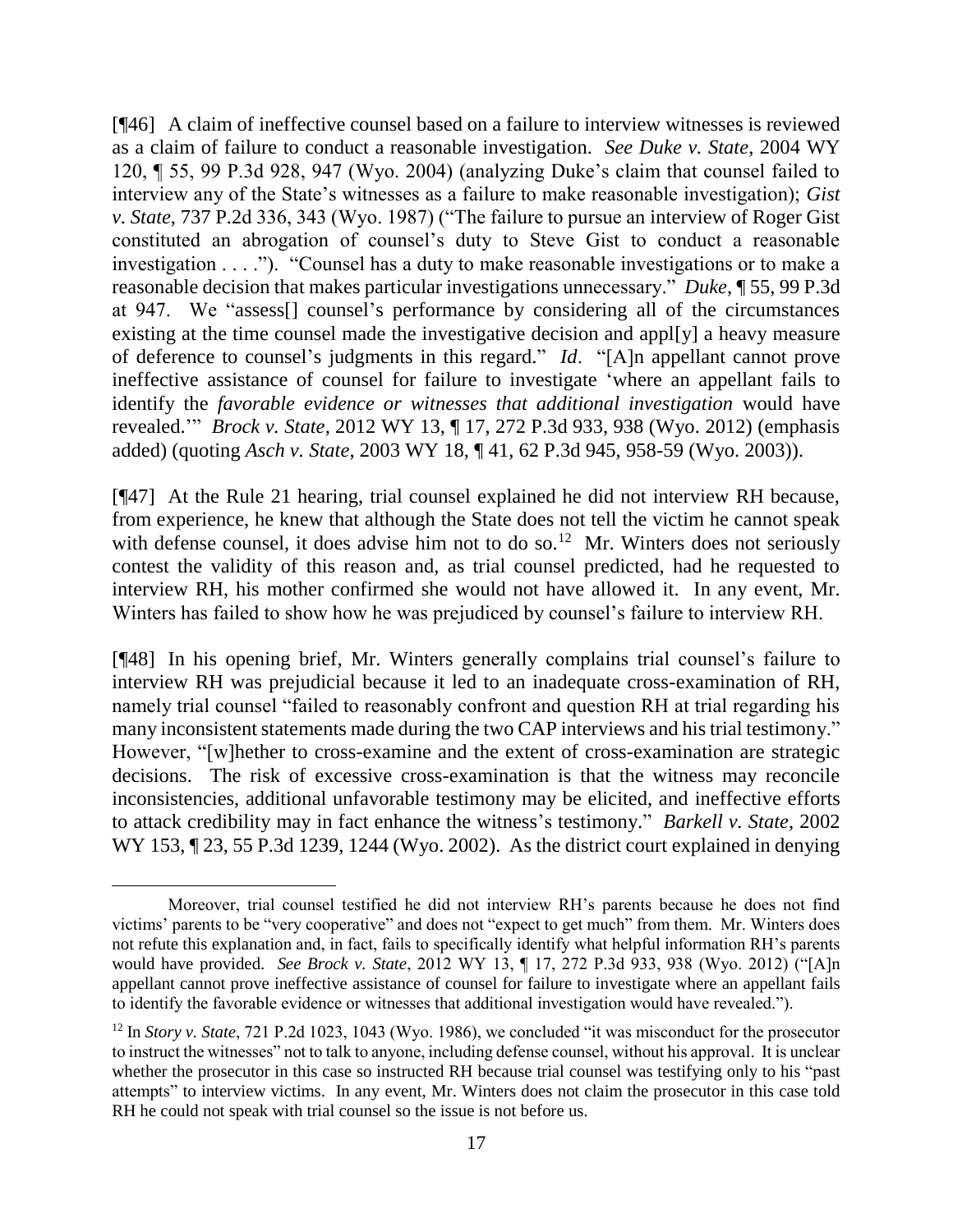Mr. Winters' Rule 21 motion: "[M]ore vigorous questioning of RH and attacking him on cross-examination could have had a negative effect on the defense in an already difficult case."

[¶49] Nevertheless, our review of trial counsel's cross-examination of RH reveals it to have been effective. RH admitted: (1) his mother and the prosecutor had reviewed with him the things he had said previously, someone had helped him remember things, and it had helped him remember things; (2) he lied to Mr. Winters that TP had taken his money; (3) he "slipped" into the river; and (4) Mr. Winters "help[ed]" him get across the river by carrying him so he "wouldn't drown." These latter two points were significant because they were consistent with Mr. Winters' version of events and undermined the State's theory it was Mr. Winters who took RH into the river.

[¶50] In his reply brief, Mr. Winters expounds upon his prejudice argument, claiming had counsel interviewed RH prior to trial, he would not have asked RH on cross-examination whether Mr. Winters had put his mouth on RH's "pee pee." According to Mr. Winters, it was not until this question that RH claimed Mr. Winters put his mouth on RH's penis. That is true. But, once again, we need not consider this argument as it was raised for the first time in his reply brief. *See Pena*, ¶ 44 n.6, 98 P.3d at 874 n.6. Nevertheless, it appears trial counsel's question was strategic. As we explain later, Mr. Winters' DNA was not conclusively found on RH's penile swabs. However, trial counsel elicited from Ms. Normington that one would expect Mr. Winters' DNA to have been found on those swabs if Mr. Winters had put his mouth on RH's penis. Therefore, by having RH tell the jury Mr. Winters put his mouth on his privates and then having the State's expert admit that if that had occurred Mr. Winters' DNA would be on RH's penile swabs, trial counsel effectively undermined RH's version of events. Moreover, we fail to see how Mr. Winters was prejudiced by this question as the jury later heard RH telling Ms. Bartle (during the first CAP interview) and Officer Hallock that Mr. Winters had put his mouth on RH's privates.

[¶51] Having failed to show prejudice, Mr. Winters claims prejudice is presumed in this case because RH was the only eye-witness to the abuse. He relies on *King v. State*, 810 P.2d 119 (Wyo. 1991). In *King*, defense counsel failed to interview or secure the testimony of two alleged eye-witnesses who would have likely supported Mr. King's claim the crime never occurred. *Id.* at 120-22. We concluded:

> The failure to pursue an interview [with an alleged eye witness] constitute[s] an abrogation of counsel's duty to \* \* \* conduct a reasonable investigation and to utilize any information obtained in providing a reasonable defense." *Gist*, 737 P.2d at 343. *When this deficiency is demonstrated, the appellant need not demonstrate the resulting prejudice, it is presumed.* "Prejudice in [this circumstance] is so likely that case-by-case inquiry into prejudice is not worth the cost." *Strickland*, 466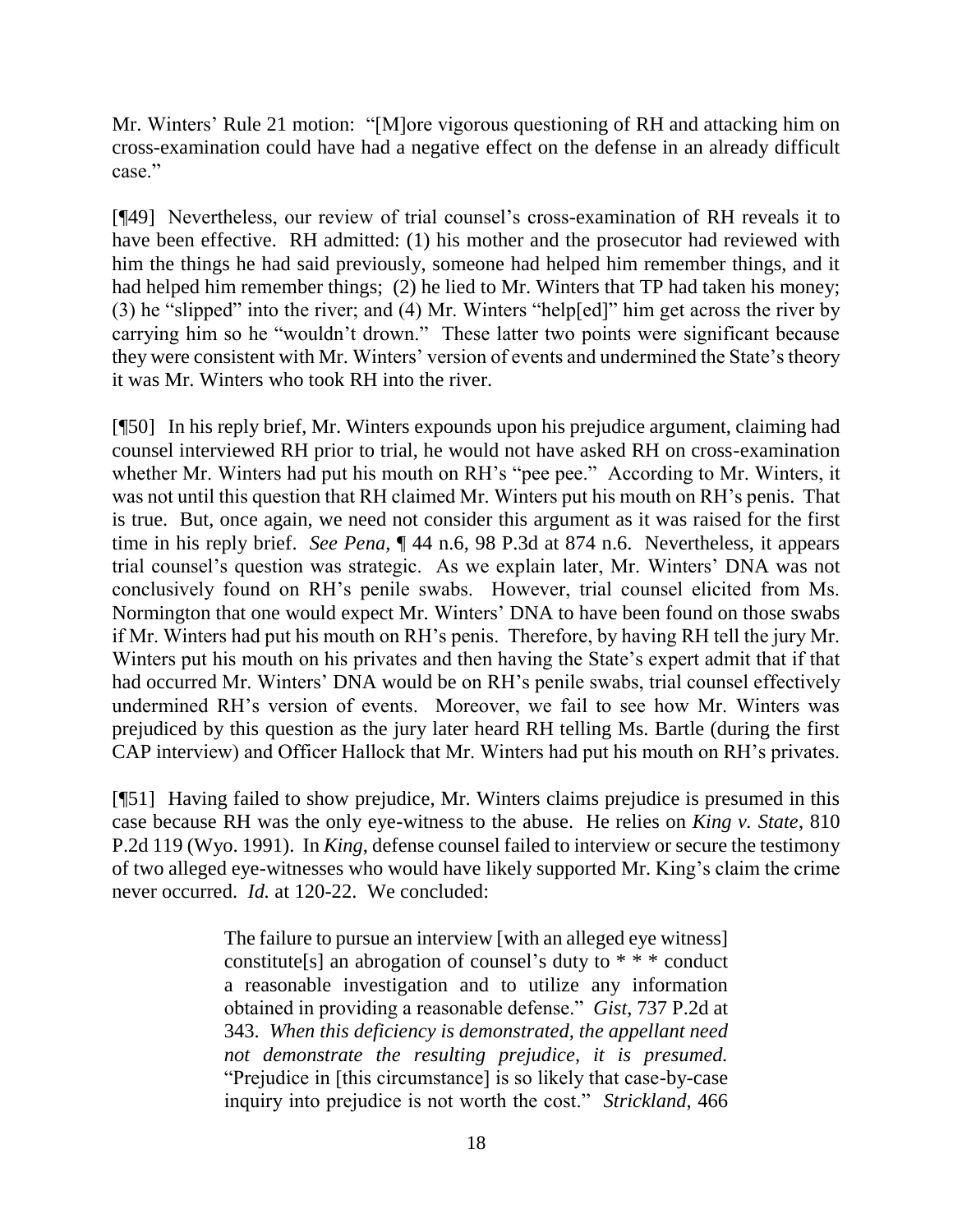U.S. at 693, 104 S. Ct. at 2067. *See also Sanders v. Sullivan*, 701 F. Supp. 996 (S.D.N.Y.1987), also involving a failure to secure attendance at trial; and *Richardson v. State*, 189 Ga. App. 113, 375 S.E.2d 59 (1988), where proposed alibi witnesses were neither interviewed nor subpoenaed.

*King*'s reliance on *Strickland* is misplaced, as *Strickland* was speaking to the "[a]ctual or constructive denial of the assistance of counsel altogether" and "state interference with counsel's assistance." *Strickland*, 466 U.S. at 692, 104 S.Ct. at 2067. In any event, this case is clearly distinguishable from *King*.

[¶52] There, trial counsel failed not only to interview two potential eye-witnesses with favorable information, he also failed to secure their trial testimony. *King*, 810 P.2d at 120- 22. In essence, *King* involved the failure to present a potential defense at trial. In this case, while RH was the only eye-witness, he was also the victim. As a result, he testified for the State and his testimony was not favorable to Mr. Winters. Not only that, he was forensically interviewed prior to trial. Trial counsel knew what RH was going to say and, again, it was not helpful to Mr. Winters.<sup>13</sup>

[¶53] Turning to counsel's failure to interview Ms. Normington, trial counsel stated at the Rule 21 hearing that he reviewed the litigation support packet, which included Ms. Normington's report and the results and data of her testing. He also described his decision not to interview Ms. Normington as a matter of strategy:

> I don't like to interview any of the State's witnesses where I have reports because . . . if I talk to a State witness and I even suggest where I'm going to be going at trial, they get in touch with [the prosecutor] immediately and tell them what the interview is about . . . [a]nd therefore it takes any . . . element of surprise to where the defense is going, and I just don't find

l

<sup>13</sup> In addition to *King*, Mr. Winters relies on *Asch* and *Gist* for the proposition that prejudice is presumed when counsel fails to interview an eye-witness. Neither case, however, stands for that proposition. In *Gist*, we decided defense counsel acted deficiently in not interviewing Mr. Gist's brother because Mr. Gist claimed it was his brother, not him, who committed the charged crime and his brother later confessed to the crime. *Gist*, 737 P.2d at 339, 343. Importantly, we concluded the deficiency prejudiced Mr. Gist, not because prejudice was presumed but because had his brother testified at trial consistent with his confession, "[Mr.] Gist's chances of acquittal would have been materially enhanced." *Id*. at 343. Similarly, *Asch* involved counsel's failure to review the arresting officer's preliminary hearing testimony or use it to impeach him on cross-examination, even though the officer's view of what he saw in the vehicle was the only proof that Mr. Asch, rather than his co-defendant, possessed the methamphetamine found in the vehicle. *Asch*, ¶ 44, 62 P.3d at 959. In other words, the case involved a failure to effectively cross-examine a key witness. While we relied on *King* to decide prejudice was presumed in such circumstances, *id*, ¶ 45, 62 P.3d at 959, *Asch* is factually and legally inapplicable to the issue presented here.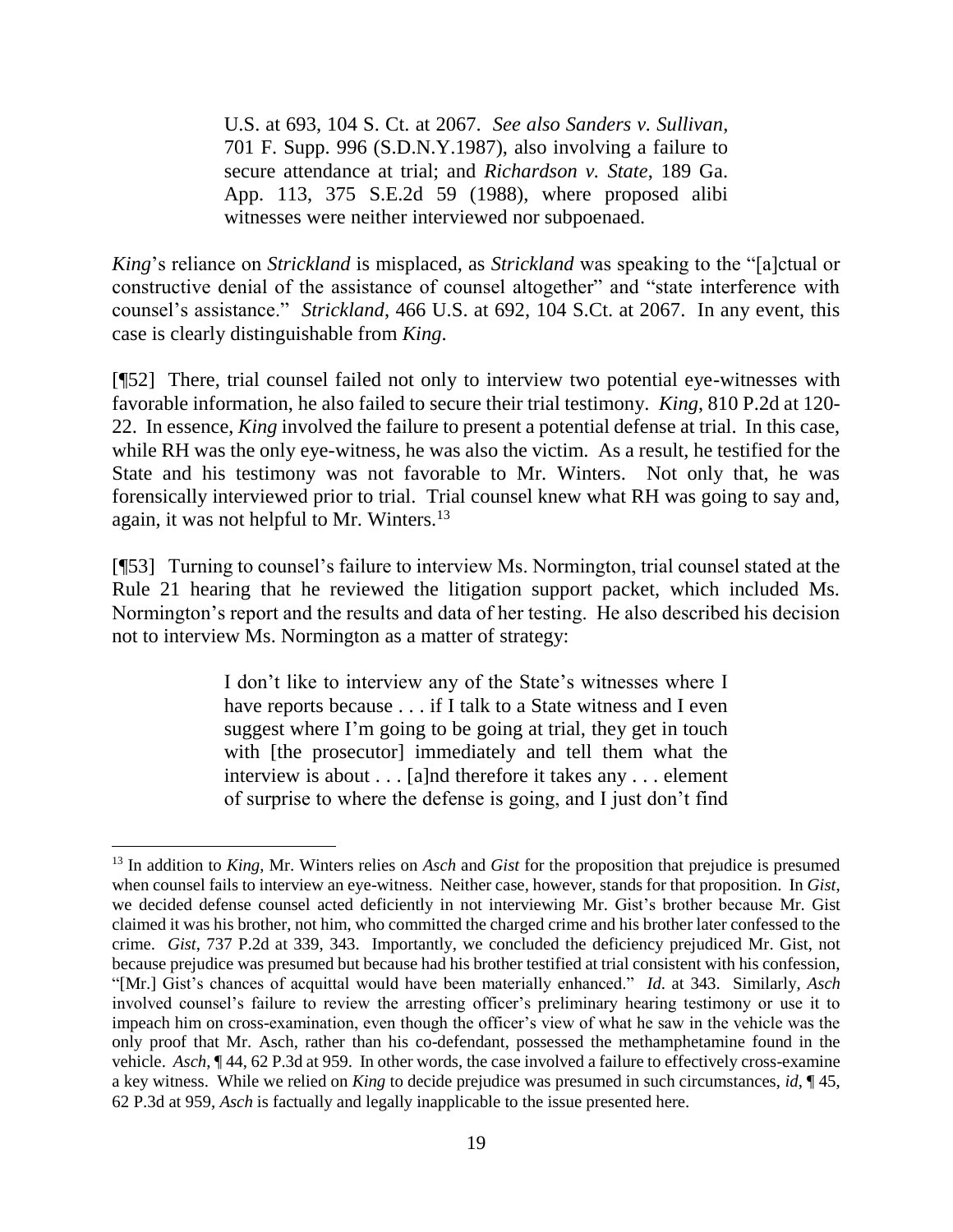you get much out of them. I have their . . . statement[s], and I'd rather cross-examine them at trial. That's my philosophy on those types of witnesses.

Counsel is entitled to "wide latitude" in making such "tactical decisions." *Strickland*, 466 U.S. at 689, 104 S.Ct. at 2065; *see also Dickeson v. State*, 843 P.2d 606, 609 (Wyo. 1992) (stating defendant has burden to overcome presumption that the "challenged action or failure of the attorney might be considered sound trial strategy").

[¶54] Mr. Winters, however, claims trial counsel's strategy is belied by Ms. Normington's Rule 21 testimony, where she stated she was available to speak with trial counsel and, if she did, she would not have disclosed what was discussed to the prosecutor. In determining the reasonableness of an investigative decision, such as the decision not to interview an expert prior to trial, we look to "the circumstances *existing at the time counsel made the investigative decision*." *Duke*, ¶ 55, 99 P.3d at 947 (emphasis added); *see also Strickland*, 466 U.S. at 689, 104 S.Ct. at 2065 ("A fair assessment of attorney performance requires that every effort be made to eliminate the distorting effects of hindsight, to reconstruct the circumstances of counsel's challenged conduct, and to evaluate the conduct from counsel's perspective at the time."). At that time, counsel did not know any discussions he had with Ms. Normington would not be shared with the prosecutor. Nevertheless, Mr. Winters' claim suffers a more fatal flaw; he did not show he was prejudiced by counsel's failure to interview Ms. Normington prior to trial.

[¶55] Mr. Winters claims a pretrial interview of Ms. Normington would have allowed trial counsel to more effectively cross-examine her as to some points "that would have significantly corroborated [Mr.] Winters' version of events and his theory of the case." Yet, he does not identify what additional points could have been made on crossexamination which were not and which would have been helpful to him. *Barkell*, ¶ 20, 55 P.3d at 1244 ("Although generally critical, Barkell does not make any concrete suggestions for cross-examination that should have been pursued, and therefore does not rebut the presumption that counsel's cross examination was effective."). While he points to the opinions offered by his Rule 21 DNA expert, Dr. Monte Miller, there is no evidence a pretrial interview of Ms. Normington would have uncovered these opinions or that Ms. Normington would have expressed the same opinions. In fact, as we explain next, Dr. Miller would have opined the DNA found on RH's penile swabs was consistent with that of Mr. Winters, whereas Ms. Normington told the jury only that there was insufficient data to decide whether Mr. Winters' DNA was on RH's penile swabs. Additionally, as we will explain in more detail below, trial counsel effectively cross-examined Ms. Normington, downplaying the harmful DNA evidence and drawing key concessions from Ms. Normington which supported Mr. Winters' defense theory.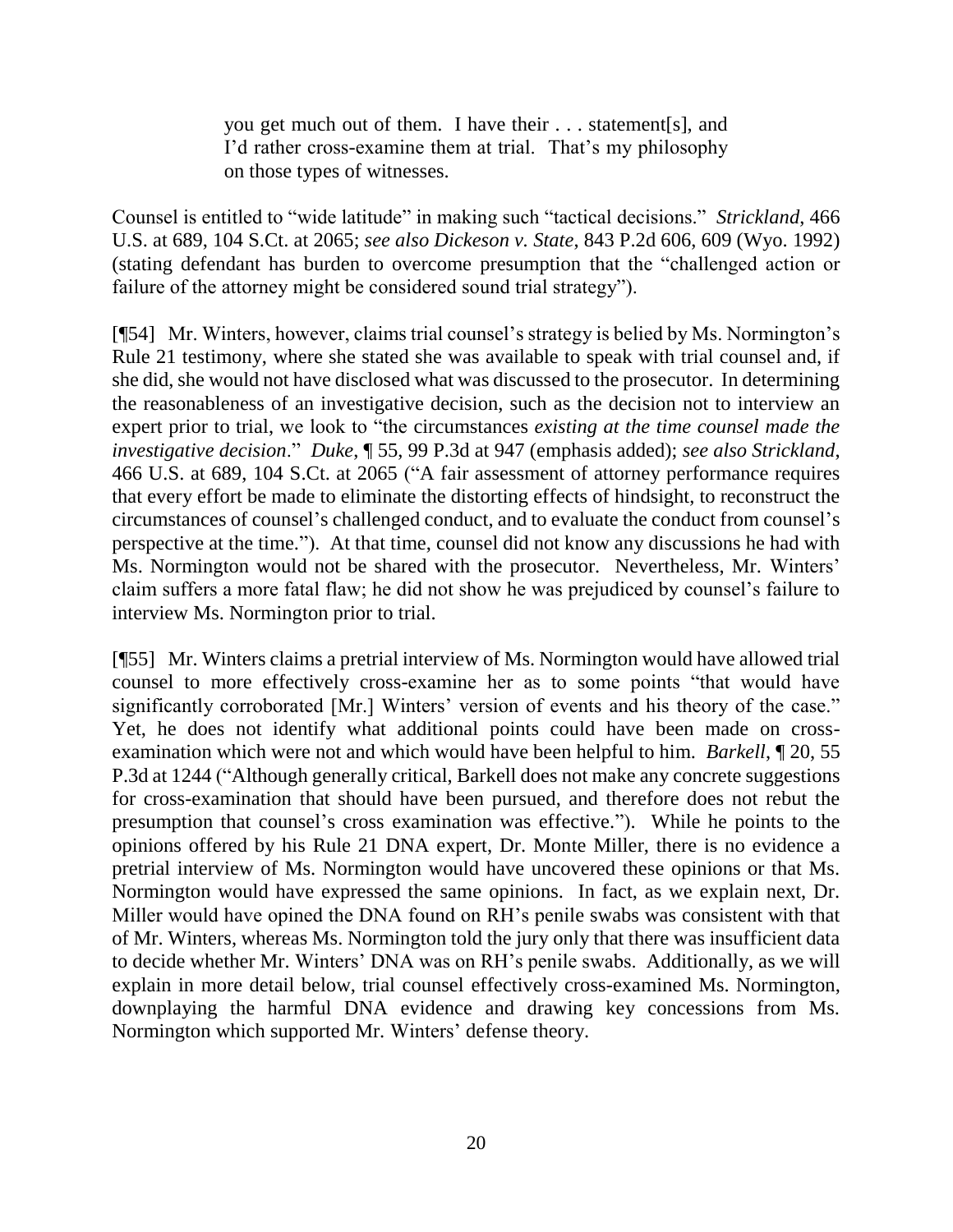[¶56] Trial counsel was not deficient in failing to interview RH or Ms. Normington prior to trial and, even assuming arguendo he was, Mr. Winters cannot show he was prejudiced as a result.

## *4. Failure to Consult or Call a DNA Expert*

[¶57] Ms. Normington, a senior forensic scientist at the Wyoming State Crime Laboratory, performed the DNA testing on RH's anal and penile swabs. She testified for the State that a mixture of DNA was found on RH's anal swabs and the major contributor of that DNA was Mr. Winters. Her reports were also submitted to the jury. In one of her reports, but not specifically testified to, she concluded the swab of RH's left hand contained a mixture of DNA which included RH's DNA and that of another individual or individuals. However, no conclusion could be made whether the mixture included Mr. Winters' DNA because the "data . . . was too low to reliably interpret."

[¶58] On cross-examination, Ms. Normington admitted she did not test the DNA to determine whether it came from semen or blood and the amount of Mr. Winters' DNA found on RH's anal swabs was .00037 nanograms, a very small amount. She also testified there was a possible mixture of DNA on RH's penile swabs, but she could not make a conclusion as to whether RH or Mr. Winters was a contributor because the "data was too low to reliably interpret." Yet, she admitted "if an individual put someone else's penis in their mouth and it wasn't that long in time afterwards," you would expect to find the individual's DNA on a penile swab. She also told the jury a person's DNA can be transferred to another individual via innocent touch or DNA transfer, which Ms. Normington described as if Person A rubs Person B's sleeve with her hand and then Person C rubs Person B's sleeve with her hand, Person A's DNA could be found on Person C's hand. She conceded it was possible that if a person was holding someone's hand and one of the individual's "scratched [his] butthole," the other person's DNA could be transferred to the individual's anus. And, she admitted even a major contributor's DNA could have arrived on the source via DNA transfer. Finally, she told the jury DNA evidence is not infallible and is subject to human error.

[¶59] During closing argument, trial counsel pounded the point home, emphasizing the extremely small amount of Mr. Winters' DNA found on  $RH$ 's anal swabs<sup>14</sup> and Ms. Normington's admission that such small amount was consistent with DNA transfer. He then asked the jury, "Is it so ridiculous to think when we've had testimony about a kid being in the river and he had sand, is it so ridiculous to think that that little boy's butt didn't itch and he didn't scratch it?" He also highlighted the lack of DNA on RH's penile swabs, asking the jury, "Do you think that if . . . [RH's] penis was in my client's mouth, as the State wants you to believe, that there wouldn't be any DNA? None? That's ridiculous."

l

<sup>&</sup>lt;sup>14</sup> Trial counsel explained it this way: "[A] gram is a Sweet & Low packet. . . . Now a nanogram is a billionth . . . of a gram. . . . They didn't even find a nanogram. They found 0.000337 [of a nanogram]."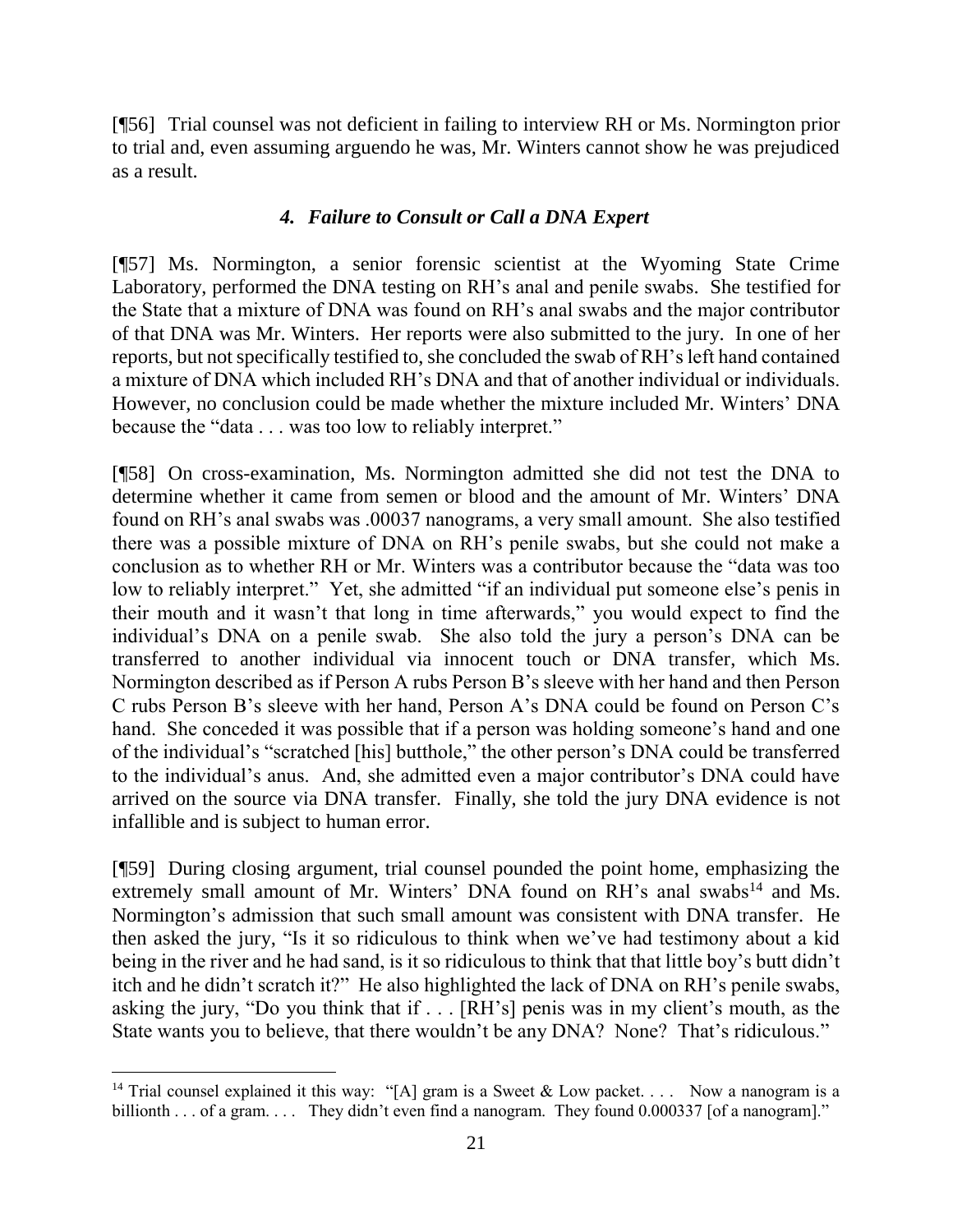[¶60] In his Rule 21 motion, Mr. Winters complained trial counsel was prejudicially deficient in failing to consult with or call a DNA expert at trial. In support, he provided an affidavit and testimony from Dr. Miller, a DNA expert and forensic scientist, who was available to testify at trial and would have told the jury:

(1) no semen or sperm was detected by the crime lab;

(2) no serological testing, i.e., testing to identify bodily fluids, was carried out in this case but it should have been done;

(3) DNA found on RH's left hand was consistent with Mr. Winters;

(4) Mr. Winters' DNA was not found on RH's penis yet had Mr. Winters placed his mouth on RH's penis, as alleged, saliva would have been present and detectible;

(5) RH's DNA was not detected on Mr. Winters' penis but an unknown person's DNA was present; if Mr. Winters had rubbed his penis against RH, as alleged, there was a "strong possibility" that RH's DNA would have been present on Mr. Winters' penis;

(6) while Mr. Winters' DNA was a major contributor of the DNA found on RH's anal swabs, there was also DNA from RH and another unknown person, thereby demonstrating that a third person's DNA was transferred to RH's anus without any sexual contact;

(7) given the level of interaction between Mr. Winters and RH, there are numerous innocent explanations for Mr. Winters' DNA being present on RH's anus, including RH holding Mr. Winters' hand and then scratching his anus, water from Mr. Winters could have run down the back of RH while coming out of the river, and Mr. Winters could have coughed or sneeze on RH while coming out of the river; and

(8) the amount of Mr. Winters' DNA on RH's anal swabs was exceptionally low and consistent with secondary DNA transfer rather than saliva.

The district court rejected the claim:

[T]rial counsel was well versed in DNA testing and results. He was able to effectively cross examine the State's DNA expert, and point out areas of doubt in the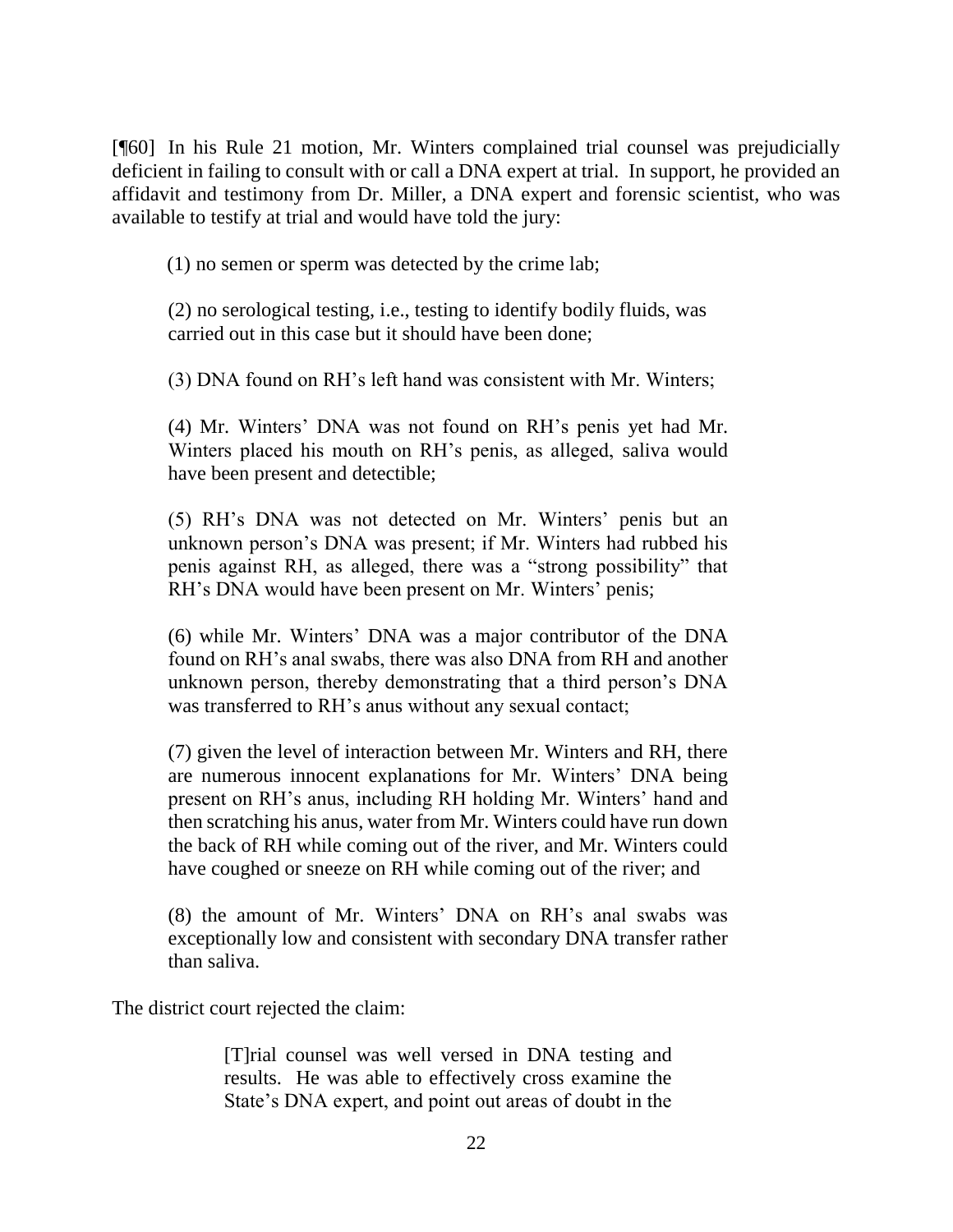DNA tests and the lack of positive DNA results for sperm and saliva. Mr. Winters' defense was more than adequately presented by his own trial testimony, and trial counsel's cross examinations of the State's witnesses. Reviewing the evidence presented, it cannot be determined that trial counsel's failure to consult and call a DNA expert was ineffective assistance of counsel. Furthermore, even if trial counsel's failure was deficient, there has been no showing of prejudice to Mr. Winters. Mr. Winters has only shown that the defense's theory of the case was not accepted by the jury, and it is complete speculation to conclude that testimony from an expert would have changed the outcome of the trial.

[¶61] Mr. Winters reiterates the arguments he raised in the district court. He says Dr. Miller's opinions, which provided reasonable alternative interpretations of the DNA evidence in his favor, would have cast reasonable doubt on the State's theory of the case and RH's version of the events.

[¶62] "When an ineffective assistance claim is based upon the failure to call an expert witness, the defendant must show an expert was available who would have testified consistently with his theory." *Cooper v. State*, 2014 WY 36, ¶ 22, 319 P.3d 914, 920 (Wyo. 2014), *see also Osborne v. State*, 2012 WY 123, ¶ 20, 285 P.3d 248, 252 (Wyo. 2012). "[E]ven if there is an expert available who will testify consistent with a theory of defense, the defendant must also show that his counsel did not act as a reasonably competent attorney in determining whether expert testimony was necessary under the specific circumstances of the case and/or how to use the expert's services." *Griggs*, ¶ 38, 367 P.3d at 1124-25 (citing *Thompson v. Belleque*, 341 P.3d 911, 922 (Or. 2014) (stating "[a]mong the universe of reasonable tactical decisions is the decision not to present expert evidence")).

[¶63] Trial counsel testified he had been a State public defender since 2000, so approximately 17 years at the time of trial. He had tried between 40 and 50 cases, including murder and sexual assault cases involving DNA. He attended a week-long seminar regarding DNA analysis, had consulted with DNA experts in the past, and had read various articles on DNA. While he knew he was not a DNA expert, he believed he had a "fair understanding" of DNA and a sufficient knowledge of it to "make strategic decisions." His strategic decision in this case was to minimize the damaging DNA evidence through crossexamination of Ms. Normington. And, although that strategy did not result in Mr. Winters' acquittal, it was successful in addressing many of the matters Dr. Miller would have opined on, while at the same time avoiding testimony that would have hurt Mr. Winters.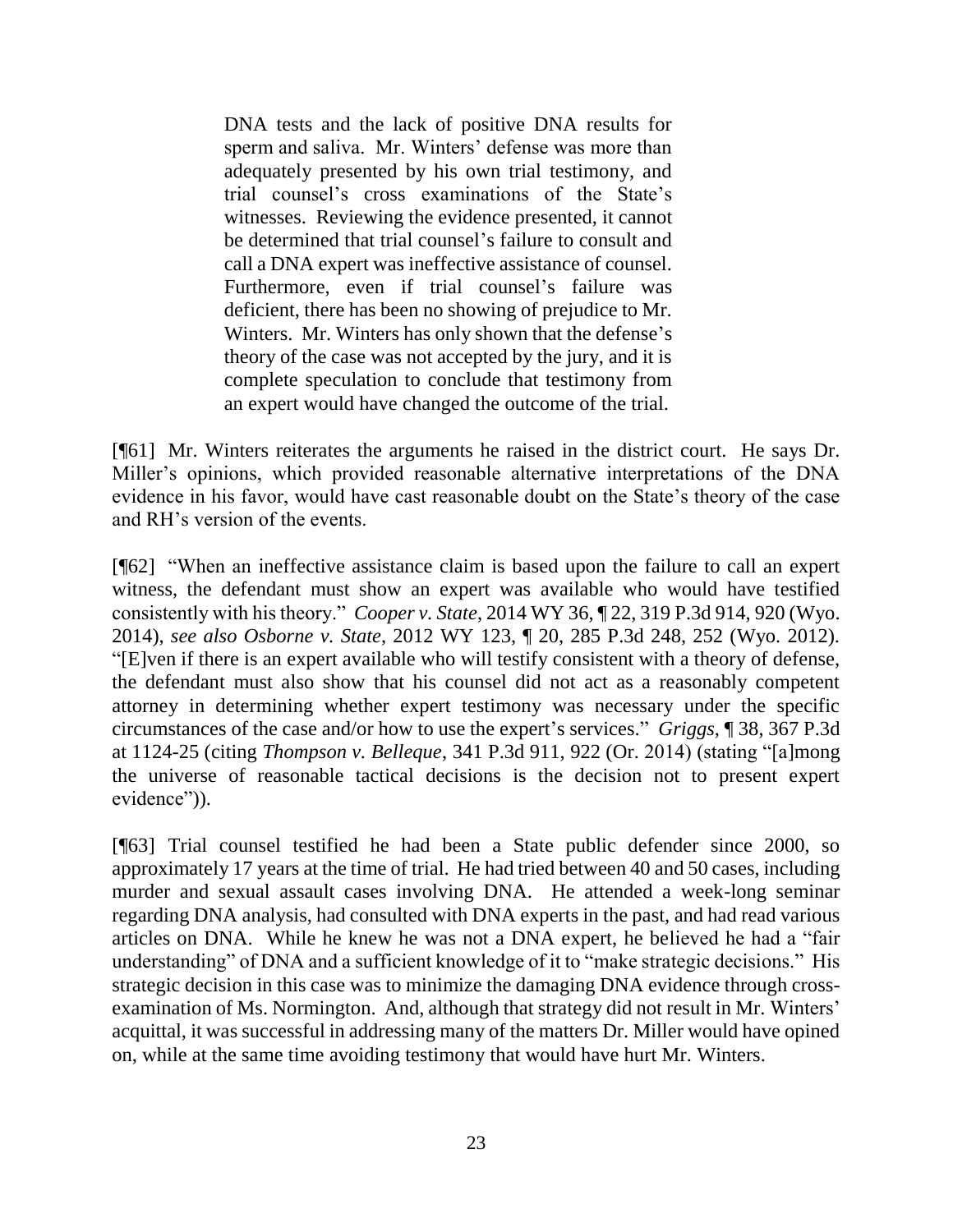[¶64] First, Ms. Normington admitted on cross-examination she did not know whether the DNA found on the anal swabs came from saliva or semen because no serological testing had been performed. Although she did not opine, as Dr. Miller did, that serological testing should have been done in this case, even Dr. Miller's opinion contained an important caveat: "In this case, had testing been carried out *with subsequent negative results* (meaning no semen, sperm, or saliva was detected), this information would have been useful to Joshua Winters at trial." Consistently, Dr. Miller admitted at the Rule 21 hearing that asking for more testing is a "double-edged sword" and counsel should know the results will help his client before asking for more testing. Trial counsel agreed, stating further DNA or serological testing is always a gamble; while it could be helpful, it could also prove "very hurtful" to a defendant depending on the results and "there's nothing worse than proving the State's case for them." That is why trial counsel did not seek more testing but rather was pleased the testimony simply showed no semen or saliva was found.

[¶65] Second, defense counsel downplayed the significance of the presence of Mr. Winters' DNA on RH's anal swabs, having Ms. Normington admit the amount of DNA was very small, consistent with DNA transfer, and possibly could have occurred from innocuous conduct—Mr. Winters holding RH's hand and RH subsequently scratching his anus.

[¶66] Third, trial counsel's questioning of Ms. Normington led her to concede the testing of RH's penile swabs was inconclusive as to the presence of Mr. Winters' DNA, yet she would expect that had Mr. Winters put RH's penis in his mouth, as RH claimed, Mr. Winters' DNA would be found on RH's penile swabs.

[¶67] Admittedly, trial counsel did not specifically address the DNA found on RH's left hand, most likely because Ms. Normington found the test results were inconclusive as to whether Mr. Winters' DNA was present. And we acknowledge Dr. Miller could have testified, as he did at the Rule 21 hearing, that six out of the six alleles of DNA found on RH's left hand foreign to RH were consistent with Mr. Winters, which would have supported the defense theory that RH himself transferred Mr. Winters' DNA to his anus, especially given that the small amount of DNA found on RH's anal swabs was consistent with DNA transfer. Yet, Dr. Miller also admitted that, applying a similar analysis to the DNA found on RH's penile swabs, three out of three alleles of DNA foreign to RH were consistent with Mr. Winters. In other words, had Dr. Miller testified at trial regarding Mr. Winters' DNA being found on RH's left hand, the State would have elicited on crossexamination that the foreign DNA found on RH's penile swabs was also consistent with Mr. Winters. That would have contradicted Mr. Winters' theory that no sexual contact occurred, and it would have completely undermined the point trial counsel did make with Ms. Normington—if Mr. Winters placed his mouth on RH's penis, as RH contended, you would expect to find Mr. Winters' DNA on the penile swabs, yet his DNA was not found there. It is to this concern which trial counsel testified, "there is a risk in calling just about any expert" as the expert will be subject to cross-examination.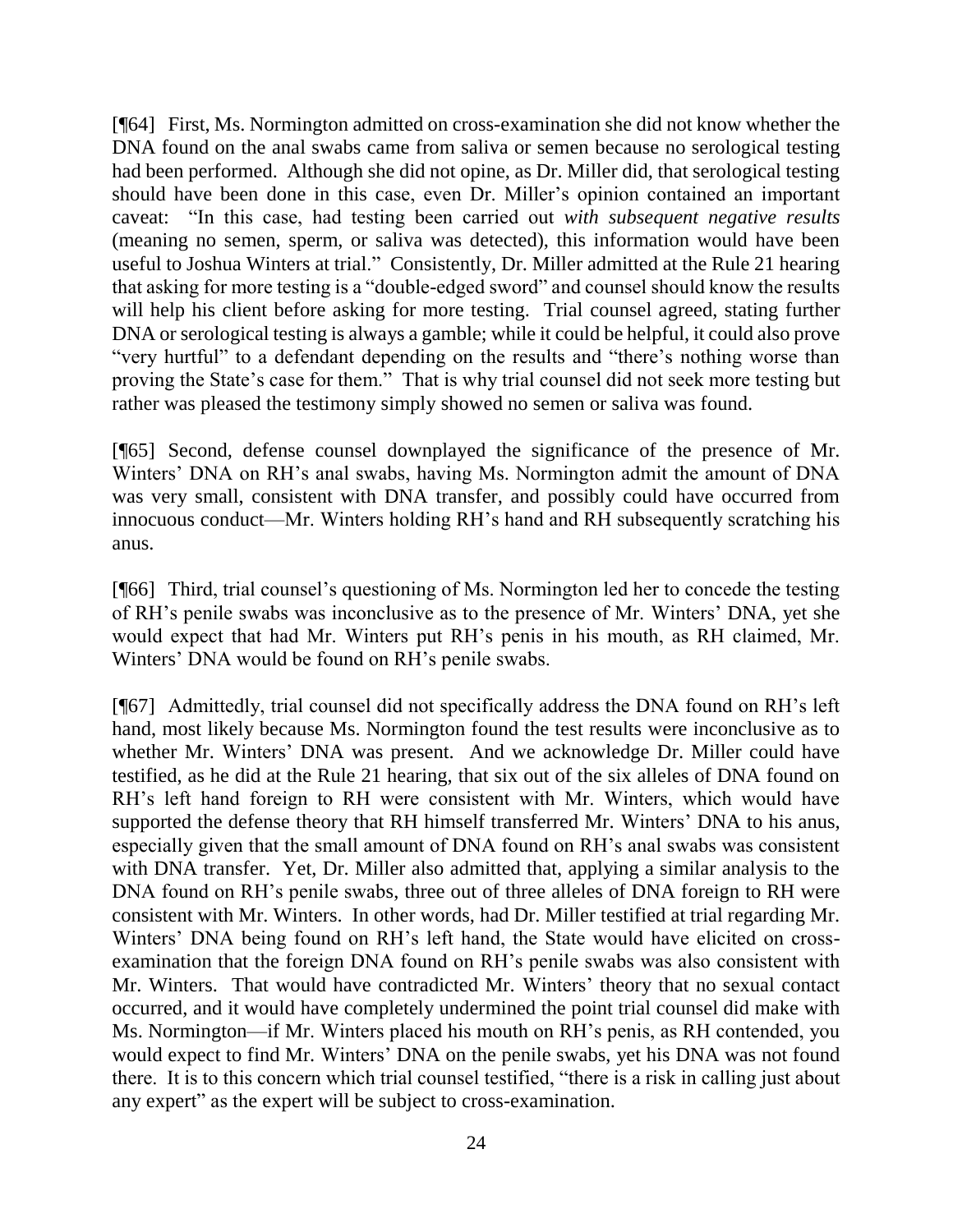[¶68] Mr. Winters attempts to downplay Dr. Miller's conclusion regarding RH's penile swabs. First, he claims "there is nothing to suggest that defense counsel was aware of this information at the time of trial, so it could not have formed the basis for a decision not to call a DNA expert." That is true; however, it does show Mr. Winters was not prejudiced by counsel's failure to call a DNA expert as the expert would have provided damaging testimony. Second, he claims while Dr. Miller said the DNA present on RH's penile swabs was consistent with Mr. Winters, he also said: "This could be a single source person who just happens to match the two people. And it actually looks more like a single source profile." As Mr. Winters would have it, this testimony shows Dr. Miller to have believed the DNA on RH's penile swabs was from someone other than Mr. Winters. Mr. Winters misreads the testimony. Dr. Miller was correcting the prosecutor who stated there was a mixture of Mr. Winters' and RH's DNA on the penile swabs (even though Dr. Miller had previously stated "it looks like just a small mixture of the two of them"). In any event, while Dr. Miller may have been able to minimize his opinion, the jury still would have heard from him that the DNA found on the penile swabs was consistent with Mr. Winters.

[¶69] We also acknowledge Ms. Normington did not inform the jury that DNA from an unknown person was found on RH's anal swabs (thereby demonstrating DNA was transferred to RH's anus without any sexual contact) or that RH's DNA was not found on Mr. Winters' penile swabs even though RH claimed Mr. Winters rubbed his penis on him. However, that RH was not a contributor to the DNA found on Mr. Winters' penile swabs was contained in her report, which was admitted into evidence. Moreover, as to the additional DNA on the anal swabs, had Dr. Miller been called to testify to that information, the State would have cross-examined him, as it did at the Rule 21 hearing. During that cross-examination, Dr. Miller admitted the additional foreign DNA on RH's anal swabs, which consisted of a few alleles, could be explained by his mother folding the shorts he was wearing, living in the same house with him, or sitting in the same chair as him. According to him, "everybody carries a little bit of foreign DNA on them." At the same time, Dr. Miller would have confirmed that Mr. Winters' DNA was present on RH's anal swabs, stating: "To a scientific degree of certainty, that is Josh Winters' DNA on that anus, unless he has an identical twin." He also would have admitted that although the lab could not reach a conclusion as to whether RH's own DNA was present on his anal swabs, Mr. Winters' DNA was in fact present there. Therefore, while counsel certainly could have called Dr. Miller to testify to the additional DNA on RH's anal swabs and the lack of RH's DNA on Mr. Winters' penile swabs, Dr. Miller would have also emphasized the presence of Mr. Winters' DNA on RH's anal swabs and opined that DNA on RH's penile swabs was consistent with Mr. Winters', which would have hurt his defense. As trial counsel aptly explained at the Rule 21 hearing: "[E]ven if you think you have one point [or two points or three points or four points] that you can bolster [with the testimony of a DNA expert], an experienced [prosecutor] . . . is going to get . . . the negative things out."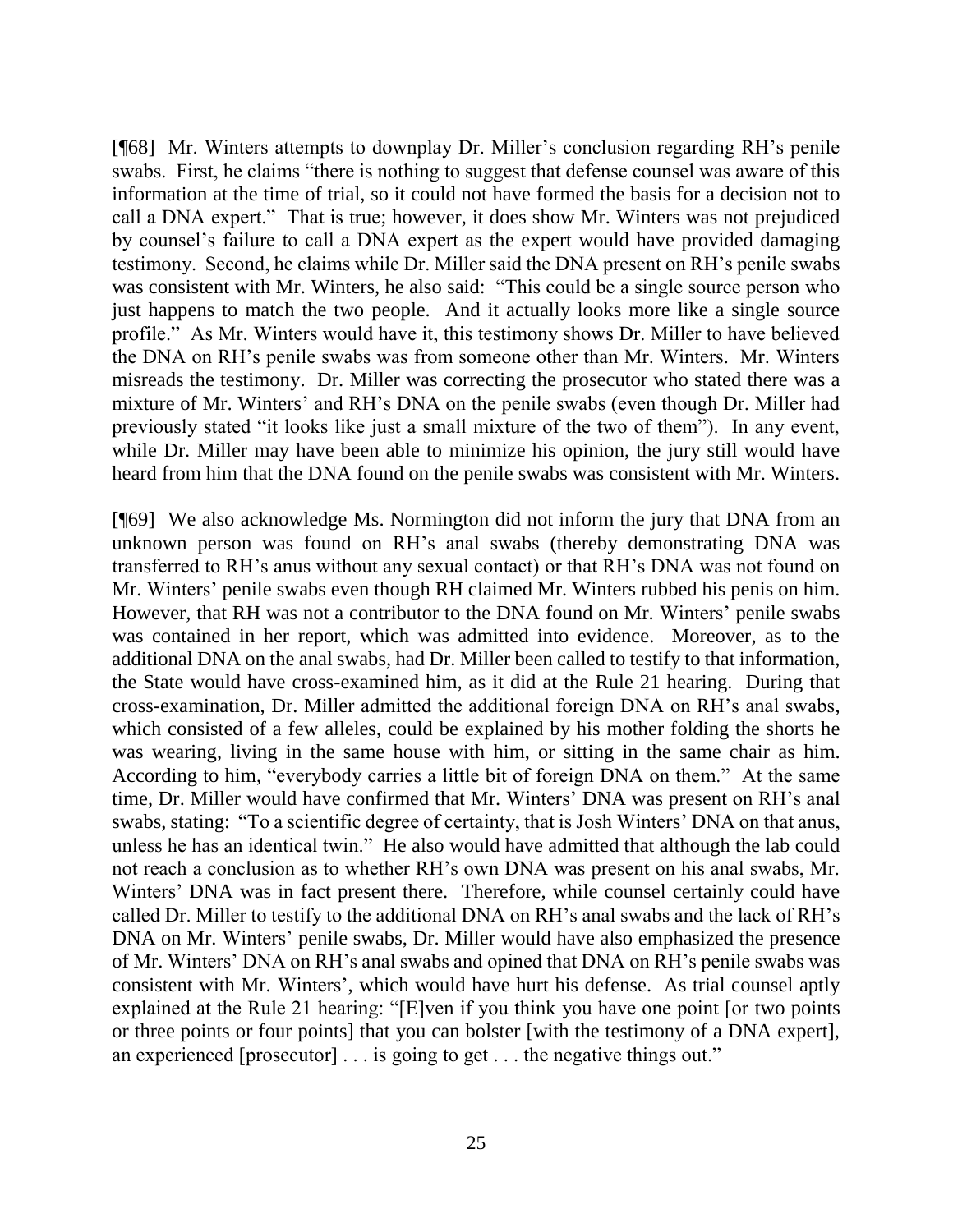[¶70] Finally, we realize there is something to be said for having an expert testify to matters supporting the defense. But, as trial counsel also stated at the Rule 21 hearing, "it's powerful to get the State's expert to make certain points that would help your case."

[¶71] Mr. Winters relies on *Cooper* for the proposition that defense counsel should have called an expert. *Cooper* is distinguishable and does not provide the support Mr. Winters imagines. Mr. Cooper was convicted of aggravated assault and battery based on his shooting at Mr. Kirk two times as Mr. Kirk drove his car toward Mr. Cooper. *Cooper*, ¶¶ 7, 9, 319 P.3d at 918. Although Mr. Cooper claimed he was acting in self-defense, trial counsel failed to retain an expert to testify about the distance between Mr. Cooper and Mr. Kirk's vehicle at the time the shots were fired. *Id.*, ¶¶ 21, 23, 319 P.3d at 920. In his Rule 21 motion, Mr. Cooper claimed this failure amounted to ineffective assistance of counsel. *Id.*,  $\lceil 9, 319 \rceil$  P.3d at 918. In support of that claim, he identified an expert who would have testified that, based on the trajectories of the bullets, Mr. Cooper's hand was over the hood of Mr. Kirk's vehicle when he fired the shots. *Id.*, ¶ 26, 319 P.3d at 921. Trial counsel admitted the distance between Mr. Cooper and Mr. Kirk's vehicle was important but claimed to have made a tactical decision to elicit the distance evidence through crossexamination of the State's expert. *Id.*, ¶ 27, 319 P.3d at 921. The State, however, never called the evidence technician who performed the trajectory analysis and none of the trial witnesses testified concerning the distance based upon the bullets' trajectories. *Id.*, ¶ 29, 319 P.3d at 921-22. Not only that, trial counsel tried to discuss her own trajectory calculations during closing argument, but the State successfully objected based on a lack of evidence. *Id.*, ¶ 30, 319 P.3d at 922. We concluded "not only was there no testimony to support the trajectory analysis and establish the actual distances, the lack of evidence was emphasized by defense counsel's improper argument using her own distance calculations rather than those of an expert." *Id.*, ¶ 31, 319 P.3d at 922. Importantly, we did not hold "that cross examination of the State's expert in lieu of employing an expert is always improper." *Griggs*, ¶ 40, 367 P.3d at 1125.

[¶72] As with the distance evidence in *Cooper*, the DNA evidence in this case was certainly important. But, unlike the expert in *Cooper*, Dr. Miller's testimony would not have been helpful to Mr. Winters as he would have testified the DNA found on RH's penile swabs was consistent with Mr. Winters. Moreover, unlike in *Cooper* where trial counsel was without an expert to cross-examine because the State never called that expert, the State called its DNA expert and trial counsel not only cross-examined her but did so effectively. Mr. Winters failed to show trial counsel to be deficient in failing to consult with or call a DNA expert or that he was prejudiced as a result.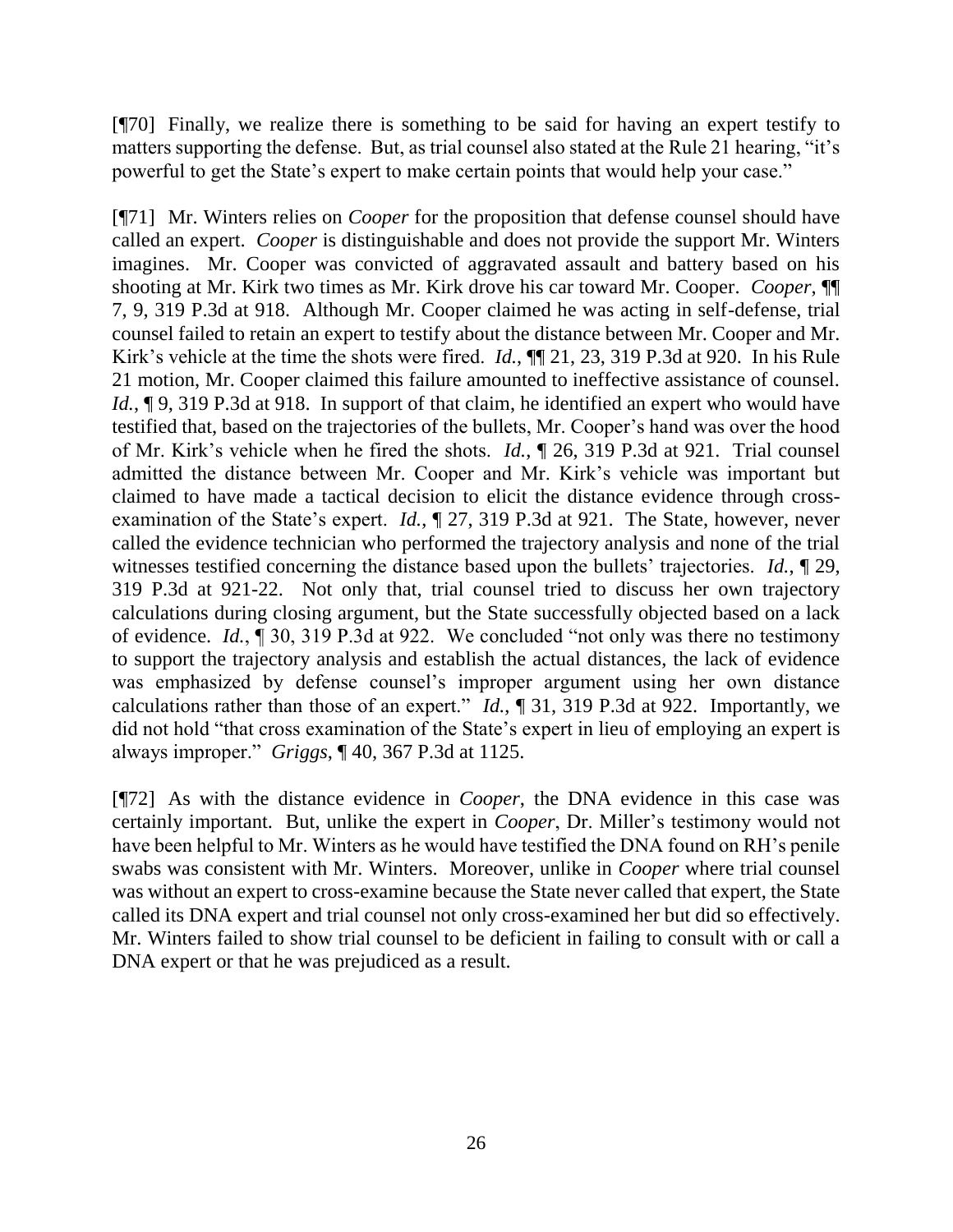[ $[$ 73] Having resolved all of Mr. Winters' ineffective assistance of counsel claims,  $^{15}$  we turn now to his claimed trial and sentencing errors, starting with his claim the district court abused its discretion in admitting other acts evidence under W.R.E. 404(b).

## *B. Rule 404(b)*

 $\overline{a}$ 

[¶74] Mr. Winters filed a pretrial demand with the State for notice of its intent to introduce evidence under W.R.E. 404(b). In response, the State filed its notice seeking to introduce evidence that in 1998, when Mr. Winters was 15-years-old, he was convicted in Rhode Island Family Court (juvenile court) of molesting his then 11-year-old adopted sister, KW, and his then five-year-old nephew, JF. In an interview with Rhode Island State Police Detective Brian Casilli, Mr. Winters admitted (1) he had oral sexual activity with his adopted sister; (2) that in 1996-1997, over a period of six weeks, he rubbed his bare penis on her bare vagina until he ejaculated; and (3) he gave her gifts (candy, gum, loose change) in exchange for the sexual contact. He also admitted he touched JF's genitals with his mouth, hands, and penis on multiples occasions in 1998. The State argued admission of this evidence was probative to showing Mr. Winters' motive.<sup>16</sup> Specifically, it claimed that because Mr. Winters denied the sexual abuse occurred and claimed he crossed the river only as part of his rescuing RH, the other acts evidence, which like the charged crime involved underaged children as the victims, was probative to show his motive in crossing the river with RH was sexual gratification.

[¶75] After holding a hearing, the district court decided the evidence was admissible under W.R.E. 404(b). It concluded the evidence was being admitted for the proper purpose of demonstrating motive, the evidence was relevant, and its probative value outweighed its prejudicial effect. In doing so, it considered and weighed each of the factors required by this Court in *Gleason v. State*, 2002 WY 161, ¶¶ 18, 27, 57 P.3d 332, 340, 342-43 (Wyo. 2002). Relevant here, it found "[i]t is relatively clear that the other acts . . . w[]ere committed by the Defendant;" "a period in the neighborhood of 20 years has elapsed" between the other acts evidence and the charged crime; and "[t]here are some substantial similarities" between the other acts evidence and the charged crime but "they are not identical." While the court decided the other acts evidence was admissible, it "preclude[d] in limine any reference at trial to the Rhode Island family court's proceedings or evidence of the convictions and/or adjudications" to ensure their confidentiality.

<sup>&</sup>lt;sup>15</sup> Mr. Winters suggests the individual errors of counsel, taken together, amount to cumulative error. "In conducting a cumulative error evaluation, we consider only matters that we have determined to be errors." *Guy v. State*, 2008 WY 56, ¶ 45, 184 P.3d 687, 701 (Wyo. 2008). Because we found no errors, there can be no cumulative effect.

<sup>&</sup>lt;sup>16</sup> The State also argued, and the district court concluded, the prior acts evidence was relevant to show intent and lack of mistake or accident. Because we conclude the evidence was admissible to show motive, we need not address intent or lack of mistake or accident.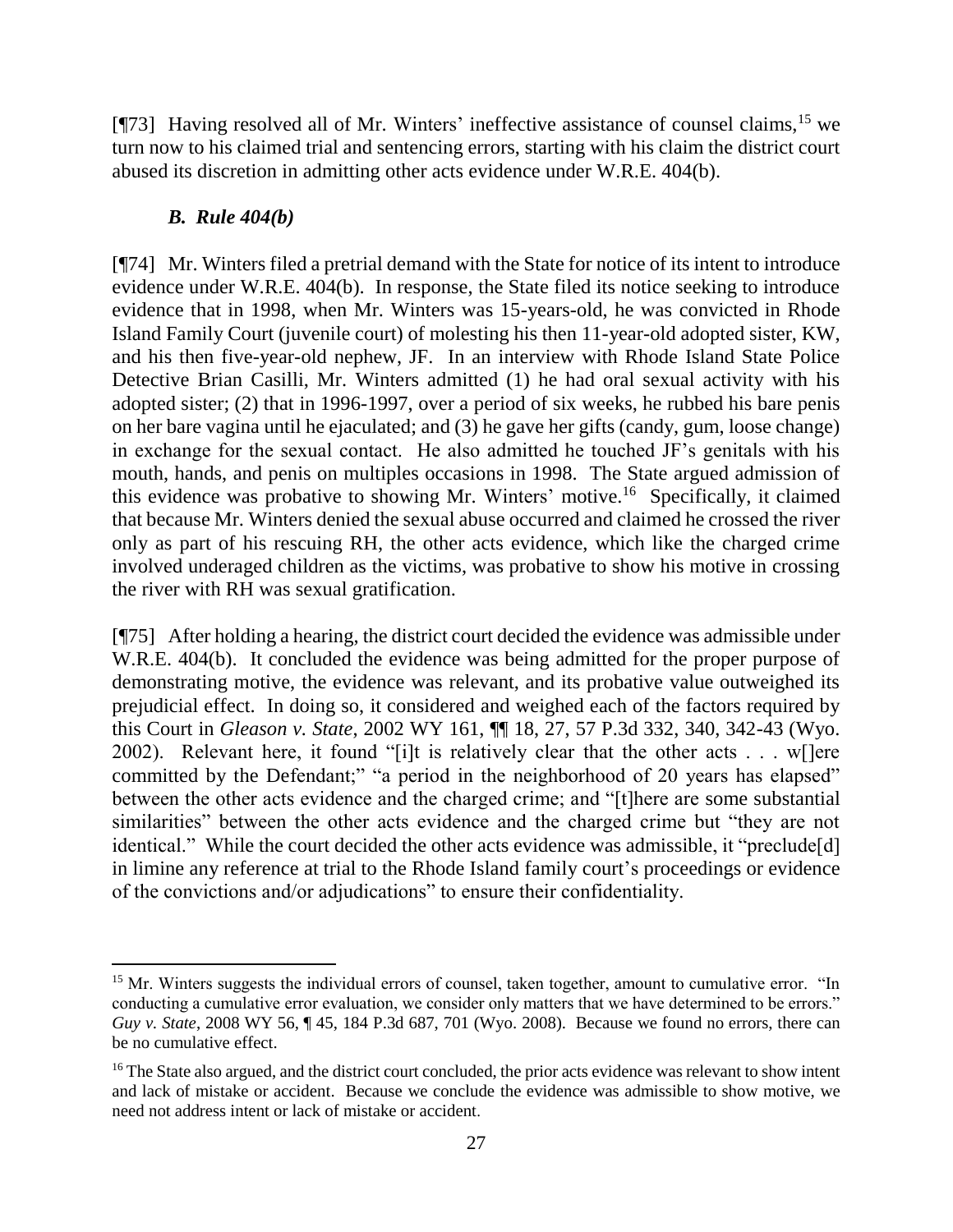[¶76] At trial, the State presented the testimony of Mr. Casilli. He told the jury allegations were made in 1998 that Mr. Winters, then 15 years old, had molested KW, his 11-year-old adopted sister. Mr. Casilli interviewed Mr. Winters in the presence of his mother. During the interview, Mr. Winters admitted that on five or six occasions in 1997 (when Mr. Winters was 14), over a period of several weeks, he rubbed his bare penis against KW's bare vagina and ejaculated on her stomach and he once rubbed his fingers against her vagina. He also admitted he would give her loose change or candy in exchange for these acts.

[¶77] JF (now 24 years old) also testified at trial. He told the jury that in May 1998, when he was five years old, he told his mother "Me and Josh . . . make babies." He also shared with the jury that on one occasion, while he and Mr. Winters were in the basement of a nearby abandoned house, Mr. Winters "used baby oil and rubbed himself on [my genitals] while I was on my back."

[¶78] Mr. Winters argues the admission of this other acts evidence was error in two respects. First, the evidence came from Mr. Winters' Rhode Island juvenile court proceedings, which are confidential and could not be used against him at trial. Second, the other acts evidence is too remote in time and too dissimilar to the current incident to be probative as to Mr. Winters' motive in this case. We start with his latter argument first.

[¶79] Because Mr. Winters' pretrial demand for notice of Rule 404(b) evidence properly preserved his arguments for appeal, our review is for an abuse of discretion. *Mayhew v. State*, 2019 WY 38, ¶ 23, 438 P.3d 617, 623 (Wyo. 2019). Under that standard, "[a] trial court's rulings on the admissibility of evidence are entitled to considerable deference, and, as long as there exists a legitimate basis for the trial court's ruling, that ruling will not be disturbed on appeal." *Id*. (quoting *Swett v. State*, 2018 WY 144, ¶ 11, 431 P.3d 1135, 1140 (Wyo. 2018)). Mr. Winters bears the burden of showing an abuse of discretion. *Id*.

[¶80] Rule 404(b) provides:

(b) *Other crimes, wrongs, or acts.*—Evidence of other crimes, wrongs, or acts is not admissible to prove the character of a person in order to show that he acted in conformity therewith. It may, however, be admissible for other purposes, such as proof of motive, opportunity, intent, preparation, plan, knowledge, identity, or absence of mistake or accident, provided that upon request by the accused, the prosecution in a criminal case shall provide reasonable notice in advance of trial, or during trial if the court excuses pretrial notice on good cause shown, of the general nature of any such evidence it intends to introduce at trial.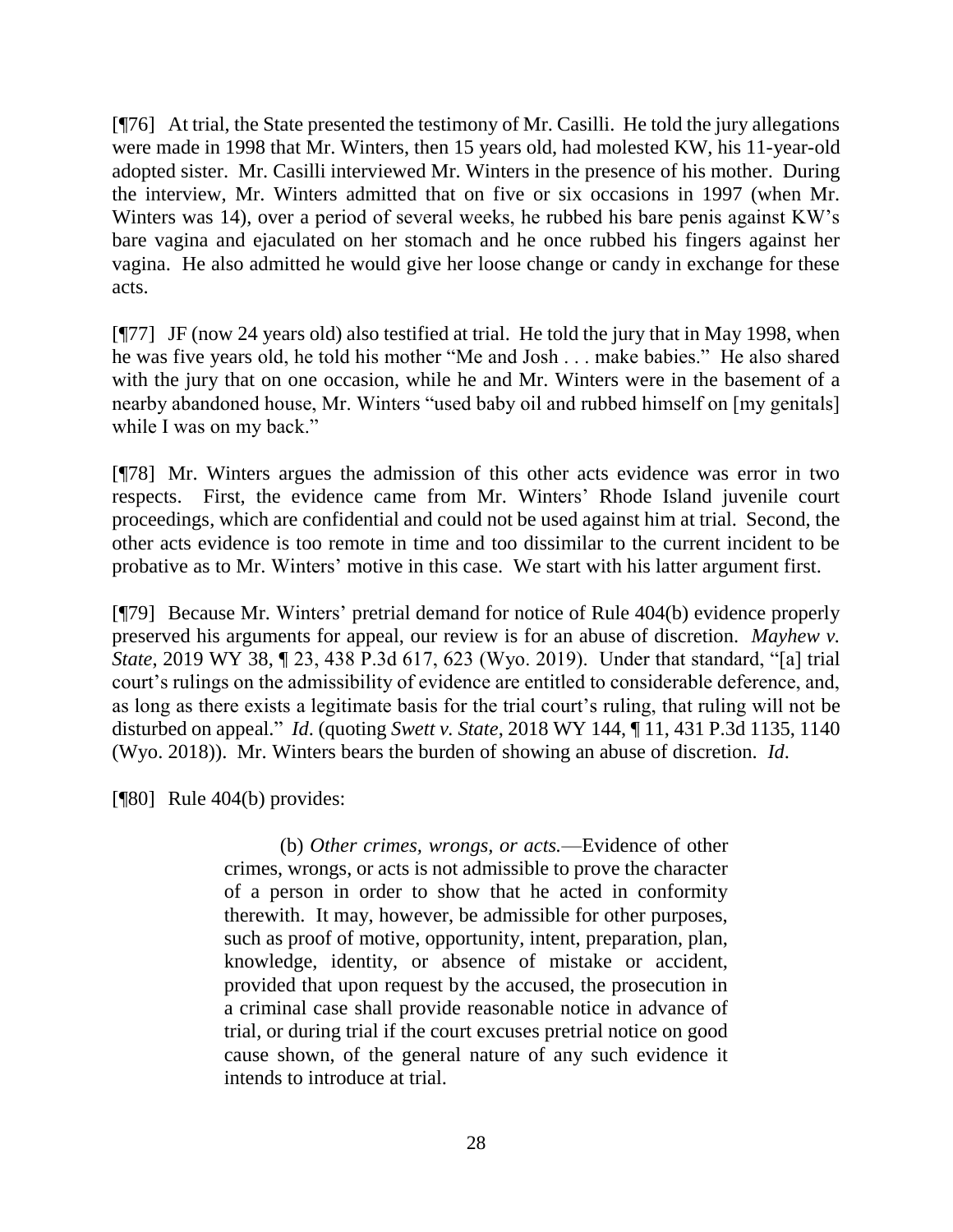Because Rule 404(b) evidence "carries an inherent danger for prejudice," we require a district court to conduct a four-part test to determine its admissibility:

> (1) the evidence must be offered for a proper purpose; (2) the evidence must be relevant; (3) the probative value of the evidence must not be substantially outweighed by its potential for unfair prejudice; and (4) upon request, the trial court must instruct the jury that the similar acts evidence is to be considered only for the proper purpose for which it was admitted.<sup>17</sup>

*Gleason*, ¶ 18, 57 P.3d at 340 (citing *Vigil v. State*, 926 P.2d 351, 357 (Wyo. 1996)).

[¶81] The State sought to admit the other acts evidence at trial as proof of Mr. Winters' motive. Mr. Winters does not dispute that motive is a valid purpose supporting the admission of other acts evidence under Rule 404(b). He claims, however, his motive cannot be inferred from the other acts evidence because the evidence is too remote and dissimilar to the charged crimes.

[¶82] Rule 404(b) allows "evidence of specific instances of conduct to prove 'consequential facts'" such as motive. *Gleason*, ¶ 17, 57 P.3d at 339 (quoting *Virgilio v. State*, 834 P.2d 1125, 1128 (Wyo. 1992), and *Grabill v. State*, 621 P.2d 802, 808 (Wyo. 1980)). "Motive is generally defined as that which leads or tempts the mind to indulge in a particular act." *Swett*, ¶ 39, 431 P.3d at 1146 (quoting *Brown v. State*, 736 P.2d 1110, 1112-13 (Wyo. 1987)). It is "not an element of any charged crime [but] it is an intermediate fact that the prosecution is permitted to prove." *Mayhew*, ¶ 31, 438 P.3d at 627 (citing *Mitchell v. State*, 865 P.2d 591, 596-97 (Wyo. 1993)). Motive becomes particularly important in child sex abuse cases where the accused denies any wrongdoing, thereby creating an "evidentiary conflict" between himself and the victim. *Elliott v. State*, 600 P.2d 1044, 1048 (Wyo. 1979); *see also Griggs*, ¶ 131, 367 P.3d at 1143-44 (recognizing "motive to sexually abuse children" as proper use of other acts evidence). As we explained in *Elliott*, 600 P.2d at 1048-49:

> Given [the] evidentiary conflict [between the victim and Elliott] a finder of fact would be extremely interested in other information that might be available to help resolve the ultimate issue. Evidence of motive would be such information. One who is a paraphiliac, whose preference or addiction for unusual

<sup>&</sup>lt;sup>17</sup> Mr. Winters requested a limiting instruction at the beginning of Mr. Casilli's testimony. The district court complied with that request and reminded the jury of the instruction prior to JF testifying. The court also included the limiting instruction in its closing instructions to the jury. Mr. Winters does not challenge the instruction in this appeal.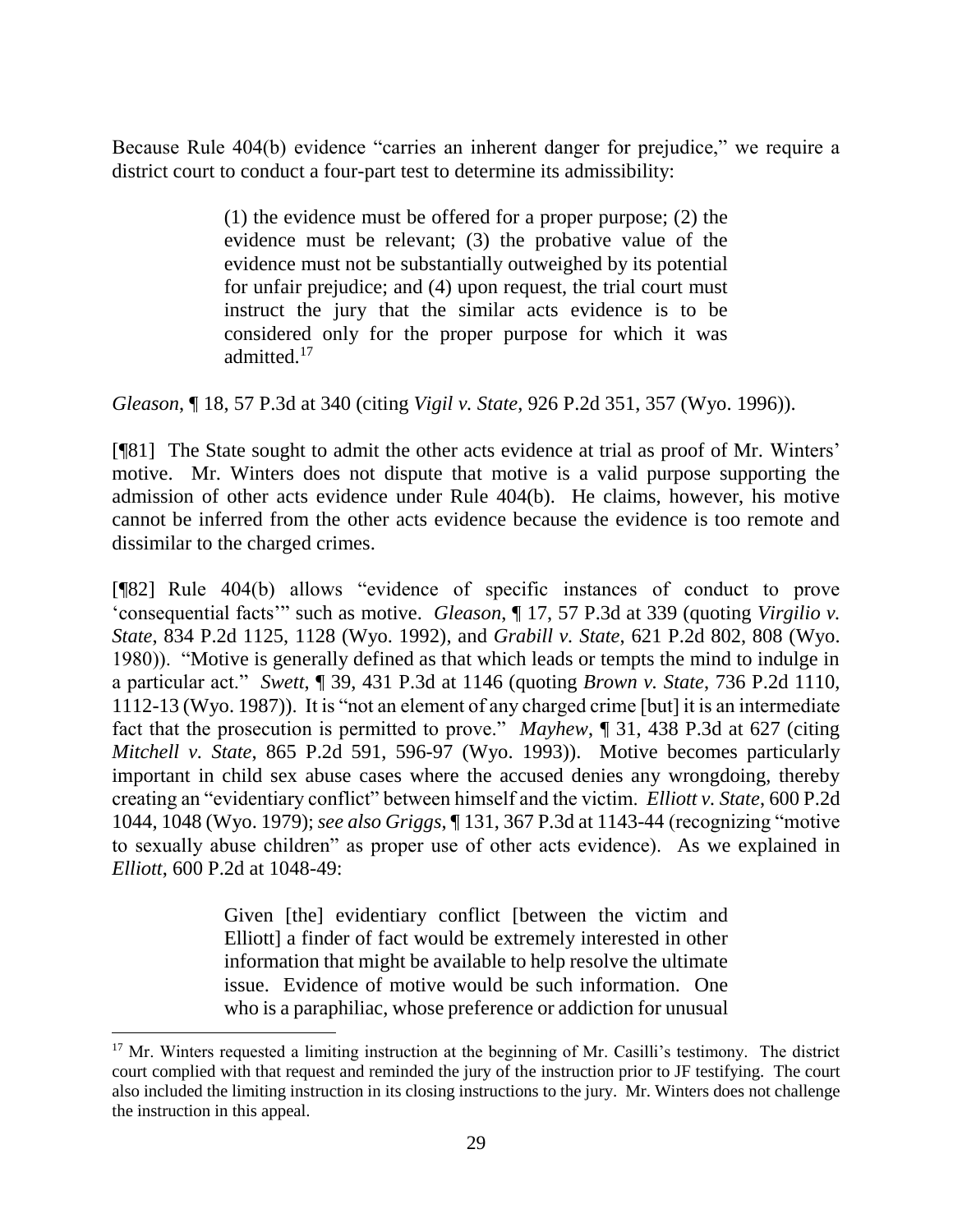sexual practices occurs in the form of pedophilia, could well be recognized as having a motive to commit the acts complained of by the victim. The fact finder could infer from the acts complained of by the older sister that Elliott was so motivated. Such information would be helpful to any professional in determining whether Elliott was so afflicted. We conclude that on this basis the conduct described by the older sister in her testimony passes the test of relevancy under Rule 404(b), W.R.E., and was admissible for the purpose of proving the motive of the appellant.

*See also Brower v. State*, 1 P.3d 1210, 1214 (Wyo. 2000) ("When the accused denies any wrongdoing, an evidentiary conflict exists between the victim and the accuser, and evidence of motive assists a jury in resolving the ultimate issue."). In this case, an evidentiary conflict existed as RH claimed Mr. Winters sexually abused him and Mr. Winters denied any sexual contact occurred. Evidence of Mr. Winters' motive would help the jury resolve the conflict.

[¶83] That being said, the other acts evidence still must be relevant and probative to Mr. Winters' motive. Mr. Winters claims the other acts evidence is neither as it is too dissimilar to the charged crimes. He broadly claims "there [are] no factual similarities between the sexual acts of years ago and those charged at trial." Yet, he specifically only identifies two dissimilarities. First, the prior acts involved transgressions when he was a teenager, whereas the charged crimes occurred when he was 33. Second, the prior acts involved different victims, namely a female close to his age (at the time), not a five-year-old boy. In addition to the factors Mr. Winters identifies, there are other obvious differences between the other acts evidence and the charged crimes. KW and JF were Mr. Winters' relatives (albeit not blood relatives); RH was a stranger. The sexual abuse of KW and JF occurred close to home, whereas the sexual abuse of RH occurred in a secluded location while Mr. Winters was working remotely.

[¶84] Despite these dissimilarities, the other acts evidence and the charged crimes both involved a key similarity: Mr. Winters sexually abusing prepubescent children, two of whom were five-year-old boys.<sup>18</sup> As a result, both "involved the same class of victims" and both "reflect [Mr. Winters'] sexual preference for prepubescent children." *Mayhew*, ¶¶ 35, 438 P.3d at 628. We have consistently upheld the admission of similar other acts evidence in similar circumstances. *See, e.g., Mayhew*, ¶¶ 3-4, 14, 35-36, 39, 438 P.3d at 619, 628-29 (other acts evidence consisting of photos focusing on the genitals of young girls and videos of young girls thrusting their hips reflected defendant's sexual preference

<sup>&</sup>lt;sup>18</sup> Mr. Winters claims we do not know how old JF was at the time of the abuse because he testified only that he disclosed the abuse to his mother when he was five. But JF testified he was five years old when he reported the abuse to his mother and his report was in the present tense, "[Josh and I] *make* babies." (Emphasis added). We can infer from his testimony the abuse occurred when he was five.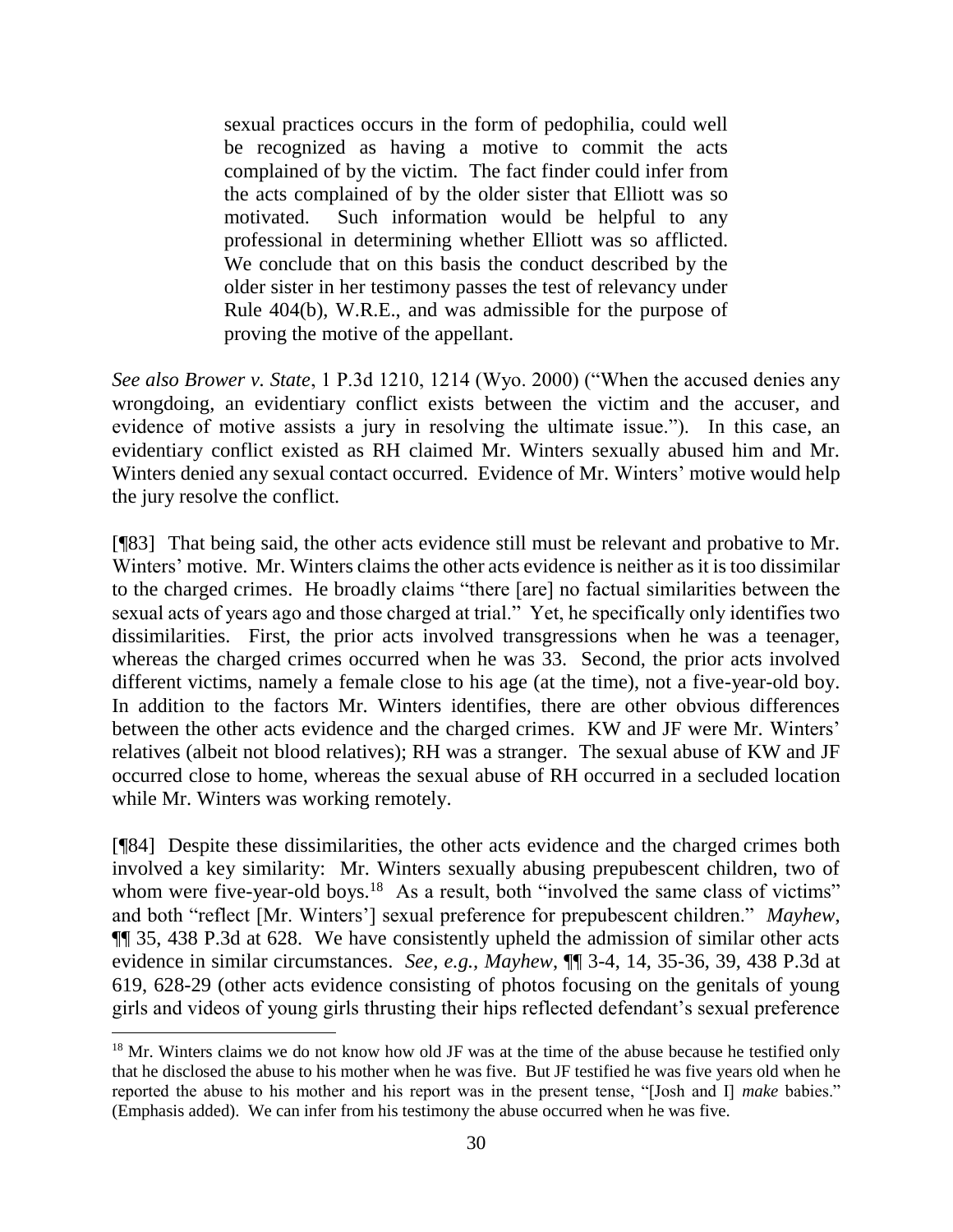for prepubescent children and was therefore probative of his motive to sexually abuse his granddaughters and a young male and relevant because defendant denied the abuse); *Johnson v. State*, 872 P.2d 93, 97-98 (Wyo. 1994) (district court did not abuse its discretion in admitting defendant's statement to social worker that he had fondled a ten-year-old girl in Utah in 1984 to prove motive in taking indecent liberties with eight- and ten-year-old sisters in 1989 where defendant denied the crime); *Mitchell,* 865 P.2d at 593-94, 597-99 (defendant's previous conviction for sexually assaulting a three-year-old girl by inserting a finger inside her vagina and his statement he experienced sexual arousal while doing so were relevant and probative to his motive in charged crime alleging he twice inserted his finger in the vagina of a 10-year old girl where defendant denied the abuse occurred). As in these other cases, the other acts evidence in this case was relevant and probative to establishing Mr. Winters' motive in removing RH from the bowling alley and taking him across the river was sexual gratification.<sup>19</sup>

[¶85] Mr. Winters also claims the other acts evidence is too remote in time (20 years) to be relevant and probative to his motive in this case. We have declined to set an arbitrary time line for the admissibility of Rule 404(b) evidence. *Griswold v. State*, 994 P.2d 920, 926 (Wyo. 1999); *abrogated on other grounds by Pena v. State*, 2013 WY 4, ¶ 29 n.2, 294 P.3d 13, 18 n.2 (Wyo. 2013); *Britton v. State*, 845 P.2d 1374, 1376 (Wyo. 1992). As we recognized in *Hart v. State*, 2002 WY 163, ¶ 25, 57 P.3d 348, 356 (Wyo. 2002), "other courts have admitted evidence of the sexual exploitation of children [occurring] twenty years or more [before the charged crime]." *Hart* itself involved other acts evidence occurring 26 to 29 years before the charged crime. *Id.*, ¶ 19, 57 P.3d at 355. The question is whether "the remoteness is so great that the other acts evidence has no value." *Id*., ¶ 23, 57 P.3d at 356. That is a matter left to the district court's discretion. *Bhutto v. State*, 2005 WY 78, ¶ 25, 114 P.3d 1252, 1263 (Wyo. 2005); *see also Griswold*, 994 P.2d at 926 ("The remoteness of the acts does not automatically make the testimony inadmissible; that is a discretionary decision for the trial judge."); *Britton*, 845 P.2d at 1376 ("Questions concerning remoteness of evidence are left to the sound discretion of the trial court and are subject to challenge only for clear abuse of discretion."). The question is "one of reasonableness" considering "the context in which the evidence was introduced and the theory supporting its admissibility." *Hart*, ¶ 24, 57 P.3d at 356.

[¶86] In this case, while the district court acknowledged the almost 20-year time gap between the prior acts and the charged crime, it also recognized it was "relatively clear" Mr. Winters committed the other acts. In other words, the evidence was still reliable despite the passage of time. *Hart*, ¶ 29, 57 P.3d at 358. The court also decided, and we

 $\overline{a}$ 

<sup>&</sup>lt;sup>19</sup> We acknowledge that in these other cases both the other acts evidence and the charged crime involved adult defendants victimizing prepubescent children. And, as Mr. Winters points out, the other acts evidence in this case involved acts he committed when he was 14 and 15 and the charged crimes occurred when he was 33. But, contrary to Mr. Winters claim at oral argument, the other acts evidence did not involve "child on child." Rather, at 14- and 15-years-old, he was no longer prepubescent.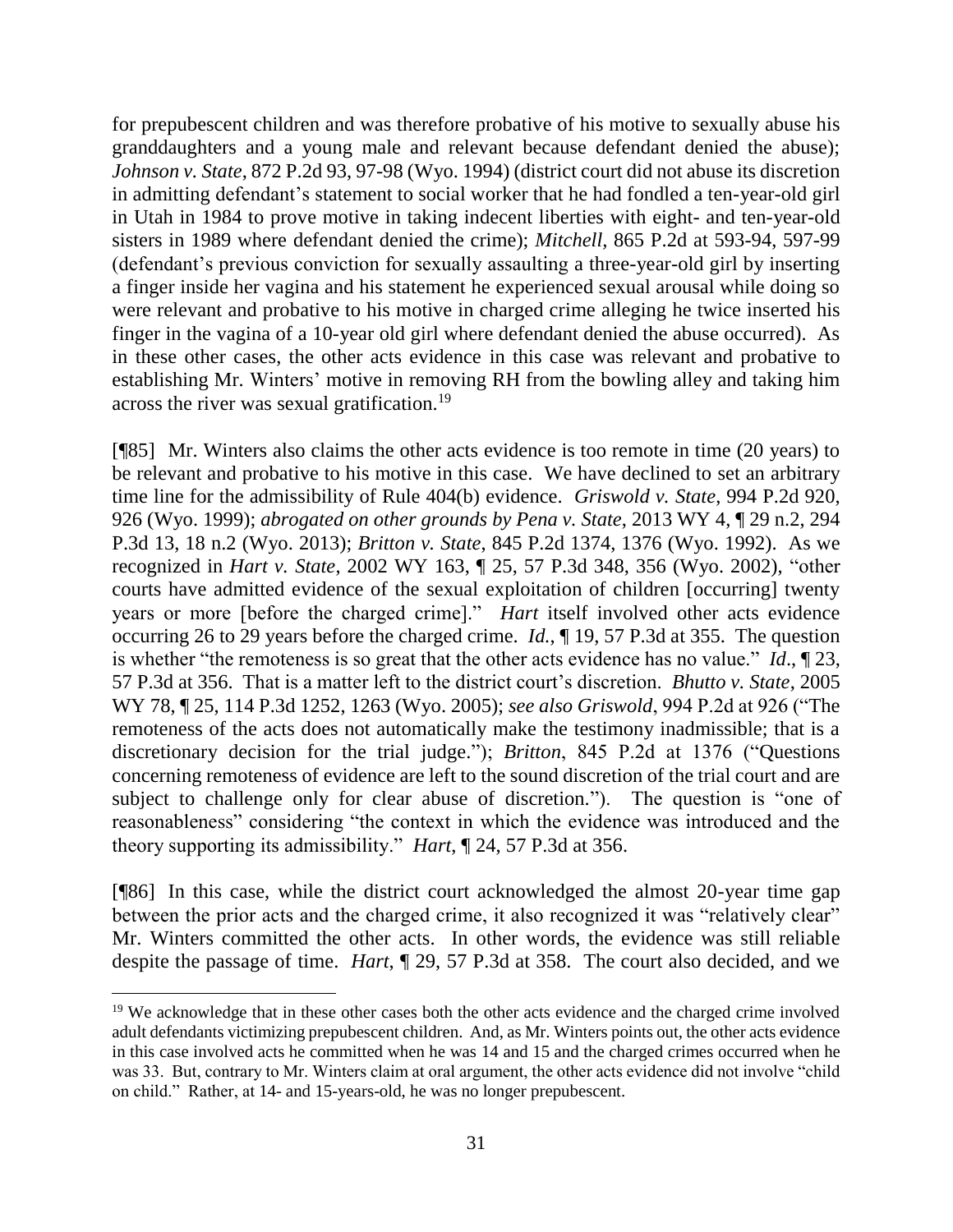agree, the evidence was probative and relevant to Mr. Winters' motive in this case. As such, we cannot say the court abused its discretion in deciding the other acts to be admissible despite the passage of time. *Id*. (concluding district court did not abuse its discretion in admitting other acts evidence occurring almost three decades before charged crimes where there was "nothing in the record to suggest that the [other acts evidence] was either stale absolutely, due solely to the passage of time, or stale relatively, because of any events or changes during the intervening period"). Of course, Mr. Winters was free to challenge the weight to be afforded the other acts evidence due to the lapse in time between those acts and the charged crimes. *See Griswold*, 994 P.2d at 926 ("[R]emoteness may affect the weight of the evidence rather than its admissibility."). He, in fact, did so during his closing argument.

[¶87] Mr. Winters relies on *Swett*, claiming it tightens the reins on the admission of Rule 404(b) evidence. In that case, Mr. Swett was charged with aggravated child abuse as a result of injuries his son sustained while under his supervision. *Swett*, ¶¶ 4-7, 431 P.3d at 1139. Mr. Swett admitted he injured the child but claimed he did so accidentally—the child slipped from his arms in the bathtub. *Id*. Over Mr. Swett's objection, the district court allowed the State to introduce evidence of a physical altercation between Mr. Swett and another inmate while Mr. Swett was in jail awaiting trial in the case. *Id.*, ¶¶ 16, 19, 431 P.3d at 1141. In that incident, Mr. Swett claimed the other inmate instigated the altercation and implied that the other inmate was hurt when he pushed Mr. Swett, lost his balance, and fell. *Id.*, ¶ 35, 431 P.3d at 1145. The district court concluded the jail incident was relevant to show Mr. Swett's intent in abusing his son and a lack of accident because, in both the jail incident and the charged crime, Mr. Swett claimed "accident" to diminish his culpability. *Id.*, ¶ 32, 431 P.3d at 1144. We concluded the district court abused its discretion in admitting the jail incident because it "was not sufficiently similar to the charged [crime] to make it relevant to Mr. Swett's intent or whether [his son's] injuries were the result of an accident," namely, the jail incident and the charged crime involved different victims "who were not similar in any way," different settings, and different excuses—in the jail incident, Mr. Swett denied his actions had caused the other inmate's injuries whereas he admitted he injured his son, but claimed to have done so inadvertently. *Id.*, ¶¶ 32, 35, 36, 431 P.3d at 1144-45.

[¶88] This case is different. The issue is motive in a child sexual abuse case, not intent or lack of accident in a child physical abuse case. In the latter-type cases, it is important that the other acts evidence and the charged crime be similar in victim or in circumstances as it is these similarities which "make accidental repetition unlikely." *Swett*, ¶ 28, 431 P.3d at 1143. To the contrary, when the issue is motive in a child sexual abuse case, the key similarity between the other acts and the charged crime is, as we have already explained, the relationship between the victims and the defendant's actions toward them. In this case, both the victims of Mr. Winters' other acts and the victim in the charged crimes were prepubescent children and both the other acts and the charged crimes involved him using these children for sexual gratification.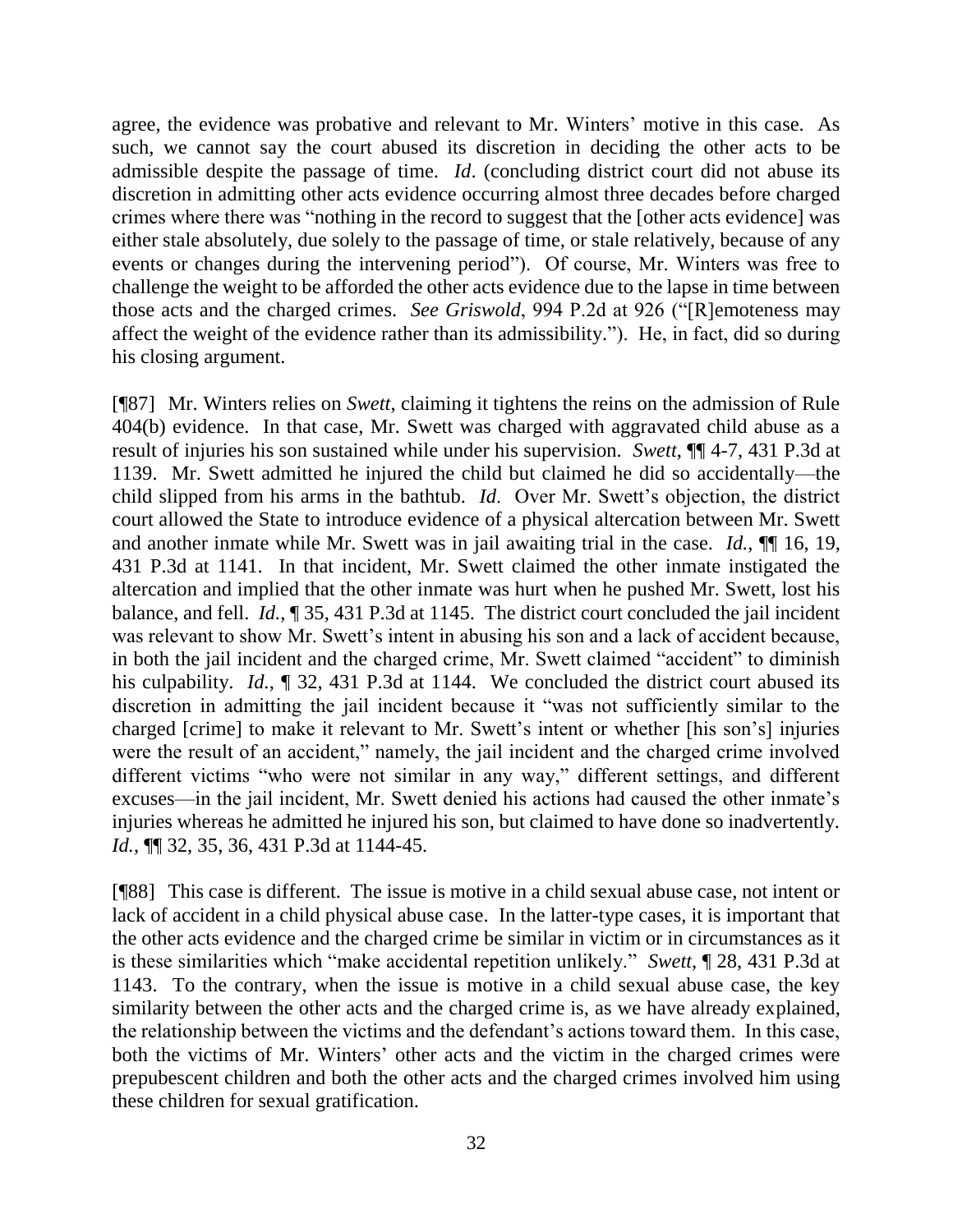[¶89] Mr. Winters' final argument relates to the confidentiality of his juvenile court records. He cites two Rhode Island statutes, but neither was violated in this case. The first, § 14-1-40, states in relevant part: "The disposition of a child or any evidence given in the [Rhode Island Family Court] shall not be admissible as evidence against the child in any case or proceeding in any other court . . . ." Evidence is "the testimony and matters presented at trial for the purpose of proving a fact in issue." *Taylor v. Howard*, 304 A.2d 891, 893 (R.I. 1973). The district court explicitly prohibited the admission at trial of any evidence of the disposition of Mr. Winters' crime by the Rhode Island Family Court and none was admitted. Moreover, the record from Mr. Winters' Rhode Island Family Court proceedings is not in our appellate record. Therefore, Mr. Winters has failed to show any evidence given in the Family Court proceedings was admitted at trial in this case.

[¶90] The other statute Mr. Winters relies on is § 14-1-64:

All police records relating to the arrest, detention, apprehension, and disposition of any juveniles shall be kept in files separate and apart from the arrest records of adults and shall be withheld from public inspection, but the police report relating to the arrest or detention of a juvenile shall be open to inspection and copying upon request and upon payment of copying costs in accordance with § 38-2-4 by the parent, guardian, or attorney of the juvenile involved. After disposition of an offense and upon execution of an appropriate release and upon payment of copying costs in accordance with § 38-2-4 by the parent, guardian or attorney of the juvenile involved, records relating to the arrest, detention, apprehension and disposition of the juveniles shall be open to inspection and copying by the parent, guardian, or attorney of the juvenile involved.

In this case, the State attached the police records from Mr. Winters' juvenile proceedings, including the transcript of Mr. Casilli's interview of Mr. Winters, to its Rule 404(b) notice. However, the records were filed under seal and were never introduced into evidence at trial. As such, they remained free from "public inspection."

[¶91] We conclude the district court did not abuse its discretion in admitting the Rule 404(b) evidence to prove motive.

## *C. Insufficiency of the Evidence*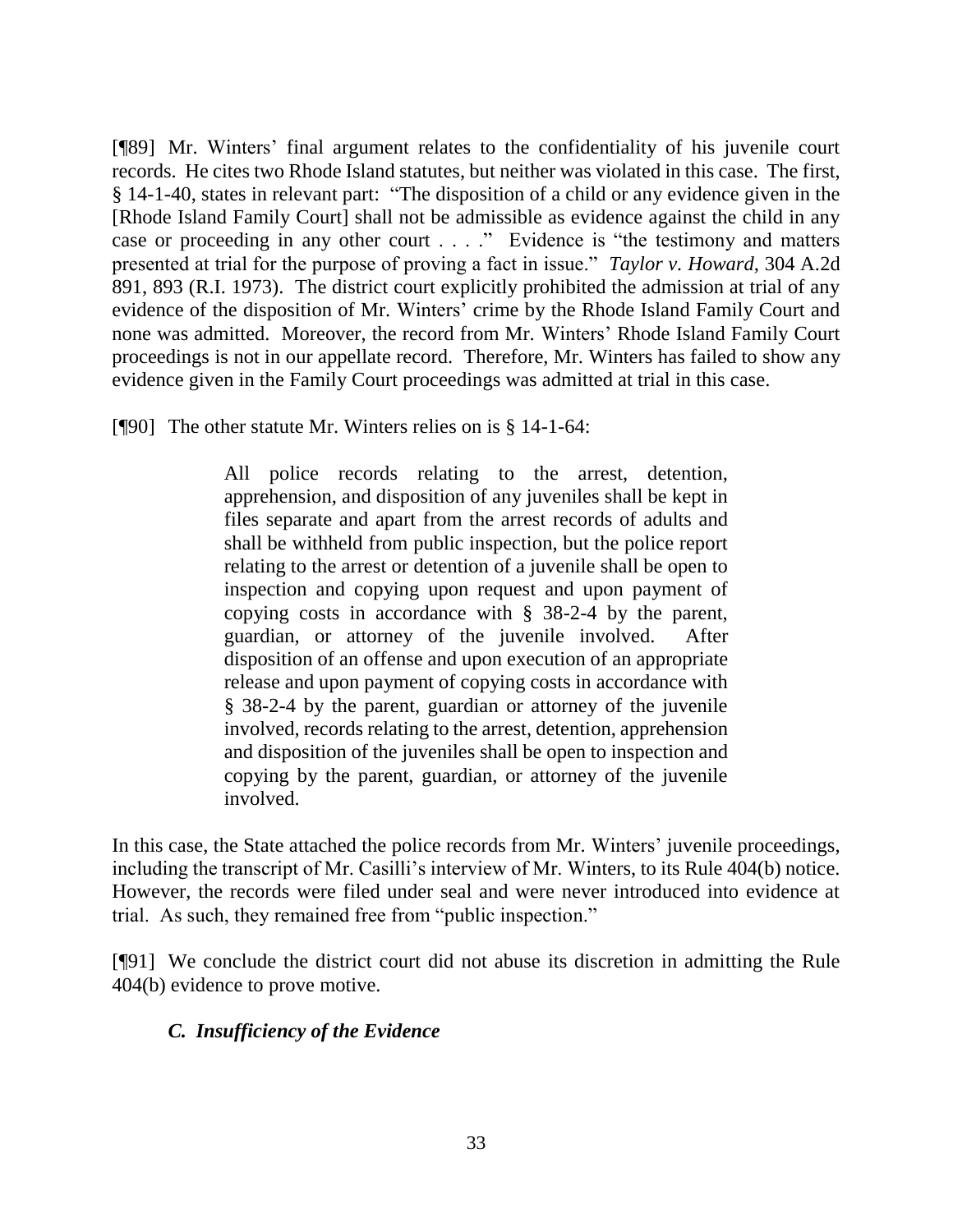[¶92] Mr. Winters was convicted of violating Wyo. Stat. Ann. § 6-2-201 (kidnapping).<sup>20</sup> Relevant here, the statute prohibits one from "unlawfully remov[ing] another from . . . the vicinity where he was at the time of the removal . . . with the intent to . . . [f]acilitate the commission of a felony" and states a "removal . . . is unlawful if it is accomplished . . . [w]ithout the consent of a parent, guardian or other person responsible for the general supervision of an individual who is under the age of fourteen  $(14)$ ...." Section 6-2-201  $(a)(ii)$ ,  $(b)(ii)$ . The jury was instructed consistent with the statute.

[¶93] Mr. Winters claims the evidence was insufficient to support his kidnapping conviction. According to him, there was no evidence he "removed" RH from the bowling alley, only that they both went to the same place, the river. He also argues there was insufficient evidence showing he intended to facilitate the commission of a felony "at the time of the removal." Mr. Winters tells us the State's evidence failed to prove beyond a reasonable doubt he had the intent to commit sexual abuse at the time RH left the bowling alley.

[¶94] Our standard of review in deciding claims of insufficient evidence is wellestablished:

> [W]e must decide whether any rational trier of fact could have found that the essential elements of a charged crime were proven beyond a reasonable doubt on the evidence presented. In doing so, we assume that the State's evidence is true, disregard any evidence favoring the defendant, and give the State the benefit of every favorable inference that may reasonably be drawn from the evidence. We will not reweigh the evidence or re-examine witness credibility. Because direct evidence of intent is rare, and circumstantial evidence is most often the only proof available, we have held that intent may be proven by circumstantial evidence alone.

*Jones v. State*, 2017 WY 44, ¶ 34, 393 P.3d 1257, 1264-65 (Wyo. 2017) (citations omitted). Applying this standard, there was more than sufficient evidence supporting Mr. Winters' kidnapping conviction.

[¶95] "Remove" means "1. [t]o move from a place or position occupied: 2. [t]o transfer or convey from one place to another." *Counts v. State*, 2012 WY 70, ¶ 47, 277 P.3d 94, 108 (Wyo. 2012). The evidence showed Mr. Winters "moved [RH] from a place or position occupied," i.e., from the bowling alley and then across the river. RH told Ms. Bartle during

<sup>&</sup>lt;sup>20</sup> Mr. Winters was actually convicted of aggravated kidnapping because the jury found Mr. Winters did not voluntarily release RH substantially unharmed and in a safe place prior to trial. *See* Wyo. Stat. Ann. § 6-2-201(d). Mr. Winters does not contest this finding on appeal.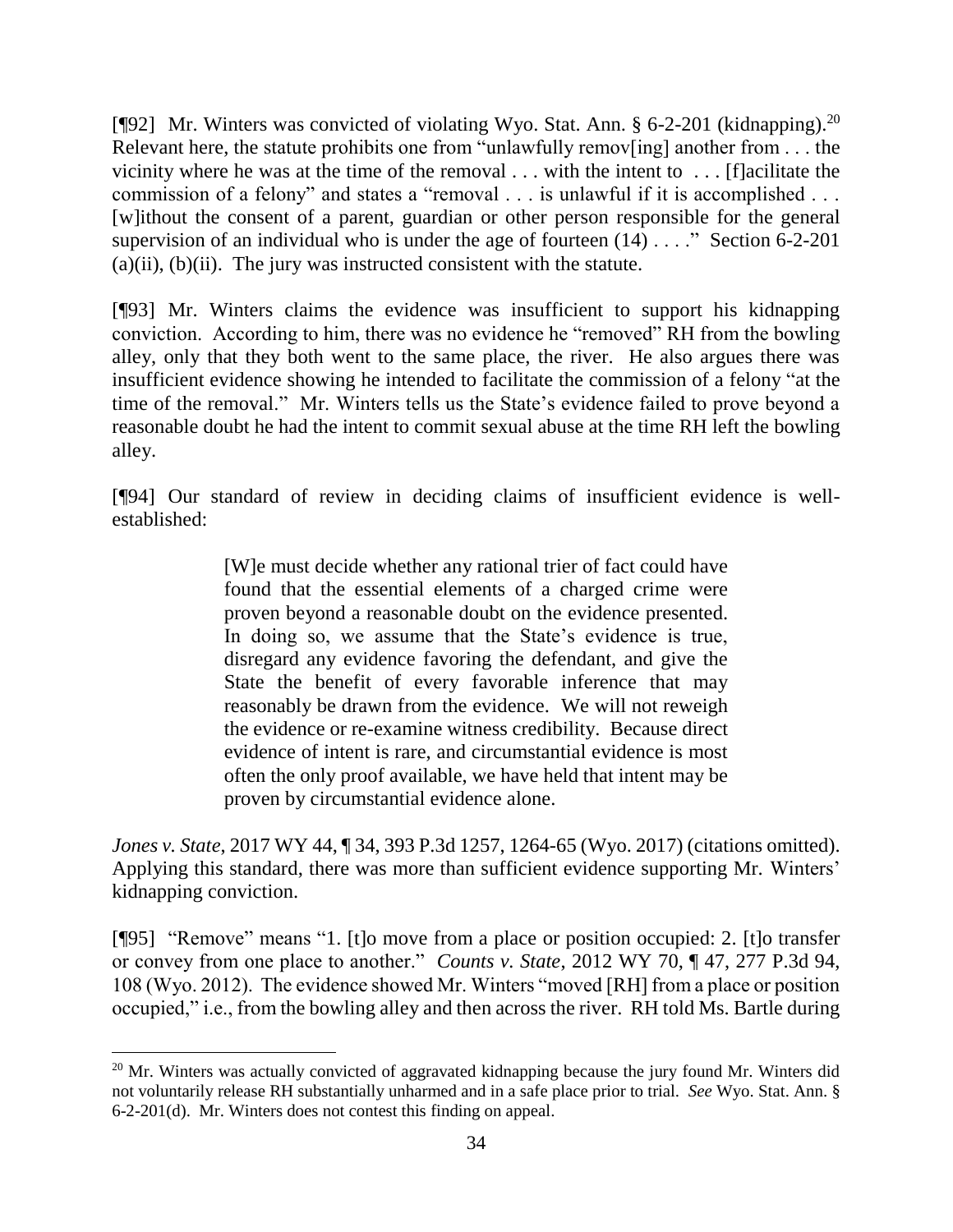the first CAP interview that Mr. Winters "stole" him from the bowling alley. He told Officer Hallock he left the bowling alley with the man "that gave him things" and the man "had taken" him by the river to show him his camp. Ms. Brodrecht testified she saw Mr. Winters carrying RH across the river. This evidence shows Mr. Winters and RH did not simply spontaneously arrive at the river, but that Mr. Winters lured RH there and then carried him across the river. $2<sup>1</sup>$ 

[¶96] To the extent Mr. Winters is claiming there has to be physical contact or force to effectuate a removal, he is mistaken. Nothing in the plain meaning of the word "remove" or the kidnapping statute itself requires such physical contact for purposes of establishing "removal." On the other hand, the statute does require the removal to be "unlawful" and states one way in which a removal is "unlawful" is if it is "accomplished . . . [b]y force, threat, or deception." Section 6-2-201 (a)(ii), (b)(i). But the statute also deems a removal "unlawful" if it is "accomplished [w]ithout the consent of a parent, guardian or other person responsible for the general supervision of an individual who is under the age of fourteen  $(14)$ ...." Section 6-2-201 (a)(ii), (b)(ii). That was the theory in this case and the State adequately proved it: RH was five at the time and his mother testified she did not know Mr. Winters and did not give him permission to take RH.

[¶97] With respect to Mr. Winters' argument there was insufficient evidence he intended to sexually abuse RH "at the time of the removal," we disagree. "Because direct evidence of intent is rare, and circumstantial evidence is most often the only proof available, we have held that intent may be proven by circumstantial evidence alone." *Jones*, ¶ 34, 393 P.3d at 1265. The circumstantial evidence of Mr. Winters' intent to sexually abuse RH at the time he removed RH from the bowling alley was substantial.

[¶98] The evidence showed Mr. Winters gave RH money to play video games, claimed to have lost money, and promised RH money if he returned to help him look for the money. RH told Officer Hallock he left the bowling alley with the man who "gave him things" and the man took him to the river to show him the man's camp. Ms. Brodrecht testified Mr. Winters struggled to carry RH across a deep river to a secluded area with lots of bushes and trees. When Ms. Brodrecht asked if they needed help, Mr. Winters told her they were alright and waved her off. A reasonable inference from this evidence is Mr. Winters gained RH's trust at the bowling alley, lured him back to the bowling alley with the promise of money, lured him to the river by telling him he would show him his camp, and deliberately carried RH across the river to a secluded area to sexually abuse him. Moreover, the Rule 404(b) evidence revealed Mr. Winters' motive in removing RH from the bowling alley and carrying him across the river to be sexual gratification. All of this circumstantial evidence, taken together, is more than sufficient evidence to support the jury's finding that Mr.

 <sup>21</sup> That RH testified he "slipped" into the river does not alter this result. The jury could have inferred from the evidence that even if Mr. Winters initially went in the water to help RH, he could have simply pulled him to shore rather than carry RH across the river.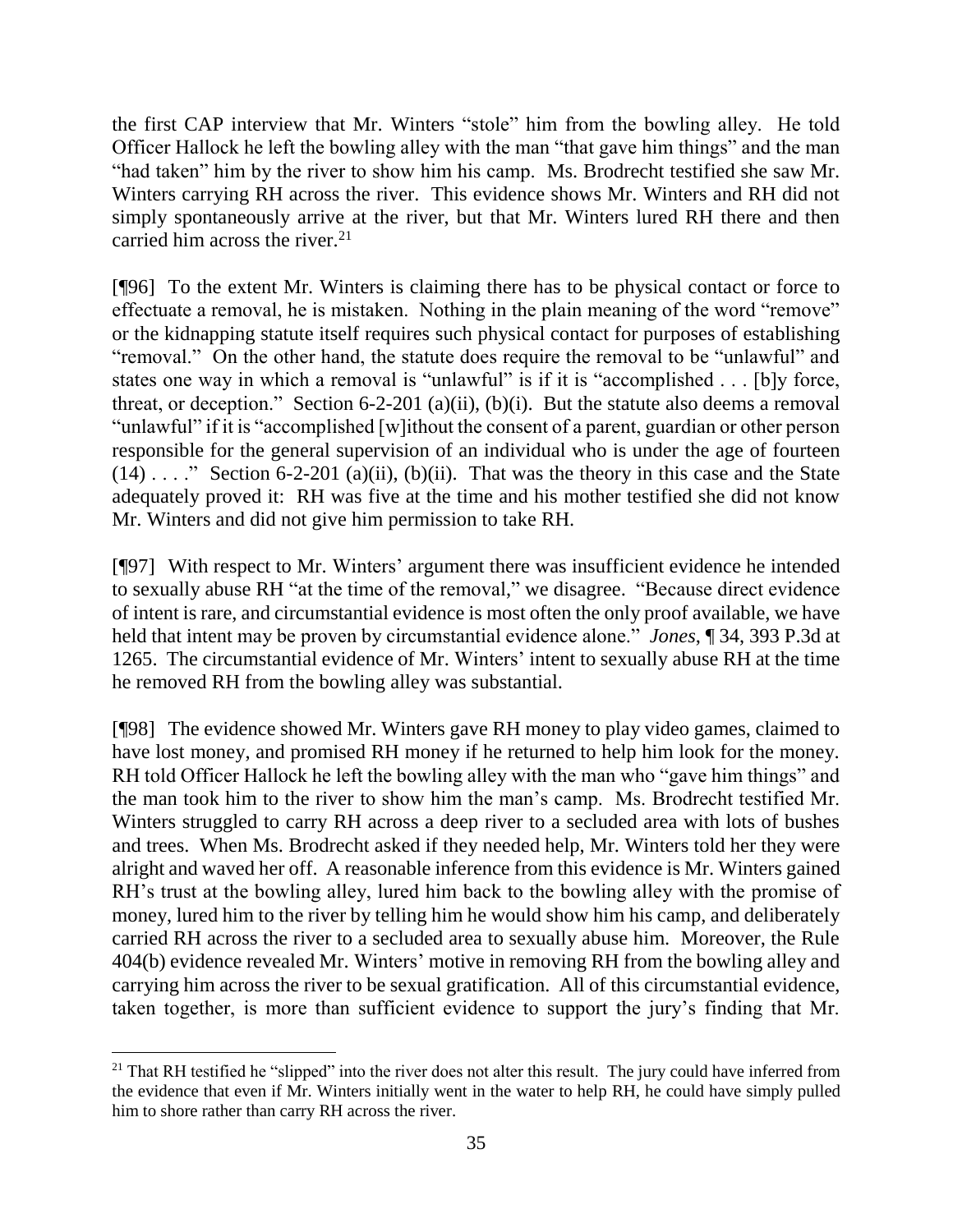Winters removed RH from the bowling alley and took him across the river with the intent to sexually abuse him.

# *D. Merger of Sentences*

[¶99] As already stated, one of the elements of kidnapping is the unlawful removal of another "with the intent to . . . [f]acilitate the commission of a felony." Section 6-2-201. In this case, the district court instructed the jury that to find Mr. Winters guilty of kidnapping, it had to find, *inter alia*, he unlawfully removed RH "[w]ith the intent to facilitate the commission of a felony, to-wit: sexual abuse of a minor in the first degree or sexual abuse of a minor in the second degree as charged in counts two and three and as defined in Instruction Nos. 18 and 22."

[¶100] Mr. Winters argues that because the jury was told the intent element of kidnapping could be satisfied with the elements of first-degree sexual abuse of a minor, the elements of the latter became elements of the former. Therefore, he tells us each crime does not contain an element different from the other and they are the "same offense" for purposes of sentencing. Consequently, he argues the district court's failure to merge his sentences for these crimes violated double jeopardy under the Fifth Amendment to the United States Constitution and article 1, section 11 of the Wyoming Constitution, both of "which prohibit double punishment for the same offense." *Mitchell*, ¶ 23, 426 P.3d at 837; *see also Derrera v. State*, 2014 WY 77, ¶ 23, 327 P.3d 107, 113 (Wyo. 2014) (although the Fifth Amendment to the United States Constitution and article 1, section 11 of the Wyoming Constitution contain different language, "they have the same meaning and are co-extensive in application") (quotations omitted). Our review is de novo. *Mitchell*, ¶ 21, 426 P.3d at 836 (a claim that a sentence is illegal because it "imposes multiple terms of imprisonment for the same offense" is a question of law reviewed de novo).

[¶101] In deciding whether sentences should merge for purposes of double jeopardy, we apply the "same elements" test of *Blockburger v. United States*, 284 U.S. 299, 52 S.Ct. 180, 76 L.Ed. 306 (1932). *See Webb v. State*, 2017 WY 108, ¶ 45, 401 P.3d 914, 929 (Wyo. 2017); *see also Sweets v. State*, 2013 WY 98, ¶ 49, 307 P.3d 860, 875 (Wyo. 2013). Under that test, there is no double jeopardy violation if each crime "requires proof of an element that the other does not." *Jones v. State*, 2016 WY 110, ¶ 15, 384 P.3d 260, 264 (Wyo. 2016). In so deciding,

> we look only to the language used by the legislature to describe the elements which must be proven to bring a particular defendant's specific conduct within the reach of the statute. We do not concern ourselves with how those elements are proven in that defendant's case—that is, we look to what the legislature says must be proven, not the facts or evidence used in a particular case to establish that ultimate fact.